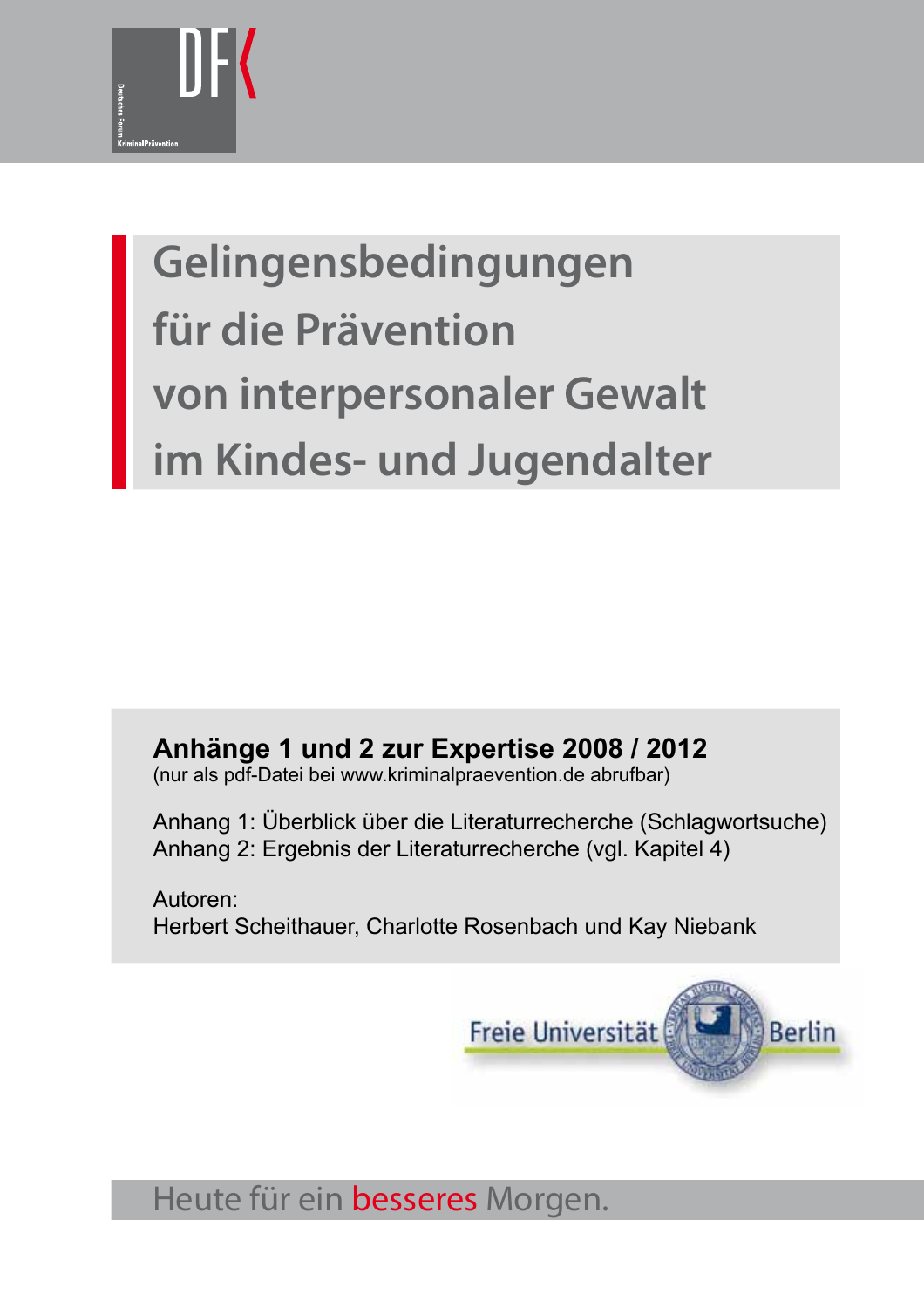### **8 Anhang**

## **Anhang 1: Überblick über die Literaturrecherche (Schlagwortsuche)**

| <b>Datum</b>      | <b>Datenbank</b>                                                                                                                                                                                                                                                                                                                                                                                                                                                                                                                                                                                                                                                       | Suchbegriffe/Suchstrategie                                                                                                                                                                          | Treffer (ge-<br>samt) | Treffer (re-<br>levant nach<br>Handsu-<br>che) | <b>Treffer</b><br>(new) | <b>Treffer</b><br>(kumu-<br>liert) |
|-------------------|------------------------------------------------------------------------------------------------------------------------------------------------------------------------------------------------------------------------------------------------------------------------------------------------------------------------------------------------------------------------------------------------------------------------------------------------------------------------------------------------------------------------------------------------------------------------------------------------------------------------------------------------------------------------|-----------------------------------------------------------------------------------------------------------------------------------------------------------------------------------------------------|-----------------------|------------------------------------------------|-------------------------|------------------------------------|
| (1)<br>30.01.2006 | PubMed provides access to bibliographic information that<br>includes MEDLINE, OLDMEDLINE, as well as:<br>The out-of-scope citations (e.g., articles on plate tec-<br>tonics or astrophysics) from certain MEDLINE jour-<br>nals, primarily general science and chemistry journals,<br>for which the life sciences articles are indexed for<br>MEDLINE.<br>Citations that precede the date that a journal was se-<br>$\bullet$<br>lected for MEDLINE indexing.<br>Some additional life science journals that submit full<br>$\bullet$<br>text to PubMedCentral and receive a qualitative re-<br>view by NLM.<br>http://www.ncbi.nlm.nih.gov/entrez/query.fcgi?DB=pubmed | (a) violence or violent or aggression or aggressive<br>or homicide or harassment or delinquency Field:<br>All Fields, Limits: All Child: 0-18 years, English,<br>Meta-Analysis, Humans <sup>1</sup> | 79                    | 15                                             | 15                      | 15                                 |
|                   |                                                                                                                                                                                                                                                                                                                                                                                                                                                                                                                                                                                                                                                                        | (b) violence or violent or aggression or aggressive<br>or homicide or harassment or delinquency or bully-<br>ing Field: All Fields, Limits: All Child: 0-18 years,<br>English, Review, Humans       | 4.161                 | 188                                            | 188                     | 203                                |
|                   |                                                                                                                                                                                                                                                                                                                                                                                                                                                                                                                                                                                                                                                                        | (c) (violence or violent or aggression or aggressive<br>or homicide or harassment or delinquency or bully-<br>ing) and longitudinal Field: All Fields, Limits: Eng-<br>lish, Humans                 | 1.674                 | 191                                            | 185                     | 388                                |
|                   |                                                                                                                                                                                                                                                                                                                                                                                                                                                                                                                                                                                                                                                                        | (d) deutschsprachige Suche: gewalt or aggression<br>or aggressives or bullying Field: All Fields, Limits:<br>All Child: 0-18 years, German, Review, Humans <sup>2</sup>                             | $\overline{19}$       | $\overline{4}$                                 | $\overline{4}$          | 392                                |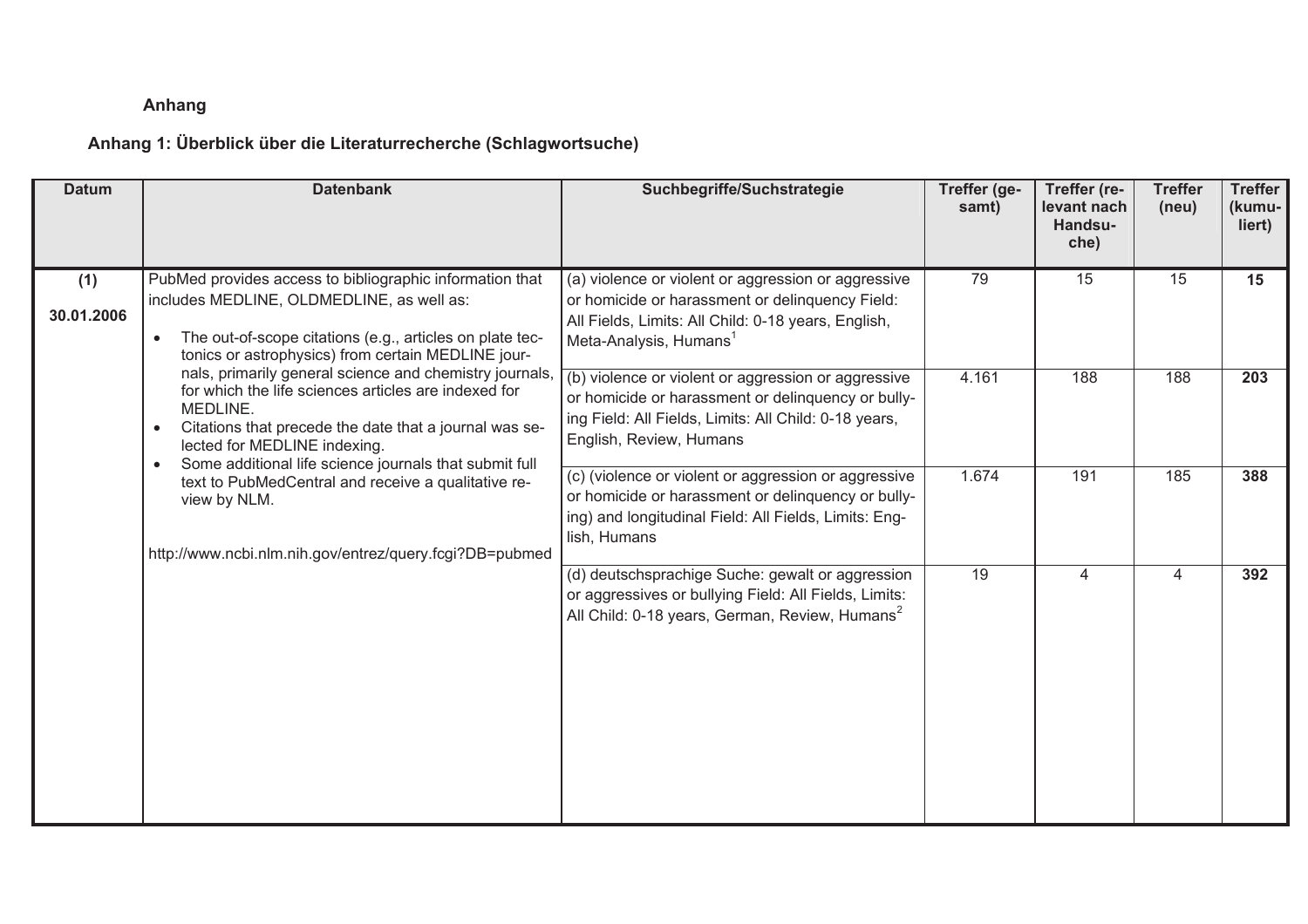| (2)<br>17.02.2006 | ScienceDirect is a part of Elsevier (www.elsevier.com).<br>Headquartered in Amsterdam, The Netherlands, the com-<br>pany is the world's largest scientific, technical and medical<br>information provider and publishes over 1,500 journals as<br>well as books and secondary databases. Elsevier is a<br>member of the Reed Elsevier plc group<br>(www.reedelsevier.com), a world-leading publisher and<br>information provider.<br>http://www.sciencedirect.com/science                                                                                                                                                                                                                                                                                                                                          | (a) ABSTRACT (violence or violent or aggression or<br>aggressive or homicide or harassment or delin-<br>quency or bullying) and ABSTRACT(longitudinal or<br>review or overview or antecedent* or prospective) $3$<br>(b) ABSTRACT(violence or violent or aggression or<br>aggressive or homicide or harassment or delin-<br>quency or bullying) and ABSTRACT(youth OR<br>adolescen* OR children OR student* OR juvenile*)                                                                                                                                                                                                                                                                                                                                                                                                                                                                                                                                                                                                                                                                                                                                          | 2.262<br>3.231 | 74<br>84 | 51<br>$\overline{38}$ | 443<br>481 |
|-------------------|--------------------------------------------------------------------------------------------------------------------------------------------------------------------------------------------------------------------------------------------------------------------------------------------------------------------------------------------------------------------------------------------------------------------------------------------------------------------------------------------------------------------------------------------------------------------------------------------------------------------------------------------------------------------------------------------------------------------------------------------------------------------------------------------------------------------|--------------------------------------------------------------------------------------------------------------------------------------------------------------------------------------------------------------------------------------------------------------------------------------------------------------------------------------------------------------------------------------------------------------------------------------------------------------------------------------------------------------------------------------------------------------------------------------------------------------------------------------------------------------------------------------------------------------------------------------------------------------------------------------------------------------------------------------------------------------------------------------------------------------------------------------------------------------------------------------------------------------------------------------------------------------------------------------------------------------------------------------------------------------------|----------------|----------|-----------------------|------------|
| (3)<br>20.02.2006 | The Education Resources Information Center (ERIC),<br>sponsored by the Institute of Education Sciences (IES) of<br>the U.S. Department of Education, produces the world's<br>premier database of journal and non-journal education<br>literature. The ERIC online system provides the public with<br>a centralized ERIC Web site for searching the ERIC biblio-<br>graphic database of more than 1.1 million citations going<br>back to 1966. More than 107,000 full-text non-journal<br>documents (issued 1993-2004), previously available<br>through fee-based services only, are now available for<br>free. ERIC is moving forward with its modernization pro-<br>gram, and has begun adding materials to the database.<br>http://www.eric.ed.gov/ERICWebPortal/Home.portal?_nfpb<br>=true&_pageLabel=Home_page | ((Keywords: violence OR Keywords: violent OR<br>Keywords: aggression OR Keywords: aggressive<br>OR Keywords: homicide OR Key-<br>words:harassment OR Keywords:delinquency OR<br>Keywords: bullying) and (Keywords: adolescen*<br>OR Keywords: children OR Keywords: student OR<br>Keywords: juvenile) and (Keywords: longitudinal<br>OR Keywords: review OR Keywords: overview OR<br>Keywords: antecedent* OR Keywords: prospective<br>OR Keywords: predictor* OR Keywords: followup))<br>and (Publication Type:"Journal Articles" OR Pub-<br>lication Type:"Book Product Reviews" OR Publi-<br>cation Type:"Books" OR Publication<br>Type:"Dissertations Theses" OR Publication<br>Type: "Dissertations Theses Doctoral Disserta-<br>tions" OR Publication Type: "Dissertations Theses<br><b>Masters Theses" OR Publication</b><br>Type:"Dissertations Theses Practicum Papers" OR<br><b>Publication Type:"ERIC Digests" OR Publication</b><br>Type:"ERIC Publications" OR Publication<br>Type:"Reports Descriptive" OR Publication<br>Type:"Reports Evaluative" OR Publication<br>Type:"Reports General" OR Publication<br>Type:"Reports Research") <sup>4</sup> | 2.577          | 252      | 168                   | 649        |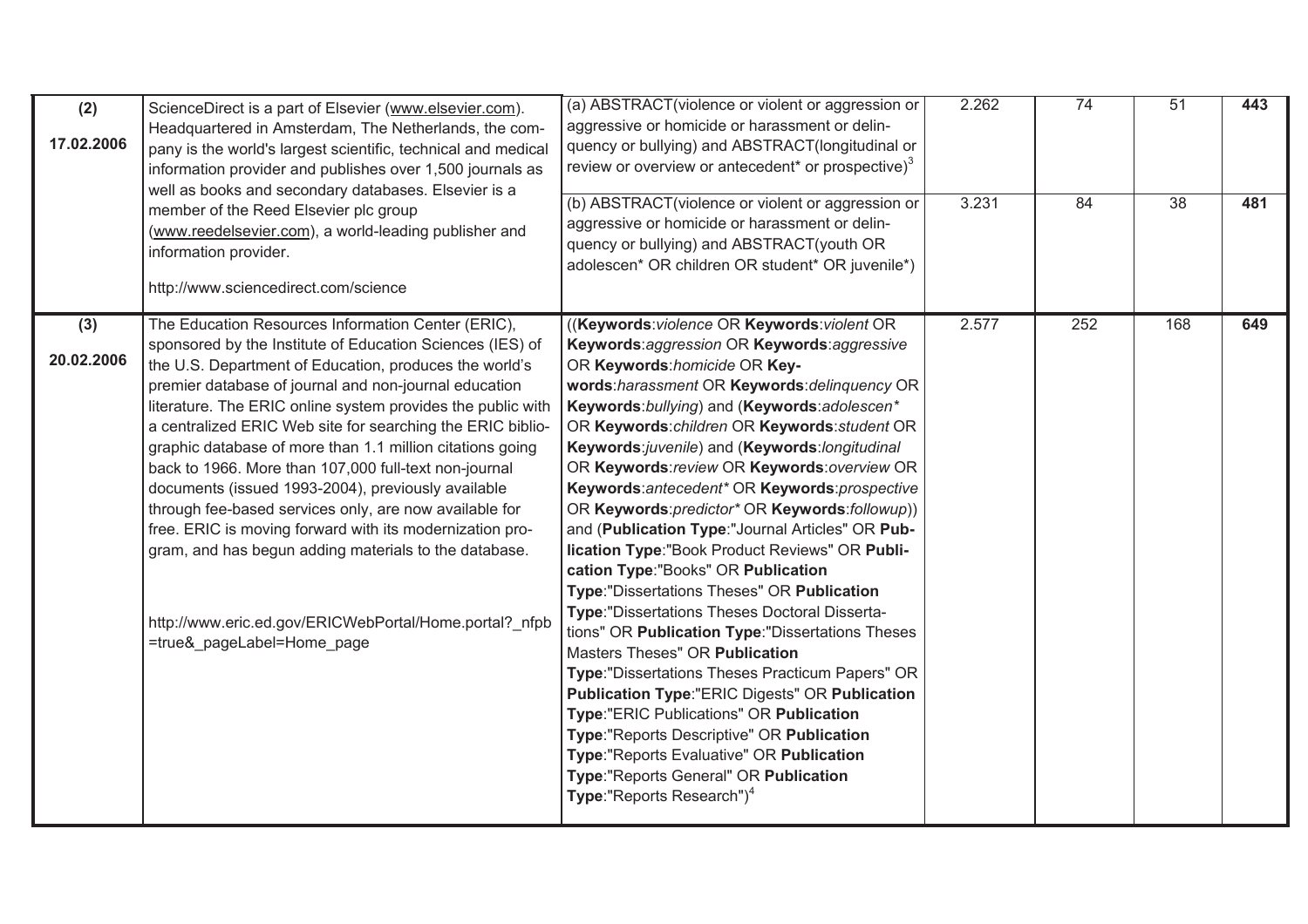| (4)        | ScienceDirect is a part of Elsevier (www.elsevier.com).                                                  | ((violence OR violent OR aggression OR aggres-       | 531    | 3   | 2               | 651 |
|------------|----------------------------------------------------------------------------------------------------------|------------------------------------------------------|--------|-----|-----------------|-----|
|            | Headquartered in Amsterdam, The Netherlands, the com-                                                    | sive OR homicide OR harassment OR delinquency        |        |     |                 |     |
| 24.02.2006 | pany is the world's largest scientific, technical and medical                                            | OR bullying) AND (adolescence OR adolescent          |        |     |                 |     |
|            | information provider and publishes over 1,500 journals as                                                | OR children OR student OR juvenile) AND (longi-      |        |     |                 |     |
|            | well as books and secondary databases. Elsevier is a                                                     | tudinal OR review OR overview OR prospective         |        |     |                 |     |
|            | member of the Reed Elsevier plc group                                                                    | OR follow-up)) [All Sources(Agricultural and Bio-    |        |     |                 |     |
|            | (www.reedelsevier.com), a world-leading publisher and                                                    | logical Sciences, Arts and Humani-                   |        |     |                 |     |
|            | information provider.                                                                                    | ties, Biochemistry, Genetics and Molecular Biol-     |        |     |                 |     |
|            |                                                                                                          | ogy, Decision Sciences, Environmental Sci-           |        |     |                 |     |
|            |                                                                                                          | ence, Medicine and Detistry, Neuroscience, Nursing   |        |     |                 |     |
|            |                                                                                                          | and Health Professions, Psychology, Social Sci-      |        |     |                 |     |
|            | http://www.sciencedirect.com/science?_ob=MiamiSearchU<br>RL&_method=requestForm&_btn=Y&_acct=C000049504& | ences)]                                              |        |     |                 |     |
|            | version=1&_urlVersion=1&_userid=963894&md5=12fee3f                                                       |                                                      |        |     |                 |     |
|            | 9798edfd5af30ce9eddafe413                                                                                | nur "Book Series" und "Handbooks" <sup>5</sup>       |        |     |                 |     |
|            |                                                                                                          | (violence OR violent OR aggression OR aggres-        | 11.822 | 107 | $\overline{39}$ | 690 |
|            |                                                                                                          | sive OR homicide OR harassment OR delinquency        |        |     |                 |     |
|            |                                                                                                          | OR bullying) AND (adolescence OR adolescent          |        |     |                 |     |
|            |                                                                                                          | OR children OR student OR juvenile) AND (longi-      |        |     |                 |     |
|            |                                                                                                          | tudinal) [Journals(Agricultural and Biological Sci-  |        |     |                 |     |
|            |                                                                                                          | ences, Arts and Humanities, Biochemistry, Genetics   |        |     |                 |     |
|            |                                                                                                          | and Molecular Biology, Decision Sci-                 |        |     |                 |     |
|            |                                                                                                          | ences, Environmental Science, Medicine and Den-      |        |     |                 |     |
|            |                                                                                                          | tistry, Neuroscience, Nursing and Health Profes-     |        |     |                 |     |
|            |                                                                                                          | sions, Psychology, Social Sciences)] "Article", "Re- |        |     |                 |     |
|            |                                                                                                          | view Article", "Short Communication" <sup>6</sup>    |        |     |                 |     |
|            |                                                                                                          |                                                      |        |     |                 |     |
|            |                                                                                                          |                                                      |        |     |                 |     |
|            |                                                                                                          |                                                      |        |     |                 |     |
|            |                                                                                                          |                                                      |        |     |                 |     |
|            |                                                                                                          |                                                      |        |     |                 |     |
|            |                                                                                                          |                                                      |        |     |                 |     |
|            |                                                                                                          |                                                      |        |     |                 |     |
|            |                                                                                                          |                                                      |        |     |                 |     |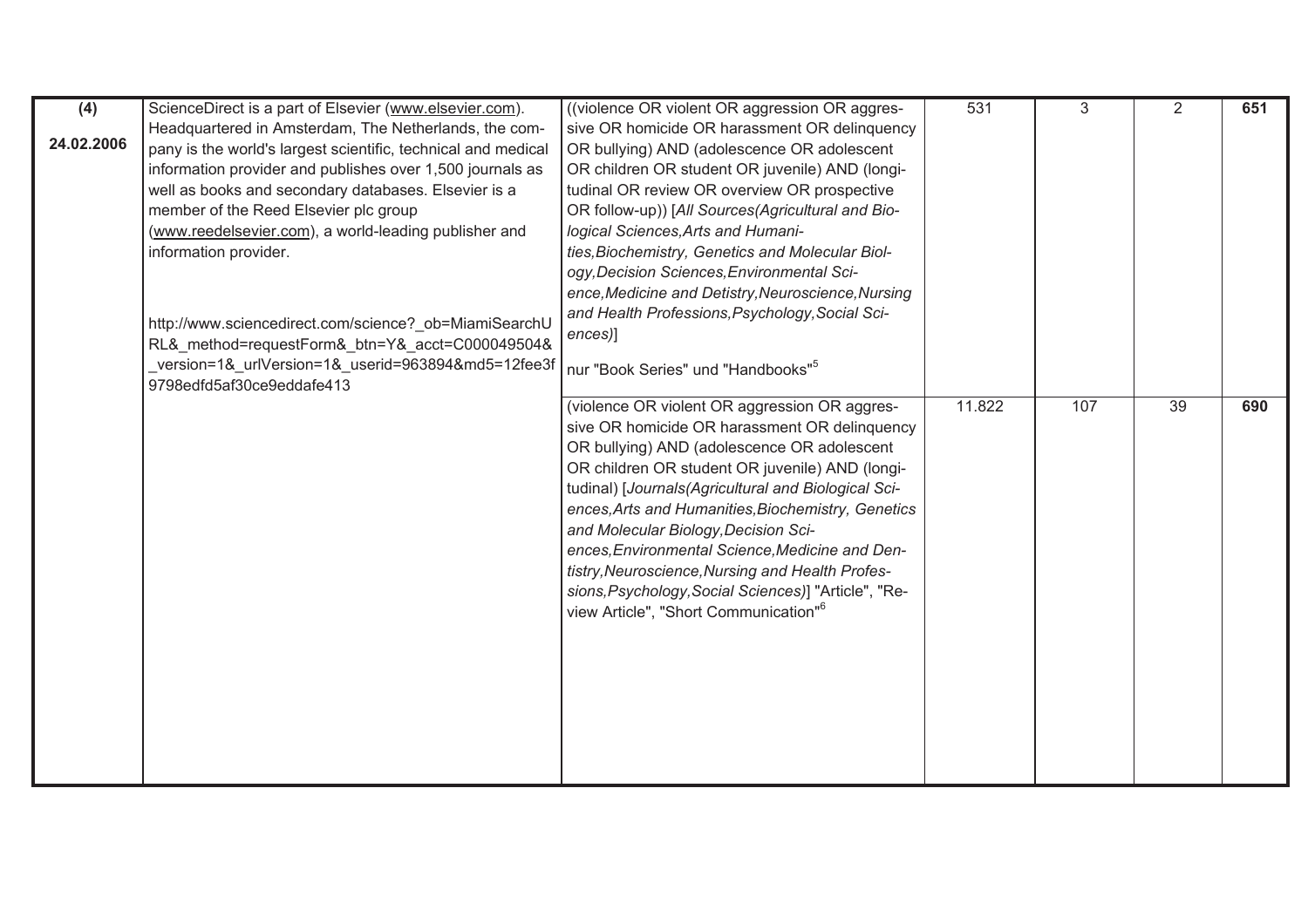| (5)        | Psyndex: Psychologie u. verwandte Disziplinen: deutscher                                                        | (aggressi* or gewalt* or bullying or stalking or                                                | 5.241      | 132 | 132 | 822 |
|------------|-----------------------------------------------------------------------------------------------------------------|-------------------------------------------------------------------------------------------------|------------|-----|-----|-----|
| 23.03.2006 | Sprachraum 1977 ff. Die PSYNDEXplus with TestFinder -<br>Literature & Audiovisual Media Datenbank enthält Nach- | mord or belaestigung or erpressung or quael* or<br>waffen*) and (kind* or jugend* or adoles* or | (deutsch)  |     |     |     |
|            | weise psychologisch relevanter Publikationen von Autoren                                                        | schueler* or kleinkind*) <sup>7</sup>                                                           | 1.170      | 79  | 16  | 838 |
|            | aus den deutschsprachigen Ländern                                                                               |                                                                                                 | (englisch) |     |     |     |
|            |                                                                                                                 |                                                                                                 |            |     |     |     |
|            | http://web5s.silverplatter.com/webspirs/start.ws?customer=<br>c5183&databases=PX&language=de                    |                                                                                                 |            |     |     |     |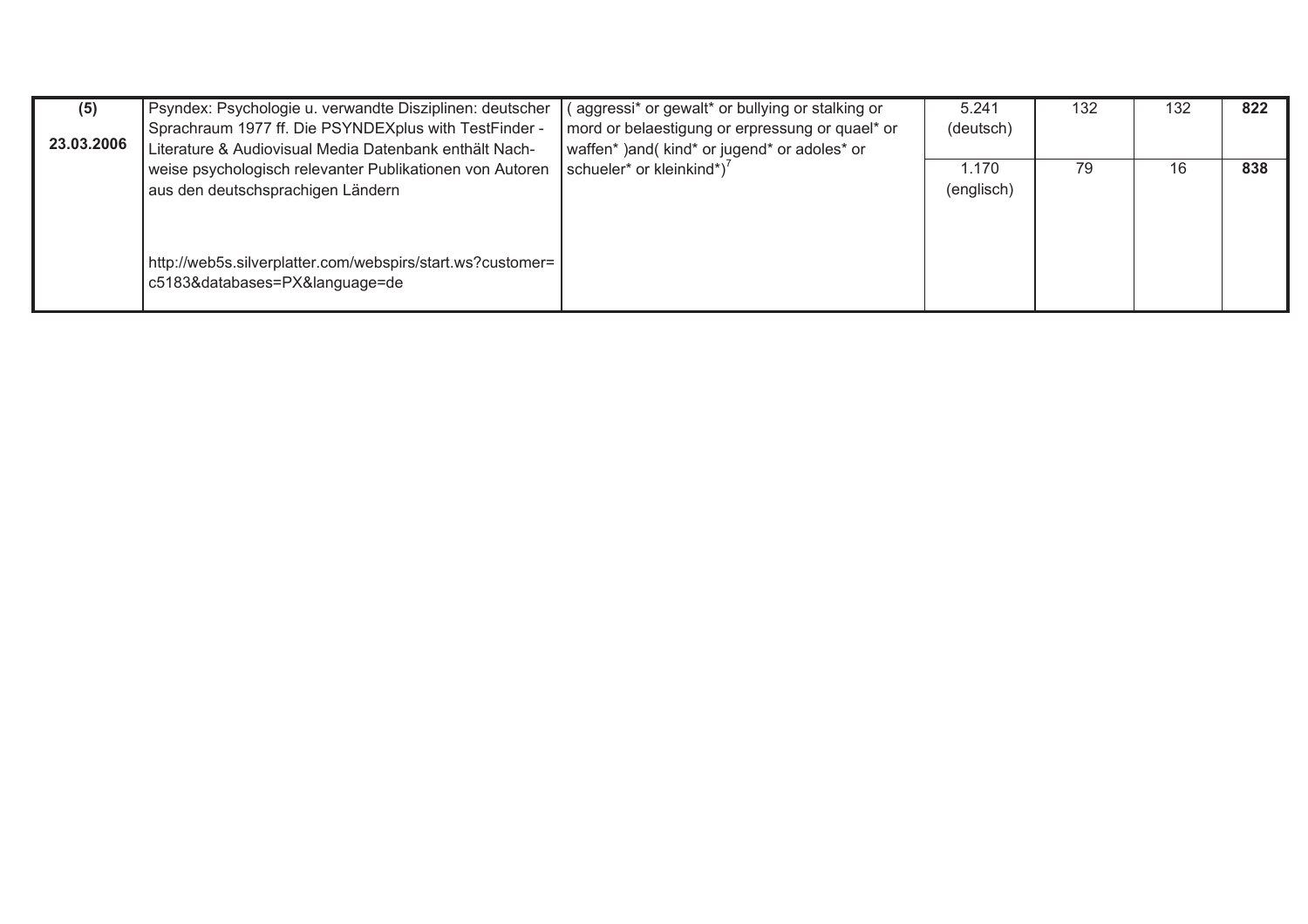| (6)        | PsycINFO provides access to international literature in         | ((AB=(violence or violent or aggression) or      | 4.309          | 426           | 259                    | 1.097 |
|------------|-----------------------------------------------------------------|--------------------------------------------------|----------------|---------------|------------------------|-------|
|            | psychology and related disciplines. Unrivaled in its depth of   | AB=(aggressive or bullying or homicide) or       |                |               |                        |       |
| 01.04.2006 | psychological coverage and respected worldwide for its          | AB=(delinquency or stalking or harassment)) and  |                |               |                        |       |
|            | high quality, the database is enriched with literature from     | (AB=(adolescence or adolescent or student*) or   | davon:         | davon:        | davon:                 |       |
|            | an array of disciplines related to psychology such as psy-      | AB=(child* or juvenile*))) and (AB=(review* or   |                |               |                        |       |
|            | chiatry, education, business, medicine, nursing, pharma-        | overview or longitudinal) or AB=(prospective or  | 2.553          | 309           | 178                    |       |
|            | cology, law, linguistics, and social work. Nearly all records   | antecedent* or prospective) or AB=(predictor* or |                |               |                        |       |
|            | contain nonevaluative summaries, and all records from           | follow-up or followup))                          | (PsycINFO)     | (PsycINFO)    | (PsycIN-               |       |
|            | 1967 to the present are indexed using the Thesaurus of          |                                                  |                |               | FO)                    |       |
|            | Psychological Index Terms.                                      | Date Range: Earliest to 2006 Limited to: English | 470            | 25            | 18                     |       |
|            | Social Services Abstracts provides bibliographic coverage       | Only                                             | (Social Servi- | (Social Ser-  |                        |       |
|            | of current research focused on social work, human ser-          |                                                  | ces Abstracts) | vices Abs-    | (Social                |       |
|            | vices, and related areas, including social welfare, social      |                                                  |                | tracts)       | Services               |       |
|            | policy, and community development. The database ab-             |                                                  | 1.286          |               | Abstracts)             |       |
|            | stracts and indexes over 1,300+ serials publications and        |                                                  |                | 92            |                        |       |
|            | includes abstracts of journal articles and dissertations, and   |                                                  | (Sociological  |               | 63                     |       |
|            | citations to book reviews.                                      |                                                  | Abstracts)     | (Sociological |                        |       |
|            |                                                                 |                                                  |                | Abstracts)    | Sociologi-<br>cal Abs- |       |
|            | Sociological Abstracts abstracts and indexes the interna-       |                                                  |                |               | tracts)                |       |
|            | tional literature in sociology and related disciplines in the   |                                                  |                |               |                        |       |
|            | social and behavioral sciences. The database provides           |                                                  |                |               |                        |       |
|            | abstracts of journal articles and citations to book reviews     |                                                  |                |               |                        |       |
|            | drawn from over 1,800+ serials publications, and also pro-      |                                                  |                |               |                        |       |
|            | vides abstracts of books, book chapters, dissertations, and     |                                                  |                |               |                        |       |
|            | conference papers. Records published by Sociological            |                                                  |                |               |                        |       |
|            | Abstracts in print during the database's first 11 years,        |                                                  |                |               |                        |       |
|            | 1952-1962, have been added to the database as of No-            |                                                  |                |               |                        |       |
|            | vember 2005, extending the depth of the backfile of this        |                                                  |                |               |                        |       |
|            | authoritative resource.                                         |                                                  |                |               |                        |       |
|            |                                                                 |                                                  |                |               |                        |       |
|            |                                                                 |                                                  |                |               |                        |       |
|            | http://uk1.csa.com/ids70/advanced_search.php?SID=c5ac           |                                                  |                |               |                        |       |
|            | d90389a44dec75adb06b9aa95c4b&tab collection id=999 <sup>8</sup> |                                                  |                |               |                        |       |
|            |                                                                 |                                                  |                |               |                        |       |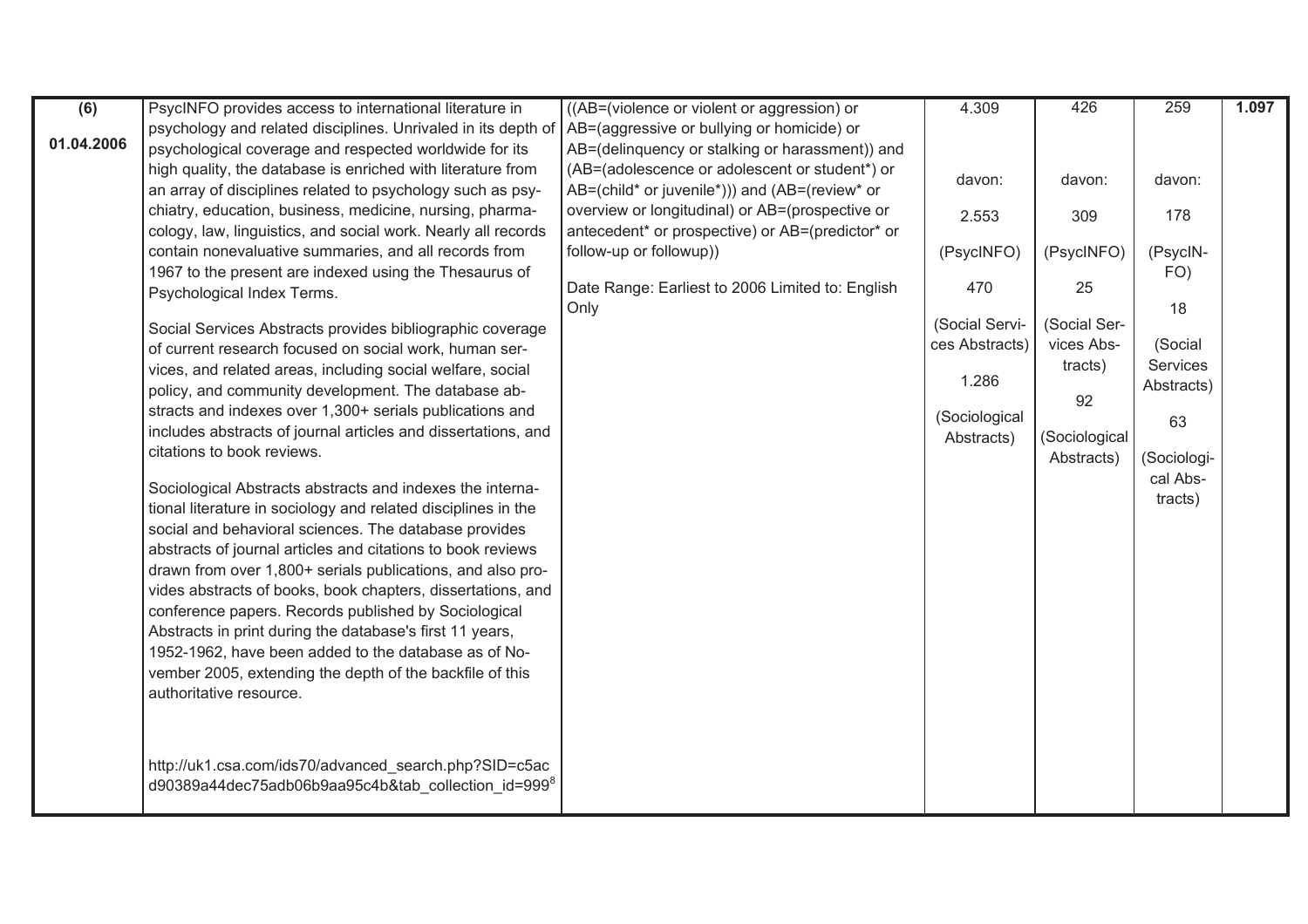| (7)<br>07.04.2006 | International Bibliography of the Social Sciences (1981-<br>2006) is compiled by the British Library of Political & Eco-<br>nomic Science of the London School of Economics & Po-<br>litical Science. This database contains bibliographic infor-<br>mation from an international selection of publications (in-<br>cluding over 2600 journals) in the fields of economics, po-<br>litical science, sociology, and anthropology. This database<br>provides citations of journals, books, book reviews, and<br>chapters when multiple authors have worked on a book.<br>About 100,000 citations per year are added to the data-<br>base. <sup>9</sup><br>http://web5s.silverplatter.com/webspirs/start.ws?customer=<br>c5183&databases=PX&language=de                                                                                      | (violence or violent or aggression or aggressive or<br>bullying or homicide or delinquency or stalking or<br>harassment ) and ( adolescence or adolescent* or<br>student* or child* or juvenile* )and(review* or<br>overview or longitudinal or prospective or antece-<br>dent* or prospective or predictor* or follow-up or<br>followup) | 739   | 36 | 15              | 1.112 |
|-------------------|-------------------------------------------------------------------------------------------------------------------------------------------------------------------------------------------------------------------------------------------------------------------------------------------------------------------------------------------------------------------------------------------------------------------------------------------------------------------------------------------------------------------------------------------------------------------------------------------------------------------------------------------------------------------------------------------------------------------------------------------------------------------------------------------------------------------------------------------|-------------------------------------------------------------------------------------------------------------------------------------------------------------------------------------------------------------------------------------------------------------------------------------------------------------------------------------------|-------|----|-----------------|-------|
| (8)<br>10.04.2006 | The CINAHL (R) Database (CINAHL) is the only compact<br>disc designed specifically to meet the information needs of<br>nurses and allied health professionals. It is the database<br>equivalent to the CUMULATIVE INDEX TO NURSING &<br>ALLIED HEALTH LITERATURE print index. The most<br>widely used index in its field, the CINAHL database pro-<br>vides access to virtually all English-language nursing jour-<br>nals, publications from the American Nurses' Association<br>and the National League for Nursing, and journals from 17<br>allied health disciplines. The database also covers con-<br>sumer health, health sciences librarianship, chiropractic,<br>and health services administration literature (1982-<br>2006/02).<br>http://web5.silverplatter.com/webspirs/start.ws?customer=c<br>5183&databases=NU&language=de | (violence or violent or aggression or aggressive or<br>bullying or homicide or delinquency or stalking or<br>harassment ) and (adolescence or adolescent* or<br>student* or child* or juvenile* )and(review* or<br>overview or longitudinal or prospective or antece-<br>dent* or prospective or predictor* or follow-up or<br>followup)  | 6.312 | 59 | $\overline{25}$ | 1.137 |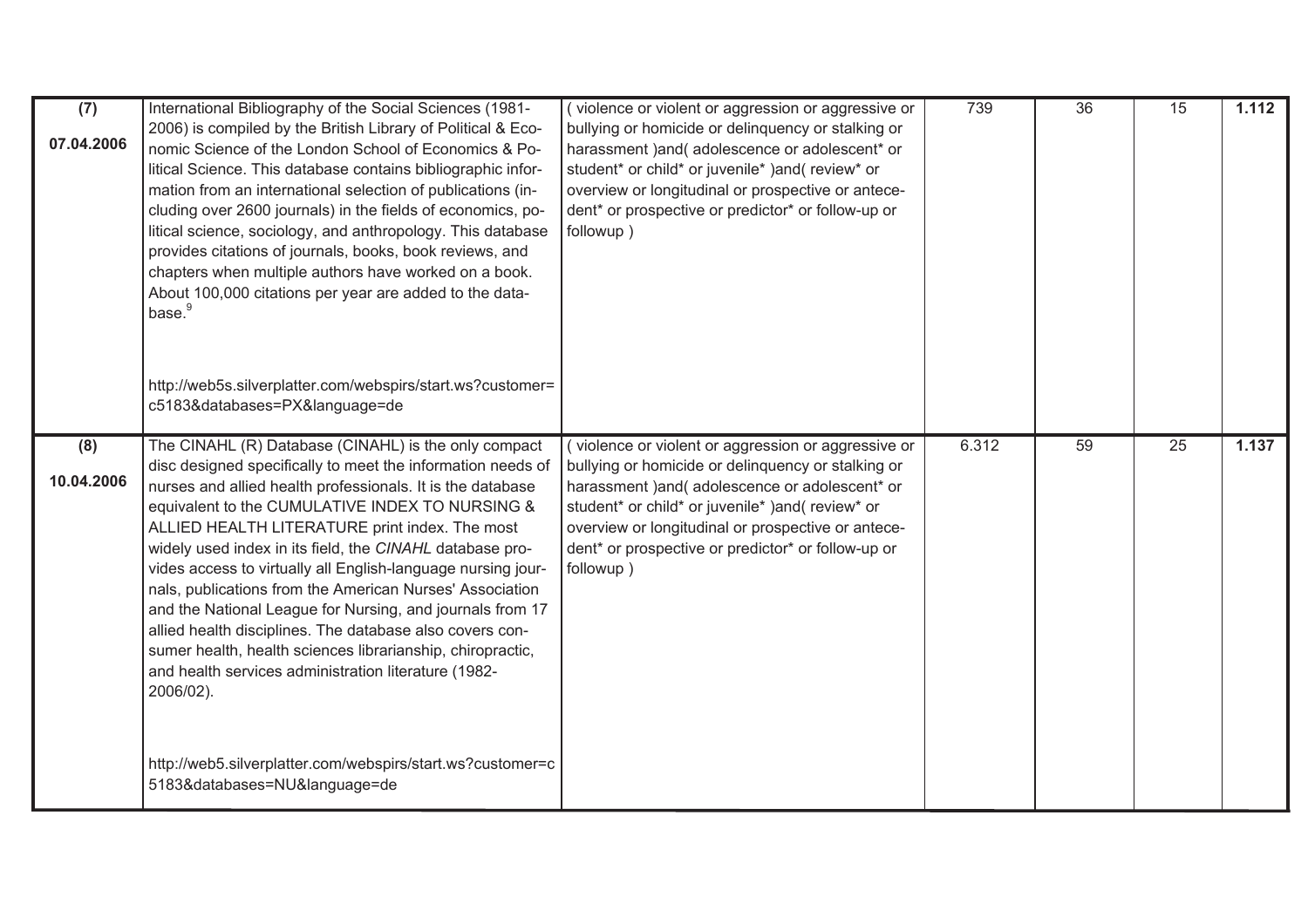| (9)<br>11.04.2006  | IngentaConnect offers one of the most comprehensive<br>collections of academic and professional research articles<br>online - some 19 million articles from 29,500 publications,<br>including 8,000 online.                                                                                                                                                                                                                                                                                                                                                                                                                                        | articles with title/keywords/abstract containing (vio-<br>lence OR violent OR aggression OR aggressive<br>OR bullying OR homicide OR delinquency OR<br>stalking OR harassment) AND (adolescence OR<br>adolescent* OR student* OR child* OR juvenile*)                                                                                                                                                                                                                     | 857<br>(Electronic<br>content) | 79              | 27 | 1.164 |
|--------------------|----------------------------------------------------------------------------------------------------------------------------------------------------------------------------------------------------------------------------------------------------------------------------------------------------------------------------------------------------------------------------------------------------------------------------------------------------------------------------------------------------------------------------------------------------------------------------------------------------------------------------------------------------|---------------------------------------------------------------------------------------------------------------------------------------------------------------------------------------------------------------------------------------------------------------------------------------------------------------------------------------------------------------------------------------------------------------------------------------------------------------------------|--------------------------------|-----------------|----|-------|
|                    | http://www.ingentaconnect.com/about/researchers/about i<br>ngentaconnect;jsessionid=32n5p98qdeejg.henrietta                                                                                                                                                                                                                                                                                                                                                                                                                                                                                                                                        | AND (review* OR overview OR longitudinal OR<br>prospective), 1900-2006                                                                                                                                                                                                                                                                                                                                                                                                    | 180<br>(Fax/Ariel<br>content)  | 43              | 4  | 1.168 |
| (10)<br>14.04.2006 | ISI Web of Knowledge, an integrated Web-based platform,<br>provides high-quality content and the tools to access, ana-<br>lyze, and manage research information<br>Databases: Science Citation Index Expanded provides<br>access to bibliographic information, author abstracts, and<br>cited references from approximately 5,900 of the world's<br>leading scholarly science and technology journals covering<br>more than 150 disciplines; Social Sciences Citation Index<br>provides access to bibliographic information, author ab-                                                                                                            | topic=((violence OR violent OR aggression OR<br>aggressive OR bullying OR homicide OR delin-<br>quency OR stalking OR harassment) AND (ado-<br>lescence OR adolescent* OR student* OR child*<br>OR juvenile*))<br>Database=Web of Science; Timespan=All Years<br>Arts & Humanities Citation Index                                                                                                                                                                         | 265                            | 8               | 3  | 1.171 |
|                    | stracts, and cited references from over 1,700 of the world's<br>leading scholarly social sciences journals covering more<br>than 50 disciplines. It also includes individually selected,<br>relevant items from approximately 3,300 of the world's<br>leading science and technology journals; Arts & Humani-<br>ties Citation Index provides access to bibliographic infor-<br>mation, author abstracts, and cited references from more<br>than 1,130 of the world's leading arts and humanities jour-<br>nals. It also covers individually selected, relevant items<br>from approximately 7,000 journals in the sciences and<br>social sciences. | topic=((violence OR violent OR aggression OR<br>aggressive OR bullying OR homicide OR delin-<br>quency OR stalking OR harassment) AND (ado-<br>lescence OR adolescent* OR student* OR child*<br>OR juvenile*) AND (review* OR overview OR longi-<br>tudinal OR prospective) NOT intervention NOT trial<br>NOT cancer NOT cardiac NOT hypo* NOT derma*<br>NOT neuroblastoma NOT aort* NOT tumor* NOT<br>metabolit <sup>*</sup> $)^{10}$<br>Science Citation Index Expanded | 989                            | $\overline{53}$ | 8  | 1.179 |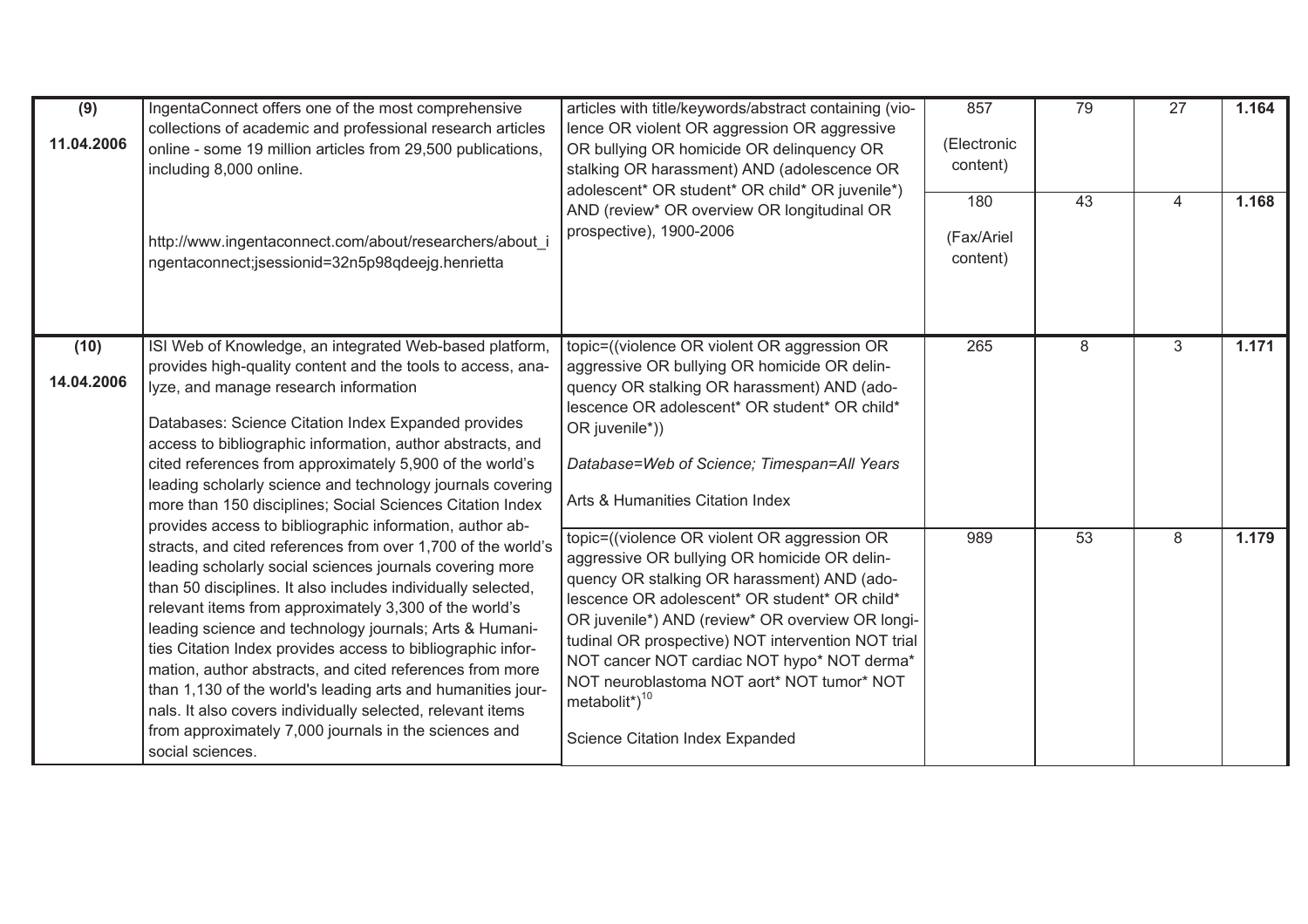|                                                                                         | http://portal.isiknowledge.com/portal.cgi?SID=A24hEAkk99<br>9m5nE16Hj | topic=((violence OR violent OR aggression OR<br>aggressive OR bullying OR homicide OR delin-<br>quency OR stalking) AND (adolescence OR ado-<br>lescent* OR student* OR child* OR juvenile*) AND<br>(review OR overview OR longitudinal OR prospec-<br>tive) NOT intervention NOT trial NOT cancer NOT<br>cardiac NOT hypo* NOT derma* NOT neuroblas-<br>toma NOT aort* NOT tumor* NOT metabolit* NOT<br>fish* NOT cell* NOT training NOT disabilit* NOT<br>program NOT pharmaco* NOT treat* NOT literacy<br>NOT ideation NOT war NOT weight NOT tourett*<br>NOT borderline NOT labor NOT prevention NOT<br>exposure)<br>Database=Web of Science; Timespan=All Years<br>Social Sciences Citation Index | 961 | 128 | 19    | 1.198 |
|-----------------------------------------------------------------------------------------|-----------------------------------------------------------------------|--------------------------------------------------------------------------------------------------------------------------------------------------------------------------------------------------------------------------------------------------------------------------------------------------------------------------------------------------------------------------------------------------------------------------------------------------------------------------------------------------------------------------------------------------------------------------------------------------------------------------------------------------------------------------------------------------------|-----|-----|-------|-------|
| Nachträgli-<br>che Handsu-<br>che nach<br>irrelevanten<br><b>Treffern</b><br>29.04.2006 | alle Datenbanken                                                      | Durchsicht der Titel/Abstracts                                                                                                                                                                                                                                                                                                                                                                                                                                                                                                                                                                                                                                                                         | --- |     | $-33$ | 1.165 |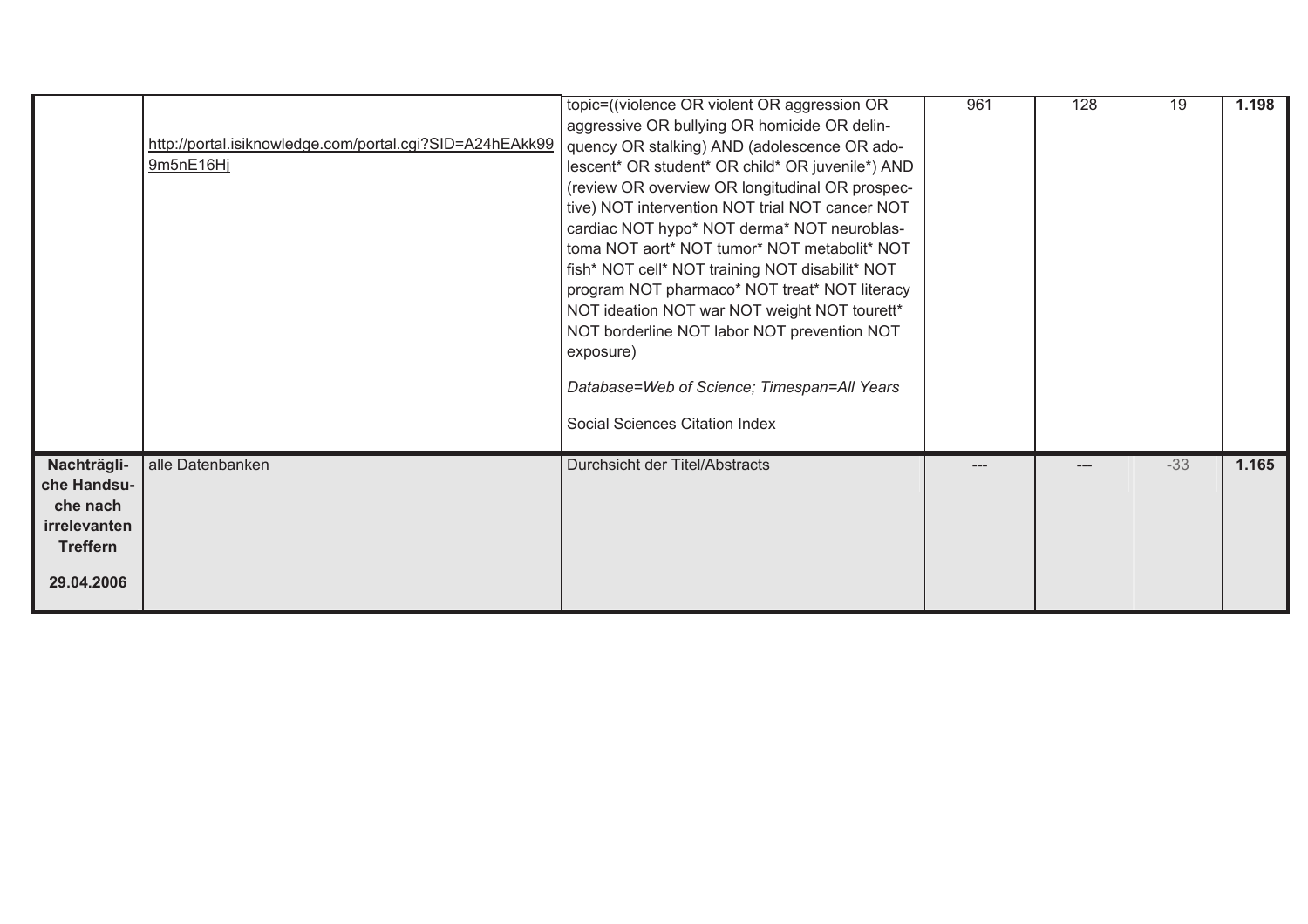**(11) Zusätzlich wurde eine informelle Recherche nach relevanten Quellen im Internet durchgeführt. Diese Suche basiert im Wesentlichen auf bereits bekannten Websites bzw. Websites, die im Zuge der Datenbanksuche aufgerufen wurden. Im Folgenden findet sich eine Auflistung der wichtigsten Links. Alle Links wurden letztmalig am 11. April 2006 aufgerufen. Natürlich kann diese Online-Recherche nicht den Anspruch der Vollständigkeit verfolgen, vielmehr hat sie zum Ziel, die aus der Datenbank extrahierten Informationen mit ausgewählten Online-Dokumenten abgleichen zu können.** 

-http://www.cdc.gov/ncipc/factsheets/yvfacts.htm

-http://www.surgeongeneral.gov/library/youthviolence

-http://www.safeyouth.org/scripts/facts/docs/risk.pdf

-http://www.ncjrs.gov/pdffiles1/ojjdp/179065.pdf

-http://www.njdc.info/pdf/maca4.pdf

-http://www.vawnet.org/DomesticViolence/Research/VAWnetDocs/AR\_TeenDatingViolence.pdf

-http://www.nbizz.com/familiescancount/listings/9.html

-http://www.charactercounts.org/pdf/YouthViolence0402.pdf

-http://www.who.int/violence\_injury\_prevention/violence/world\_report/factsheets/en/youthviolencefacts.pdf

-http://www.tourettesyndrome.net/Files/takingstock.pdf

-http://www.nimh.nih.gov/publicat/NIMHviolenceresfact.pdf

-http://www.ncjrs.gov/pdffiles1/ojjdp/frd030127.pdf

-http://www.isuma.net/v01n02/tremblay/tremblay\_e.pdf

-http://www.familiescommission.govt.nz/download/Longitudinal-studies.pdf

-http://www.ncjrs.gov/pdffiles1/fs99103.pdf

-Auf der Internetpräsenz des Hamilton Fish Institutes finden sich zahlreiche Links zu relevanten Überblicksarbeiten (http://hamfish.org/cms/view/4)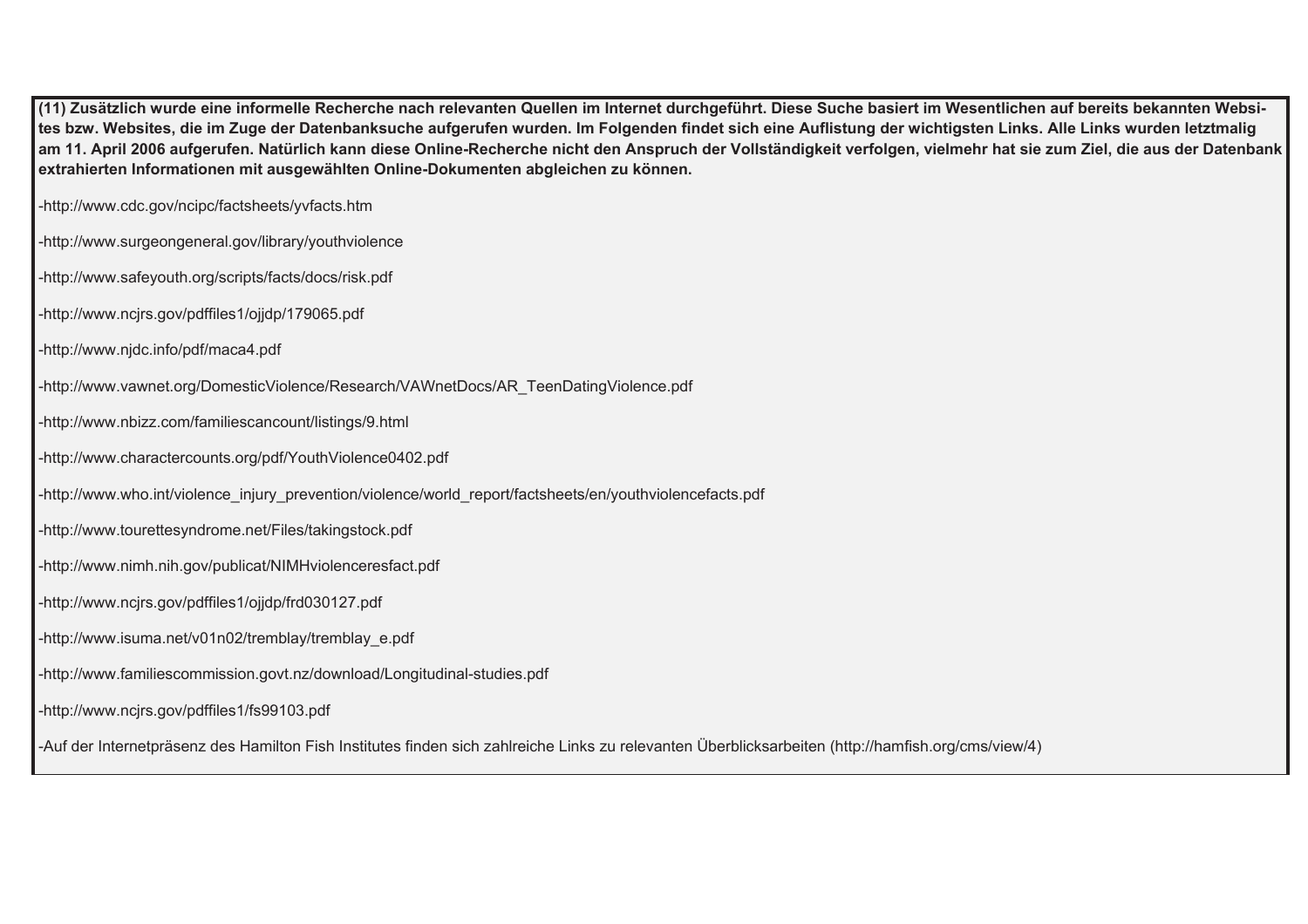\*\*\*Wie aus der Tabelle zu entnehmen ist, fand die Recherche in insgesamt thematisch breit gefächerten 13 Datenbanken statt. Die Suche in den letztgenannten Datenbanken erbrachte nur noch eine geringe Anzahl an neuen Treffern, die zudem nahezu ausschließlich auf das aktuelle Publikationsdatum (2006) zurückzuführen waren. Somit wurde die Recherche an dieser Stelle beendet. Bestimmte Datenbanken wie z. B. "SIGLE" (System for Information on Grey Literature) oder "Dissertation Abstracts" sind von der Uni Bremen nicht zugänglich. Bei der Suche in kleineren Datenbanken wie "Centre for Reviews and Dissemination" fanden sich zudem keine neuen Treffer. Schließlich finden sich einige wenige viel versprechende Datenbanken wie JADE (Journal Articles DatabasE), die ein Einlesen in EndNote nicht vorsehen. Eine stichprobenartige (nicht systematische) Suche nach neuen Treffern blieb aber auch hier ohne Erfolg.

<sup>1</sup> Bei dieser Datenbank können "Limits" gesetzt werden. Nach verschiedenen Versuchen wurde sich für folgende Begrenzungen entschieden: englischsprachige Publikationen, Stichprobe = Kinder/Jugendliche, keine Tierstudien sowie Metaanalysen (Variante 1) bzw. Reviews (Variante 2). Die Schlagwörter beziehen sich im Wesentlichen auf Aggression/Gewalt, eine weitere Ausdehnung hätte genauso den Rahmen gesprengt wie eine Ausweitung des Altersspektrums.

 $2$  Eine Suche mit deutschsprachigen Schlagwörtern ergab trotz Variationen nur wenige relevante Treffer. Hier versprechen andere Datenbanken mehr Erfolg.

<sup>3</sup> Hier fand die Suche mit den entsprechenden Schlagwörtern nur in den Abstracts sowie ausgewählten Wissenschaftsdisziplinen (u. a. "Psychology", "Social Sciences") statt, um die Anzahl der falsch positiven Treffer zu minimieren. Eine Zeitbegrenzung wurde nicht vorgenommen. Gesichtet wurden die Rubriken "Journals", "Handbooks" und "Book Series".

4 Aufgrund der relativ großen Anzahl an Treffern wurde die Suche nach Jahren zersplittert durchgeführt. Der allgemeine Suchalgorithmus lautet: "(violence OR violent OR aggression OR aggressive OR homicide OR harassment OR delinquency OR bullying) and (adolescen\* OR children OR student OR juvenile) and (longitudinal OR review OR overview OR antecedent\* OR prospective OR predictor\* OR followup)" (s. Tabellenspalte).

5 Die Suche in "Journals" erfolgte getrennt, sowie spezifischer und aufgesplittert nach verschiedenen Zeitspannen, da die Trefferanzahl von maximal 10.000 bei der allgemeinen Suche bei Weitem überschritten wurde. Bei der Recherche nach Längsschnittstudien erbrachte ein erkundendes Vorgehen, dass der Begriff "longitudinal" am Ehesten für unsere Zwecke geeignet erscheint. Immerhin ergaben sich alleine hier 11.822 Treffer, so dass aus Gründen der Effizienz auf Suche mit weiteren Schlagwörtern wie "prospective" oder "follow-up" bei der Datenbank verzichtet wurde. Auf eine Einschränkung der Suche mit Ausschlusskriterien (z. B. NOT intervention) wurde hier verzichtet, da eine explorative Analyse darauf hindeutete, zu viele richtig positive Treffer zu eliminieren. In dieser Datenbank wurde zwar bereits recherchiert (s. Punkt 2 in der Tabelle), kleinere Veränderungen bei der Suchstrategie führten jedoch zu einer Optimierung und der Identifikation weiterer relevanter Treffer. Da die Anzahl bislang neuer Treffer mit 2 bzw. 39 jedoch relativ gering ausfiel, können die bisher verwendeten Schlüsselwörter als brauchbar angesehen werden.

<sup>6</sup> Zusätzlich wurde in dieser Datenbank auch anstelle von "longitudinal" nach "meta-analysis", "metaanalysis", "meta-analytic" und "metaanalytic" gesucht, ohne jedoch bislang unbekannte Quellen ausfindig zu machen.

 $<sup>7</sup>$  Die Suche in Psyndex bezog sich zunächst überwiegend auf deutschsprachige Titel. Da hier erst-</sup> mals explizit in einer Datenbank mit deutschsprachigen Titeln recherchiert wurde, war die Suchstrategie möglichst breit auszulegen. Bei Herausgeberwerken werden zum Teil das gesamte Werk als auch zusätzlich relevante Beiträge angeführt. Insgesamt ist das Einlesen einiger Beiträge lückenhaft (z. T. fehlen etwa die genauen Quellenangaben), dennoch gilt jede Quelle als eindeutig identifizierbar. Aufgrund des jeweils angeführten Abstracts kann problemlos entschieden werden, ob die Beiträge tatsächlich relevant sind. Kommentare, Anmerkungen, Meinungen, Thesen, etc. wurden nicht berücksi-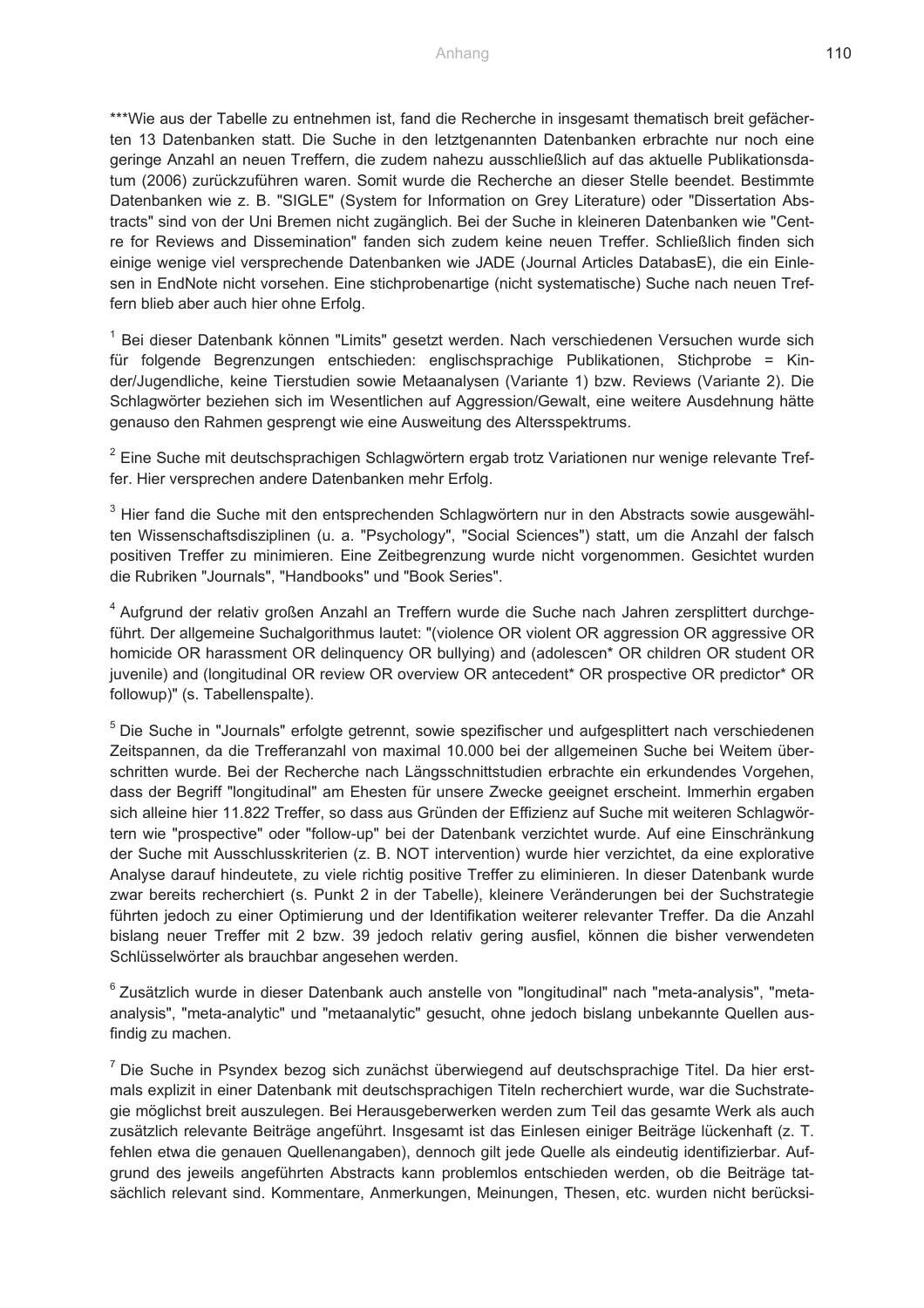chtigt. Zusätzlich fand in einem nachfolgenden Schritt eine Suche mit englischen Schlagwörtern wie folgt statt: "( violence or violent or aggression or aggressive or bullying or homicide or delinquency or stalking or harassment )and( adolescence or adolescent\* or student\* or child\* or juvenile\* )and( review\* or overview or longitudinal or prospective or antecedent\* or prospective or predictor\* or follow-up or followup )". Es ergaben sich hier insgesamt 1.770 Treffer, von denen schließlich 16 als relevant erachtet und neu in Endnote katalogisiert wurden.

<sup>8</sup> Es bot sich aus zeitökonomischen Gründen an, in diesen drei Datenbanken zunächst parallel zu recherchieren. Da die Datenbank "PsycInfo" weitere Selektionsmöglichkeiten anbietet, wurde in einem nachfolgenden Schritt in dieser Datenbank gezielt nach englischsprachigen Publikationen gesucht, die sich auf die Altersgruppe "junge Erwachsene oder jünger" (Rubrik "age") beziehen, explizit als Längsschnittstudien bzw. Reviews (Rubrik "Methodology") ausgewiesen sind und Menschen als Studienobjekte herangezogen haben (Rubrik "Population"). Die Suchstrategie sah jetzt wie folgt aus: "Date Range: Earliest to 2006, Limited to: English Only; Population is human; Age is Childhood (birth-12 yrs) or Neonatal (birth-1 mo) or Infancy (1-23 MO) or Preschool Age (2-5 yrs) or School Age (6-12 yrs) or Adolescence (13-17 yrs) or Young Adulthood (18-29 yrs); Methodology is Followup Study or Longitudinal Study or Prospective Study or Meta Analysis or Literature Review. Als Schlagwörter wurde die aggressionsaffinen Konstrukte (s. Tabelle) verwendet. Die Anzahl der Treffer reduzierte sich von 5.206 auf 2.553.

<sup>9</sup> Die Auswahl dieser Datenbank erfolgte in Anlehnung ihren Fokus Politikwissenschaft, Ökonomie, Soziologie, Anthropologie, etc, der bislang vernachlässigt wurde.

<sup>10</sup> Bei dieser Datenbank werden maximal 1.000 Treffer angezeigt. Daher erfolgte eine Auswahl von Schlüsselbegriffen, die als Ausschlusskriterien galten (NOT-Befehl). Dieser Vorgang wurde solange erweitert, bis die Anzahl der Treffer die Grenze von 1.000 unterschritt.

#### **Weitere grundsätzliche Anmerkungen**:

- Aus Gründen der Anwenderfreundlichkeit wird die gesichtete Literatur in EndNote 5.0 und nicht in BIBLIST gespeichert.
- Mit einer Stichwortsuche direkt nach "risk/protective factors" oder "correlates/predictors" würden zu viele relevante Publikationen verloren gehen, daher macht eine Suche mit diesen Begriffen wenig Sinn. Auch wird auf die Angabe von Ausschlussbegriffen (Not:"\*") verzichtet, da die Gefahr besteht, relevante Beiträge ausschließen. Zudem variieren die Schlagwörter zum Teil marginal in Abhängigkeit der jeweiligen Datenbank (z. B. "followup"/"follow-up").
- Evaluationsstudien zur Effektivität/Effizienz von Präventions-/Interventionsprogrammen werden ebenso wenig berücksichtigt wie Überblicksartikel zur Prävention/Intervention.
- RCTs werden ebenfalls grundsätzlich ausgeschlossen.
- Artikel mit "Risk assessment" im Titel habe ich in der Regel nicht ausgeschlossen, da Risikofaktoren im Zuge der Abschätzung des Gefährdungspotenzials eine wichtige Rolle spielen.
- Auch das Schlagwort "victimization" bringt zu viele Treffer und keine weiteren relevanten Arbeiten.
- Zumeist ältere Beiträge, von denen nur der Titel ohne weitere Angaben bekannt ist, werden bei großer Uneindeutigkeit als nicht relevant erachtet (z. B. "Homicide - An overview" oder "Television and children").
- Längsschnittstudien sollten in Endnote mit Längsschnitt unter "Notes" kodiert werden (s.u.). Bei einigen erfassten Längsschnittstudien sind auch nach Durchsicht des Abstracts bestimmte Studiencharakteristika nicht eindeutig (z. B. Zeitpunkte der Datenerbebung), so dass bei Unklarheiten die jeweiligen Studien zur Sicherheit erst einmal erfasst wurden.
- Bei Längsschnittstudien finden in der Regel nur diejenigen Publikationen Berücksichtigung, die eine Zeitspanne von 4 Jahren oder explizit unterschiedliche Entwicklungsstadien (z. B. Kindheit und Adoleszenz) umfassen. Titel/Abstracts ohne genaue Angaben wurde erst einmal archiviert.
- Studien mit genetischem Fokus wurden im Allgemeinen nicht ausgeschlossen.
- Forschungsbefunde bezogen auf das Outcome "Gang-Verhalten" wurden zumeist integriert, da oftmals damit irgendeine Erscheinungsform aggressiven/gewalttätigen Verhaltens gemeint ist.
- Studien, die verschiedene Erscheinungsformen aggressiven Verhaltens über den Entwicklungsverlauf untersucht haben, wurden grundsätzlich eingeschlossen ("heterotypische Kontinuität; aggressives Verhalten als bester Prädiktor von aggressivem Verhalten).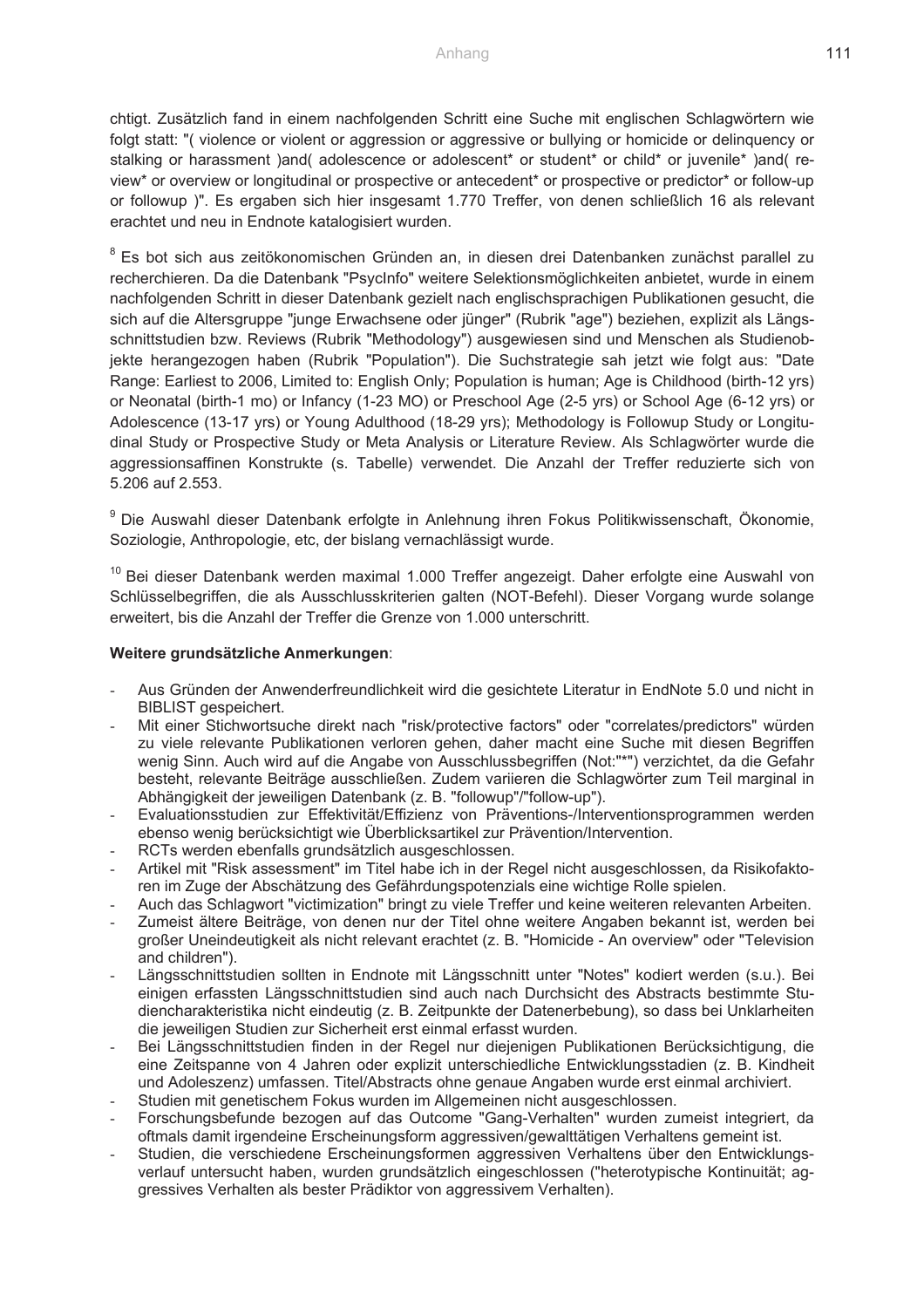- Studien, die sich auf das Outcome "Delinguenz" beziehen, wurden nur ausgeschlossen, wenn ersichtlich war, dass mit Delinquenz ausschließlich strafrechtlich relevante Delikte (z. B. "registrierte/verurteilte Straftaten"/"police/criminal/court records") gemeint sind. Ansonsten war offensichtlich, dass die Variable "Delinquenz" in vielen Studien weit gefasst wird und generell bestimmte Formen normabweichenden Verhaltens (z. T. auch Gewalt, Aggression, etc.) umfasst.
- Grundsätzlich wurden nicht in Rubriken wie "Letters", "Replys", "Opinions", "Comments", etc, gesucht, sofern die jeweiligen Datenbanken diese Optionen überhaut vorgaben.
- Prinzipiell ist zu überlegen, wie mit "dating violence" umzugehen ist. Die Literatur bezieht sich in der Regel (nicht aber ausschließlich) auf Jugendliche, so dass ich erstmal die relevanten Studien nicht aussortiert habe.
- Ausgeschlossen wurden alle Studien, die lediglich als Outcome Persönlichkeitskonstrukte, Einstellungsmuster oder andere kognitive Variablen berücksichtigt haben, nicht jedoch Variablen auf der Verhaltensebene (wie etwa "aggressives Verhalten").
- Längsschnittstudien, die sich in eindeutiger Weise ausschließlich auf Outcomes im Erwachsenenalter beziehen, fanden keine Berücksichtigung (Ausnahmen stelle Entwicklungsphasen dar die als "late adolescence", "young adulthood", etc. bezeichnet werden).
- Veröffentlichungen, die nur auf Ausländerhass, Rechtsorientierungen, Rechtsradikalismus, gegen Fremde/Rechts, etc. basierende Gewalt untersucht haben, wurden explizit ausgeschlossen, u.a. auch, weil zumeist Einstellungsmuster, nicht aber konkrete Verhaltensweisen untersucht wurden.
- Mein Vorschlag: Alle Treffer mit Publikationsdatum vor 1980 sollten eliminiert werden, da Studienund Berichtsqualität in der Regel mangelhaft sind und die Befunde in späteren Überblicksarbeiten ohnehin aufgegriffen werden. Darüber hinaus listen einiger der ausgewählten Datenbanken ohnehin nur Artikel mit Publikationsdatum 1980ff. auf.
- In der abschließenden Endnote-Datei mit allen Treffern sind auch Publikationen zu finden, bei denen die Informationen unvollständig angeführt sind (z. B. fehlende Abstracts). Der Grund hierfür ist die Kompatibilität zwischen dem Importfilter einer Datenbank und der vorliegenden Version des Programms Endnote. Ebenso entstanden Fehler bei der Identifizierung des Publikationstyps (z. B. Erfassung eines Buches als Artikel).
- Die abschließende Publikationsliste wurde per hand nochmals auf Duplikate untersucht. Identifizierte Doppeltreffer wurden gelöscht.
- Zur Ordnungsweise der Datenbank habe ich wie besprochen im Feld **"Notes"** folgende Schlagwörter für jede Studie per Hand nach Durchsicht der Titel/Abstracts eingetragen: (a) für das **Studiendesign Längsschnitt, Review** oder **Metaanalyse** sowie (b) für die zentralen **(Outcome- )Variablen** (mehrere Nennungen pro Studie sind möglich): **abweichendes Verhalten** (unter diesen Oberbegriff fällt auch antisoziales Verhalten oder [spezifische] Problemverhaltensweisen aus dem Bereich der Verhaltensstörungen; zudem bestehen erhebliche Überschneidungen zum Begriff der Delinquenz)**, Aggression, Bullying, dating violence, Delinquenz** (im weitesten Sinne gemeint)**, Gang, Gewalt** (oftmals ähnlich operationalisiert wie Aggression und daher nur sehr unscharf abgrenzbar)**, Medien** (hierunter fallen Studien, die grundsätzlich das Thema der Mediengewalt thematisieren, unter Medien werden Fernsehen, Videospiele, Computerspiele, Filme, Cartoons, Musikvideo, Videos, etc. subsumiert), **sexueller Übergriff, Stalking, Tötungsdelikt** (hierunter fallen auch school shootings). Eine Suche in Endote (References - Search unter der Rubrik "Notes") erleicht die einfache und schnelle Erstellung von themenbezogenen Literaturlisten.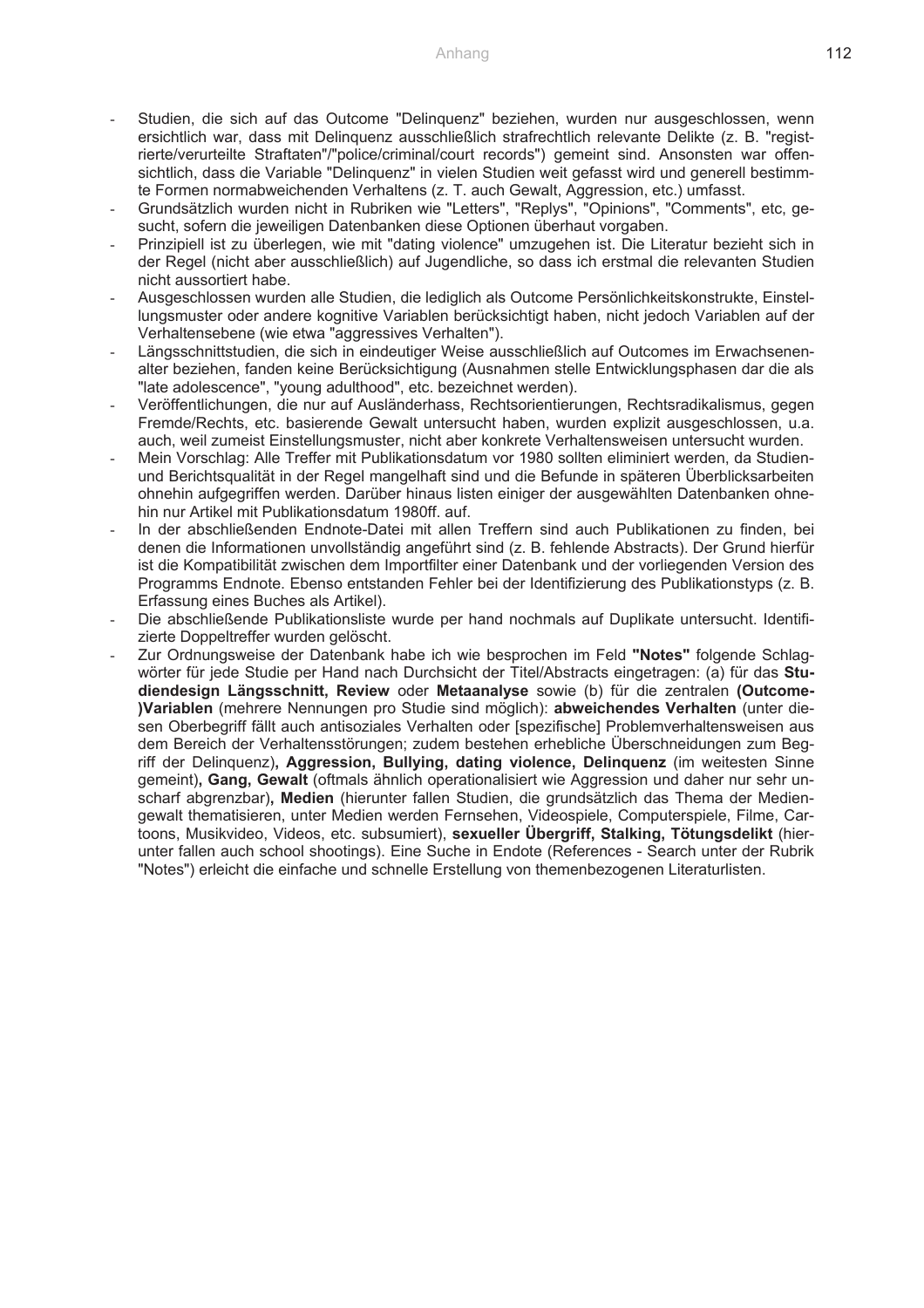#### **Anhang 2: Ergebnis der Literaturrecherche (Kapitel 4)**

- Adams, K. A. (1974). The child who murders: A review of theory and research. Criminal Justice and Behavior, 1(1), 51-61.
- Aidman, A. (1997). Television Violence: Content, Context, and Consequences. ERIC Publications; ERIC Digests in Full Text.
- Akhtar, N. & Bradley, E. J. (1991). Social information processing deficits of aggressive children: Present findings and implications for social skills training. Clinical Psychology Review, 11(5), 621- 644.
- Albrecht, H.-J. (1998). Jugend und Gewalt. Monatsschrift für Kriminologie und Strafrechtsreform, 81(6), 381-398.
- Amodei, N. & Scott, A. A. (2002). Psychologists contribution to the prevention of youth violence. The Social Science Journal, 39(4), 511-526.
- Anckarsater, H. (2006). Central nervous changes in social dysfunction: Autism, aggression, and psychopathy. Brain Research Bulletin, 69(3), 259-265.
- Anderson, C. A. (2004). An update on the effects of playing violent video games. Journal of Adolescence, 27(1), 113-122.
- Anderson, C. A., Berkowitz, L., Donnerstein, E., Huesmann, L. R., Johnson, J. D., Linz, D., et al. (2003). The influence of media violence on youth. Psychological Science in the Public Interest, 4(3), 81-110.
- Anderson, C. A. & Bushman, B. J. (2001). Effects of violent video games on aggressive behavior, aggressive cognition, aggressive affect, physiological arousal, and prosocial behavior: a metaanalytic review of the scientific literature. Psychological science, 12(5), 353-359.
- Anderson, C. A. & Bushman, B. J. (2002). Human Aggression. Annual Review of Psychology, 53, 27- 51.
- Anderson, C. A., Carnagey, N. L., Flanagan, M., Benjamin, J., Arlin J., Eubanks, J. & Valentine, J. C. (2004). Violent Video Games: Specific Effects of Violent Content on Aggressive Thoughts and Behavior Advances in Experimental Social Psychology. In M. P. Zanna (Ed.), (Volume 36 ed., pp. 199-249): Academic Press.
- Anolik, S. A. (1983). Family influences upon delinquency: biosocial and psychosocial perspectives. Adolescence, 18(71), 489-498.
- Anooshian, L. J. (2005). Violence and aggression in the lives of homeless children: A review. Aggression and Violent Behavior, 10(2), 129-152.
- Archer, J. (2004). Sex Differences in Aggression in Real-World Settings: A Meta-Analytic Review. Review of General Psychology, 8(4), 291-322.
- Archer, J. (2006). Testosterone and human aggression: an evaluation of the challenge hypothesis. Neuroscience and Biobehavioral Reviews, 30(3), 319-345.
- Arsenio, W. F. (2004). The stability of young children's physical aggression: relations with child care, gender, and aggression subtypes. Monographs of the Society for Research in Child Development, 69(4), 130-143.
- Ashcroft, J., Daniels, D. J. & Flores, J. R. (2004). Causes and Correlates: Findings and Implications. Also: Risk-Based Response to Gangs. Journal of the Office of Juvenile Justice and Delinquency Prevention (OJJDP), 9(1), 3-35.
- Baron, S. W. (2003). Street youth violence and victimization. Trauma Violence and Abuse: A Review Journal, 4(1), 22-44.
- Barzelatto, J. (1998). Understanding sexual and reproductive violence: an overview. International Journal of Gynecology & Obstetrics, 63 (1), 13-18.
- Bassarath, L. (2001). Conduct disorder: a biopsychosocial review. Canadian journal of psychiatry, 46(7), 609-616.
- Becker, J. V. & Hicks, S. J. (2003). Juvenile sexual offenders: characteristics, interventions, and policy issues. Annals of the New York Academy of Sciences, 989, 397-410.
- Bensley, L. & Van Eenwyk, J. (2001). Video games and real-life aggression: review of the literature. The Journal of Adolescent Health, 29(4), 244-257.
- Berman, M. E., Tracy, J. I. & Coccaro, E. F. (1997). The serotonin hypothesis of aggression revisited. Clinical Psychology Review, 17(6), 651-665.
- Betz, C. L. (1995). Childhood violence: a nursing concern. Issues in Comprehensive Pediatric Nursing, 18(3), 149-161.
- Binder, A. (1988). Juvenile delinquency. Annual Review of Psychology, 39, 253-282.
- Bird, H. R. (2001). Psychoanalytic perspectives on theories regarding the development of antisocial behavior. The Journal of the American Academy of Psychoanalysis and Dynamic Psychiatry, 29(1), 57-71.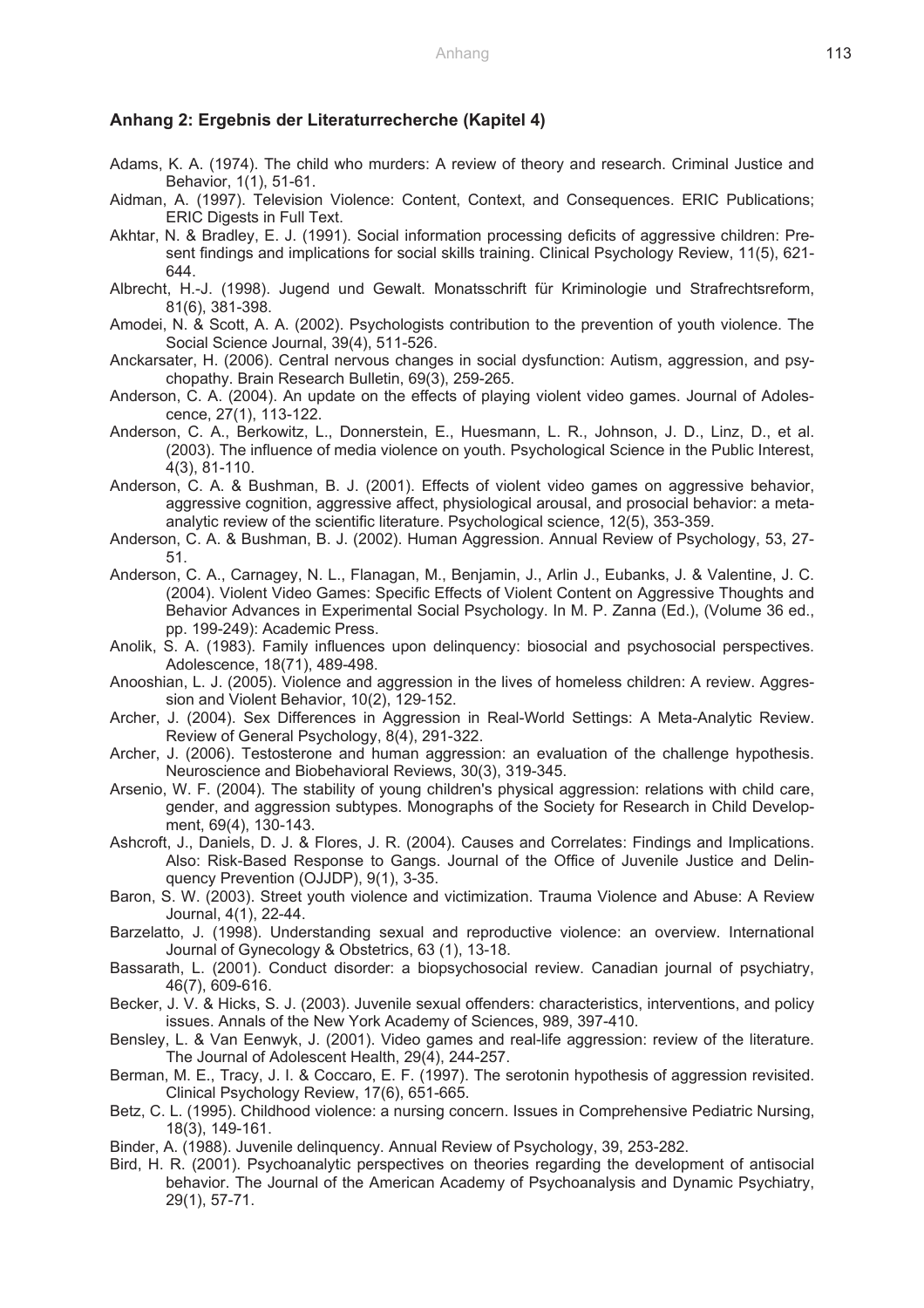- Blair, R. J. (2001). Neurocognitive models of aggression, the antisocial personality disorders, and psychopathy. Journal of Neurology, Neurosurgery, and Psychiatry, 71(6), 727-731.
- Blair, R. J. (2004). The roles of orbital frontal cortex in the modulation of antisocial behavior. Brain and cognition, 55(1), 198-208.
- Blanz, B. (1998). Biological correlates of aggressive behavior. Zeitschrift für Kinder- und Jugendpsychiatrie und Psychotherapie, 26(1), 43-52.
- Blechman, E. A., Prinz, R. J. & Dumas, J. E. (1995). Coping, competence, and aggression prevention: Part 1. Developmental model. Applied and Preventive Psychology, 4(4), 211-232.
- Bliesener, T. (2003). Jugenddelinquenz. Risikofaktoren, Prävention, Intervention und Prognose. Praxis der Rechtspsychologie, 13(2), 174-191.
- Boles, S. M. & Miottoa, K. (2003). Substance abuse and violence. A review of the literature. Aggression and Violent Behavior, 8, 155-174.
- Borum, R. (2000). Assessing violence risk among youth. Journal of clinical psychology, 56(10), 1263- 1288.
- Bradford, J. M., Greenberg, D. M. & Motayne, G. G. (1992). Substance abuse and criminal behavior. The Psychiatric Clinics of North America, 15(3), 605-622.
- Brain, P. F. (1994). Hormonal Aspects of Aggression and Violence. Understanding and Preventing Violence, 2, 173-244.
- Brayden, R. M. & Poole, S. R. (1995). Common behavioral problems in infants and children. Primary Care, 22(1), 81-97.
- Brennan, P. A. & Raine, A. (1997). Biosocial bases of antisocial behavior: psychophysiological, neurological, and cognitive factors. Clinical Psychology Review, 17(6), 589-604.
- Brier, N. (1995). Predicting antisocial behavior in youngsters displaying poor academic achievement: a review of risk factors. Journal of Developmental and Behavioral Pediatrics, 16(4), 271-276.
- Broidy, L. M., Nagin, D. S., Tremblay, R. E., Bates, J. E., Brame, B., Dodge, K. A., et al. (2003). Developmental Trajectories of Childhood Disruptive Behaviors and Adolescent Delinquency: A Six-Site, Cross-National Study. Developmental Psychology, 39(2), 222-245.
- Brower, M. C. & Price, B. H. (2001). Neuropsychiatry of frontal lobe dysfunction in violent and criminal behaviour: a critical review. Journal of Neurology, Neurosurgery, and Psychiatry, 71, 720-726.
- Brown, J. D. & Witherspoon, E. M. (2002). The mass media and American adolescents' health. Journal of Adolescent Health, 31(6), 153-170.
- Browne, K. D. & Hamilton-Giachritsis, C. (2005). The influence of violent media on children and adolescents:a public-health approach. Lancet, 365(9460), 702-710.
- Buka, S. & Earls, F. (1993). Early Determinants of Delinquency and Violence. Health Affairs, 12(4), 46- 64.
- Bushman, B. J. & Huesmann, L. R. (2006). Short-term and Long-term Effects of Violent Media on Aggression in Children and Adults. Archives of Pediatrics & Adolescent Medicine, 160, 348-352.
- Calhoun, A. D. & Clark-Jones, F. (1998). Theoretical frameworks. Developmental psychopathology, the public health approach to violence, and the cycle of violence. Pediatric Clinics of North America, 45(2), 281-291.
- Calhoun, G., Jurgens, J. & Chen, F. (1993). The neophyte female delinquent: a review of the literature. Adolescence, 28(110), 461-471.
- Calkins, S. D. & Fox, N. A. (2002). Self-regulatory processes in early personality development: a multilevel approach to the study of childhood social withdrawal and aggression. Development and Psychopathology, 14(3), 477-498.
- Campbell, A. (1995). A few good men: Evolutionary psychology and female adolescent aggression. Ethology and Sociobiology, 16(2), 99-123.
- Campbell, A. (2006). Sex differences in direct aggression: What are the psychological mediators? Aggression and Violent Behavior, 11(3), 237-264.
- Carlson, B. E. (1987). Dating Violence: A Research Review and Comparison with Spouse Abuse. Social Casework, 68(1), 16-23.
- Carnagey, N. L. & Anderson, C. A. (2004). Violent video game exposure and aggression: A literature review. Minerva Psichiatrica, 45(1), 1-18.
- Cervantes, R., Vazquez, E. & Mata, A. G., Jr. (2000). Sociocultural Issues and Youth Violence. Free Inquiry in Creative Sociology, 28(2), 43-53.
- Chaiken, J., Chaiken, M. & Rhodes, W. (1994). Predicting Violent Behavior and Classifying Violent Offenders. Understanding and Preventing Violence, 4, 217-295.
- Chamberlain, P. & Moore, K. J. (2002). Chaos and trauma in the lives of adolescent females with antisocial behavior and delinquency. Journal of Aggression Maltreatment and Trauma, 6(1), 79- 108.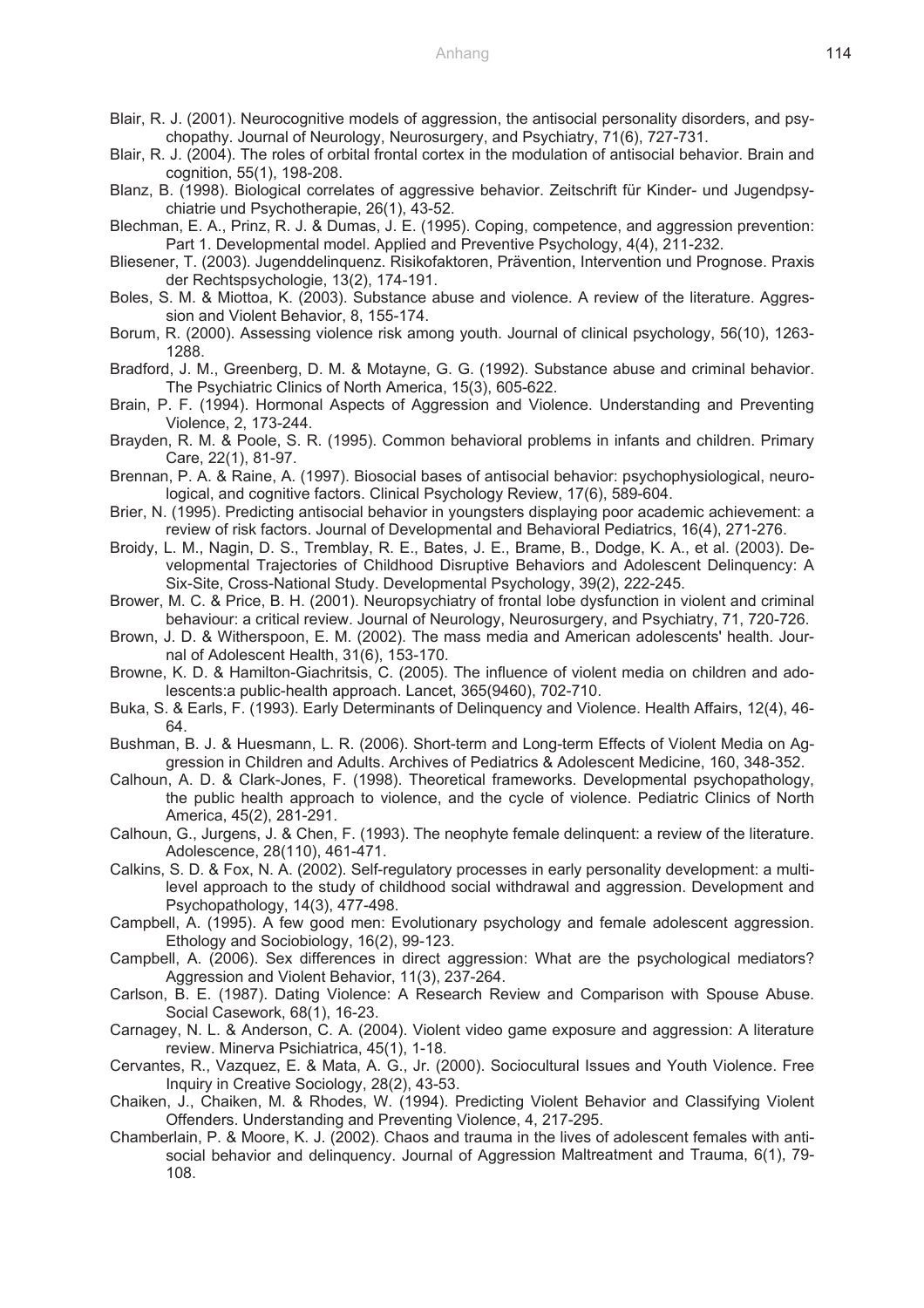- Chen, T. J. H., Blum, K., Mathews, D., Fisher, L., Schnautz, N., Braverman, E. R., et al. (2005). Are dopaminergic genes involved in a predisposition to pathological aggression?: Hypothesizing the importance of "super normal controls" in psychiatricgenetic research of complex behavioral disorders. Medical Hypotheses, 65(4), 703-707.
- Chermack, S. T. & Giancola, P. R. (1997). The Relation between Alcohol and Aggression: An Integrated Biopsychosocial Conceptualization. Clinical Psychology Review, 17(6), 621-649.
- Clark, C. M. (1992). Deviant adolescent subcultures: assessment strategies and clinical interventions. Adolescence, 27(106), 283-293.
- Clayton, R. R. (1980). The delinquency and drug use relationship among adolescents: a critical review. NIDA research monograph, 38, 82-103.
- Cohall, A., Cohall, R. & Bannister, H. (1998). Adolescents and violent crime. Current Opinion in Pediatrics, 10(4), 356-362.
- Cohen, R., Hsueh, Y., Russell, K. M. & Ray, G. E. (2006). Beyond the individual: A consideration of context for the development of aggression. Aggression and Violent Behavior, 11, 341-351.
- Coie, J. D. & Lenox, K. F. (1994). The development of antisocial individuals. Progress in Experimental Personality and Psychopathology Research, 45-72.
- Collaer, M. L. & Hines, M. (1995). Human behavioral sex differences: a role for gonadal hormones during early development? Psychological Bulletin, 118(1), 55-107.
- Comstock, G. & Strasburger, V. C. (1990). Deceptive appearances: television violence and aggressive behavior. Journal of Adolescent Health Care, 11(1), 31-44.
- Constantino, J. N. (1995). Early relationships and the development of aggression in children. Harvard Review of Psychiatry, 2(5), 259-273.
- Conway, A. M. (2005). Girls, Aggression, and Emotion Regulation. American Journal of Orthopsychiatry, 75(2), 334-339.
- Cottle, C. C., Lee, R. J. & Heilbrun, K. (2001). The prediction of criminal recidivism in juveniles. A Meta-Analysis. Criminal Justice and Behavior, 28(3), 367-394.
- Crespi, T. D. & Rigazio-DiGilio, S. A. (1996). Adolescent homicide and family pathology: implications for research and treatment with adolescents. Adolescence, 31(122), 353-367.
- Cummings, E. M. (1994). Marital conflict and children's functioning. Social Development, 3(1), 16-36.
- Dadds, M. R. & Salmon, K. (2003). Punishment Insensitivity and Parenting: Temperament and Learning as Interacting Risks for Antisocial Behavior. Clinical Child and Family Psychology Review, 6(2), 69-86.
- Dahlberg, L. L. (1998). Youth Violence in the United States: Major Trends, Risk Factors, and Prevention Approaches. American Journal of Preventive Medicine, 14(4), 259-272.
- Dahlberg, L. L. & Potter, L. B. (2001). Youth violence. Developmental pathways and prevention challenges. American Journal of Preventive Medicine, 20(1), 3-14.
- Daro, D., Edleson, J. L. & Pinderhughes, H. (2004). Finding Common Ground in the Study of Child Maltreatment, Youth Violence, and Adult Domestic Violence. Journal of Interpersonal Violence, 19(3), 282-298.
- Davies, S. (1999). Subcultural explanations and interpretations of school deviance. Aggression and Violent Behavior, 4(2), 191-202.
- Davis, D. L. & Dutcher, T. D. (2002). The violent and homicidal adolescent. Hearts darkened before time. International Journal of Adolescent Medicine and Health, 14(3), 199-214.
- Deegener, G. (1998). Sexuelle Aggression im Kindes- und Jugendalter: Ursachen, Diagnostik und Therapie. Kriminalpädagogische Praxis, 38, 42-53.
- Derzon, J. H. (1995). A Meta-Analysis of the Efficacy of Antecendent Behaviors, Characteristics, and Experiences for Predicting Later Violent Behavior, Paper presented at the annual meeting of the American Society of Criminology. Boston, MA.
- Derzon, J. H. (1996). A meta-analysis of the efficacy of various antecedent behaviors, characteristics, and experiences for predicting later violent behavior. Unpublished Dissertation, The Claremont Graduate School, Claremont, California.
- Derzon, J. H. (1997). The Developmental Trajectory for Violence: Predictive Relationships across two Life Stages. Vanderbilt Institute for Public Policy Studies, January 27.
- Derzon, J. H. (2001). Antisocial behavior and the prediction of violence: A meta-analysis. Psychology in the Schools. Special Issue: Appraisal and prediction of school violence, 38(2), 93-106.
- Dietz, W. H. & Strasburger, V. C. (1991). Children, adolescents, and television. Current Problems in Pediatric and Adolescent Health Care, 21(1), 8-31.
- DiLalla, L. F. (2002). Behavior genetics of aggression in children: Review and future directions. Developmental Review, 22(4), 593-622.
- DiLalla, L. F. & Gottesman, I. I. (1991). Biological and Genetic Contributors to Violence--Widom's Untold Tale. Psychological Bulletin, 109(1), 125-129.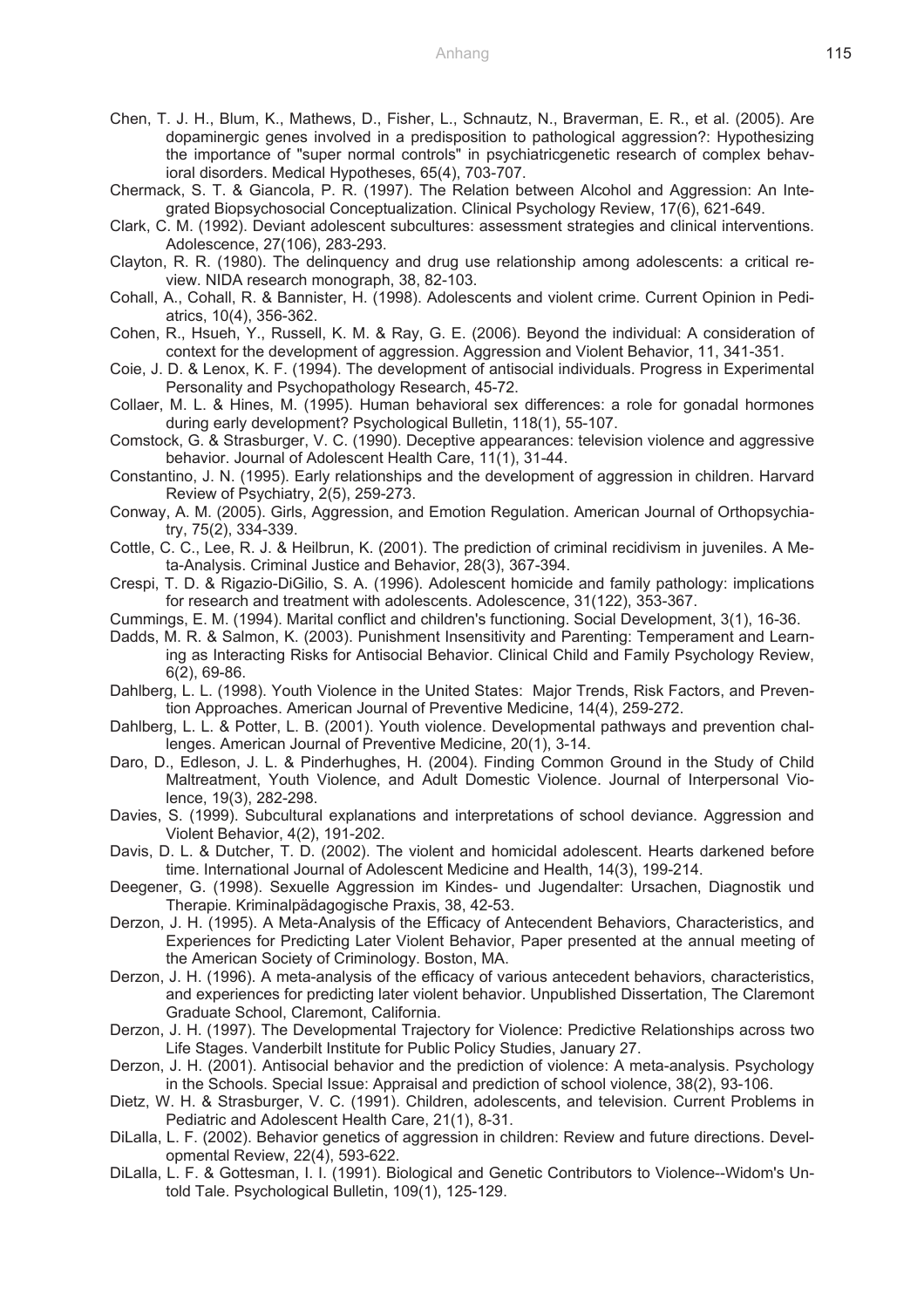- Dodge, K. A., Lansford, J. E., Burks, V. S., Bates, J. E., Pettit, G. S., Fontaine, R., et al. (2003). Peer rejection and social information-processing factors in the development of aggressive behavior problems in children. Child Development, 74(2), 374-393.
- Dukarm, C. P., Holl, J. L. & McAnarney, E. R. (1995). Violence among children and adolescents and the role of the pediatrician. Bulletin of the New York Academy of Medicine, 72(1), 5-15.
- Earls, F. J. (1994). Violence and Today's Youth. The Future of Children, 4(3), 4-23.
- Eberle, J. A. & Maiuro, R. D. (2001). Introduction and commentary: developmental perspectives on violence and victimization. Violence and Victims, 16(4), 351-354.
- Edari, R. & McManus, P. (1998). Risk and resiliency factors for violence. Pediatric Clinics of North America, 45(2), 293-305.
- Elkins, I. J., Iacono, W. G., Doyle, A. E. & McGue, M. (1997). Characteristics associated with the persistence of antisocial behavior: Results from recent longitudinal research. Aggression and Violent Behavior, 2(2), 101-124.
- Elliott, F. A. (1992). Violence. The neurologic contribution: an overview. Archives of Neurology, 49(6), 595-603.
- Ely, G. (2004). Adolescent Dating Violence on School Campuses. Journal of Evidence Based Social Work, 1, 2-3.
- Eron, L. D. & Huesmann, L. R. (1987). Television as a Source of Maltreatment of Children. School Psychology Review, 16(2), 195-202.
- Fagan, A. A. (2001). The gender cycle of violence: comparing the effects of child abuse and neglect on criminal offending for males and females. Violence and Victims, 16(4), 457-474.
- Farrell, A. D. & Flannery, D. J. (2006). Youth violence prevention: Are we there yet? Aggression and Violent Behavior, 11(2), 138-150.
- Farrington, D. P. (1994). Early Developmental Prevention of Juvenile Delinquency. Criminal Behaviour and Mental Health, 4(3), 209-227.
- Farrington, D. P. (1998). Predictors, Causes, and Correlates of Male Youth Violence. Crime and Justice, 24, 421-475.
- Farrington, D. P. (2005). Childhood Origins of Antisocial Behavior. Clinical Psychology and Psychotherapy, 12, 177-190.
- Farrington, D. P. & Loeber, R. (2000). Epidemiology of juvenile violence. Child and Adolescent Psychiatric Clinics of North America, 9(4), 733-748.
- Faulstich, M. E., Moore, J. R., Roberts, R. W. & Collier, J. B. (1988). A behavioral perspective on conduct disorders. Psychiatry, 51(4), 398-416.
- Fein, J. A. & Mollen, C. J. (1999). Interpersonal violence. Current Opinion in Pediatrics, 11(6), 588- 593.
- Felson, R. B. (1996). Mass media effects on violent behavior. Annual Review of Sociology, 22, 103- 128.
- Felthous, A. R. & Kellert, S. R. (1987). Childhood cruelty to animals and later aggression against people: A review. American Journal of Psychiatry, 144(6), 710-717.
- Fernald, L. C., Ani, C. & Gardner, J. M. (1997). Aggressive behaviour in children and adolescents. Part I: A review of the effects of child and family characteristics. The West Indian Medical Journal, 46(4), 100-103.
- Fernald, L.C. & Gardner, J.M. (1997). Aggressive behaviour in children and adolescents. Part II: A review of the effects of environmental characteristics. The West Indian Medical Journal, 46(4), 104-106.
- Field, T. (2002). Violence and touch deprivation in adolescents. Adolescence, 37(148), 735-749.
- Flannery, D.J. (1997). School Violence: Risk, Preventive Intervention, and Policy. Urban Diversity Series No. 109. ERIC Clearinghouse on Urban Education.Institute for Urban and Minority Education.
- Foley, H.A., Carlton, C.O. & Howell, R.J. (1996). The relationship of attention deficit hyperactivity disorder and conduct disorder to juvenile delinquency: legal implications. Bull Am Acad Psychiatry Law, 24(3), 333-345.
- Fortin, L. (2003). Students' antisocial and aggressive behavior: development and prediction. Journal of Educational Administration, 41(6), 669-688.
- Frazier, S.L. & Others, A. (1997). The Effects of Television Violence and Early Harsh Discipline on Children's Social Cognitions and Peer-Directed Aggression. Paper presented at the Biennial Meeting of the Society for Research in Child Development.
- Freedman, J.L. (1984). Effect of television violence on aggressiveness. Psychological Bulletin, 96(2), 227-246.
- Frick, P.J. (2004). Developmental pathways to conduct disorder: Implications for serving youth who show severe aggressive and antisocial behavior. Psychology in the Schools, 41(8), 823-834.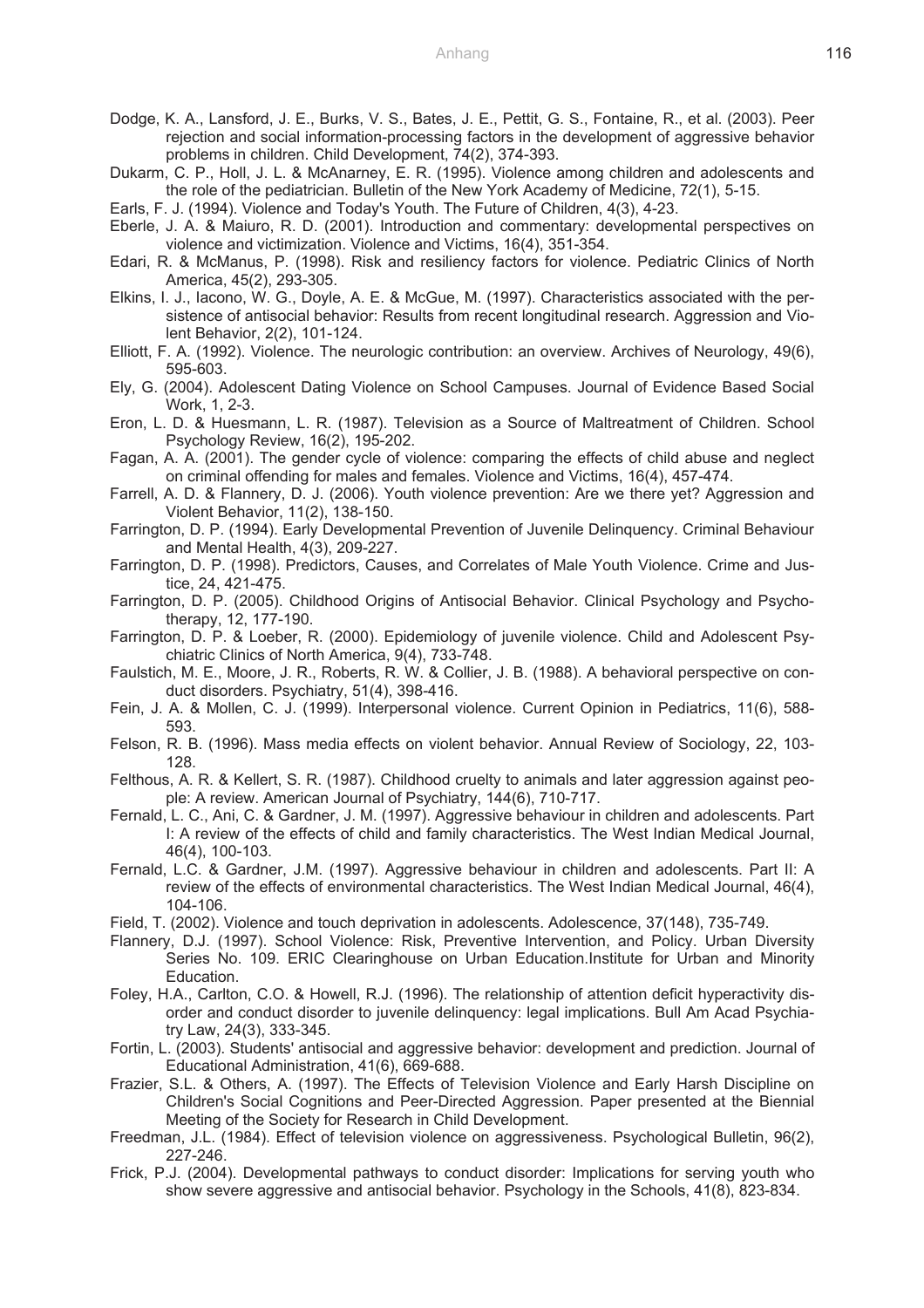- Friedman, A.S. (1998). Substance use/abuse as a predictor to illegal and violent behavior: A review of the relevant literature. Aggression and Violent Behavior, 3(4), 339-355.
- Friedman, R.M. (1990). Childhood psychiatric disorders. Focus on conduct disorders. The Journal of the Florida Medical Association, 77(8), 754-757.
- Gabler, H. (1996). Aggression und Gewalt in Schule und Sport. Sportunterricht, 45(11), 461-472.
- Gadow, K.D. & Sprafkin, J. (1989). Field experiments of television violence with children: evidence for an environmental hazard? Pediatrics, 83(3), 399-405.
- Garrett, D. (1995). Violent behaviors among African-American adolescents. Adolescence, 30(117), 209-216.
- Gentile, D. & Stone, W. (2005). Violent video game effects on children and adolescents. A review of the literature. Minerva Pediatrica, 57(6), 337-358.
- Gerardin, P. & Thibaut, F. (2004). Epidemiology and treatment of juvenile sexual offending. Paediatric Drugs, 6(2), 79-91.
- Gershoff, E. T. (2002). Corporal punishment by parents and associated child behaviors and experiences: a meta-analytic and theoretical review. Psychological Bulletin, 128(4), 539-579.
- Glass, N., Fredland, N., Campbell, J., Yonas, M., Sharps, P. & Kub, J. (2003). Adolescent dating violence: prevalence, risk factors, health outcomes, and implications for clinical practice. Journal of Obstetric, Gynecologic, and Neonatal Nursing, 32(2), 227-238.
- Golden, C. J., Jackson, M. L., Peterson-Rohne, A. & Gontkovsky, S. T. (1996). Neuropsychological correlates of violence and aggression: A review of the clinical literature. Aggression and Violent Behavior, 1(1), 3-25.
- Goldsmith, H. R. (1987). Self-Esteem of Juvenile Delinquents: Findings and Implications. Journal of Offender Counseling, Services and Rehabilitation, 11(2), 79-85.
- Grande, C. G. (1988). Delinquency: the learning disabled students reaction to academic school failure? Adolescence, 23(89), 209-219.
- Griffiths, M. (1999). Violent video games and aggression: A review of the literature. Aggression and Violent Behavior, 4(2), 203-212.
- Haapasalo, J. & Pokela, E. (1999). Child-rearing and child abuse antecedents of criminality Research design and findings on criminality, violence, and child abuse. Aggression and Violent Behavior, 4(1), 107-127.
- Hamberger, L. K. & Ambuel, B. (1998). Dating violence. Pediatric Clinics of North America, 45(2), 381- 390.
- Hann, D.M. (Ed.) (2001). Taking Stock of Risk Factors for Child/Youth Externalizing Behavior Problems: National Institute of Mental Health (NIMH).Online: http://eric.ed.gov/ERICDocs/data/ericdocs2sql/content\_storage\_01/0000019b/80/1a/ce/6a.pdf (Zugriff: 15.11.2007).
- Hanson, R. K. (2005). Twenty years of progress in violence risk assessment. Journal of Interpersonal Violence, 20(2), 212-217.
- Hardwick, P. J. & Rowton-Lee, M. A. (1996). Adolescent homicide: Towards assessment of risk. Journal of Adolescence, 19(3), 263-276.
- Harvey, R. J., Fletcher, J. & French, D. J. (2001). Social reasoning: a source of influence on aggression. Clinical Psychology Review, 21(3), 447-469.
- Havers, N. (1993). Aggressives Verhalten von Schülern. Ursachen in der Familie und pädagogische Folgerungen. Pädagogik, 45(3), 24-27.
- Hawkins, J.D., Herrenkohl, T.I., Farrington, D.P., Brewer, D., Catalano, R.F., Harachi, T. W., et al. (2000). Predictors of Youth Violence. Juvenile Justice Bulletin, 1-13.
- Heath, L., Bresolin, L.B. & Rinaldi, R.C. (1989). Effects of media violence on children: A review of the literature. Archives of General Psychiatry, 46(4), 376-379.
- Hechtman, L. (1999). Predictors of long-term outcome in children with attention-deficit/hyperactivity disorder. Pediatric Clinics of North America, 46(5), 1039-1052.
- Heide, K. M. (2003). Youth homicide: a review of the literature and a blueprint for action. International journal of offender therapy and comparative criminology, 47(1), 6-36.
- Hennes, H. & Calhoun, A. D. (1998). Violence among children and adolescents. Pediatric Clinics of North America, 45(2), 269-467.
- Heyneman, E. K. (2003). The aggressive child. Child and Adolescent Psychiatric Clinics of North America, 12(4), 667-677, vi-vii.
- Hickman, L., Jaycox, L. & Aronoff, J. (2004). Dating violence among adolescents: prevalence, gender distribution, and prevention program effectiveness. Trauma Violence and Abuse: A Review Journal, 5(2), 123-143.
- Hill, J. (2002). Biological, psychological and social processes in the conduct disorders. Journal of Child Psychology and Psychiatry, and Allied Disciplines, 43(1), 133-164.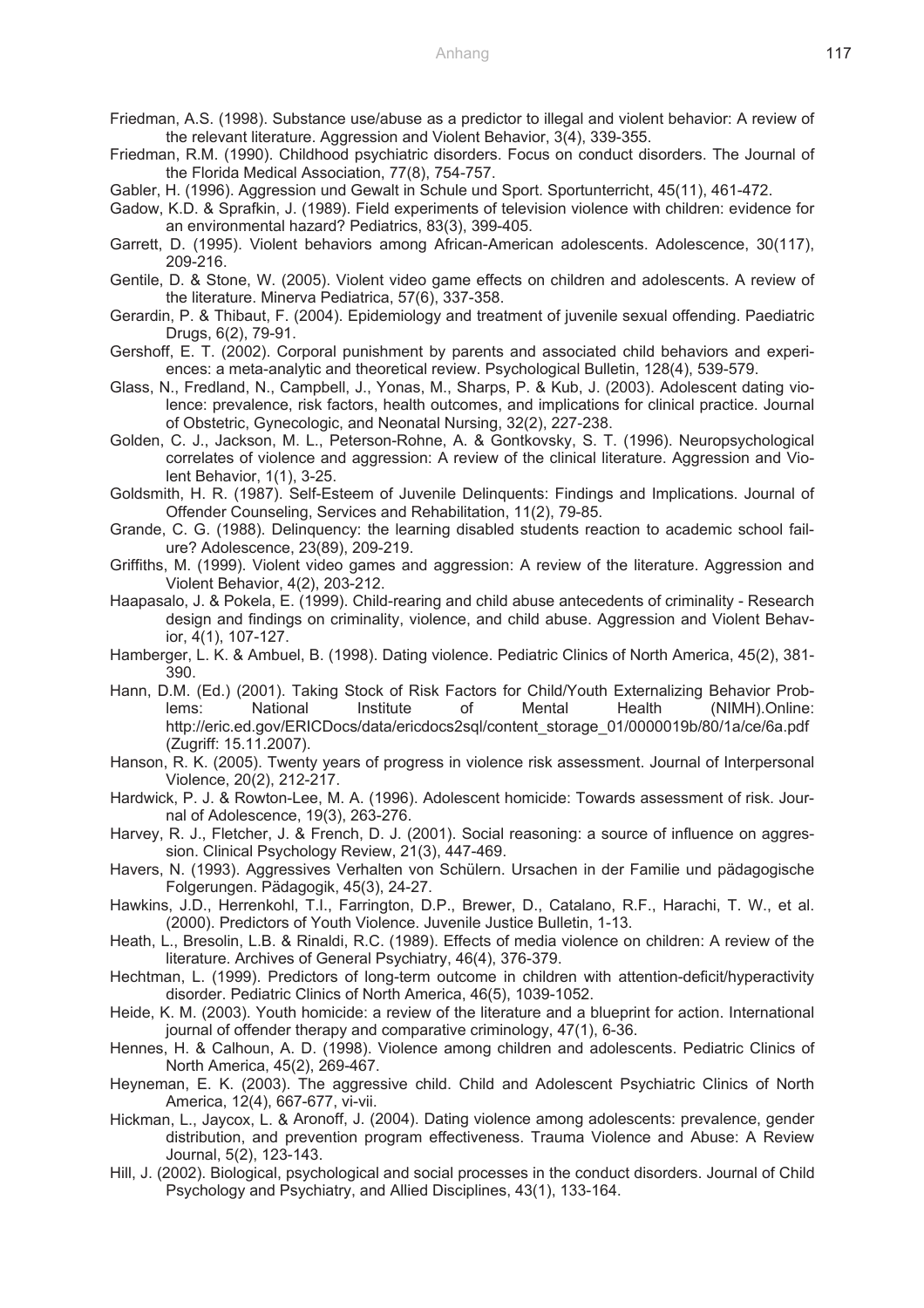- Hines, D. A. & Saudino, K. J. (2002). Intergenerational Transmission of Intimate Partner Violence: A Behavioral Genetic Perspective. Trauma, Violence, & Abuse: A Review Journal, 3(3), 210- 225.
- Hinshaw, S. P. (1992). Externalizing behavior problems and academic underachievement in childhood and adolescence: causal relationships and underlying mechanisms. Psychological Bulletin, 111(1), 127-155.
- Hirschberg, W. (1994). Kognitive Charakteristika von Kindern und Jugendlichen mit Störungen des Sozialverhaltens - eine Übersicht. Praxis der Kinderpsychologie und Kinderpsychiatrie, 43(2), 36-45.
- Hoffmann, J. (2003). Amok ein neuer Blick auf ein altes Phaenomen. In C. Lorei (Hrsg.), Polizei und Psychologie (pp. 397-414). Frankfurt/Main: Verlag für Polizeiwissenschaft.
- Holmes, S. E., Slaughter, J. R. & Kashani, J. (2001). Risk factors in childhood that lead to the development of conduct disorder and antisocial personality disorder. Child Psychiatry and Human Development, 31(3), 183-193.
- Hood, C. L. (2001). Antisocial Behaviour in Youth: Influences and Recommendations.A thesis submitted in conformity with the requirements
- for the degree of Doctor of Philosophy. Human Resource Development. Graduate Department of Adult Education, Cornmunity Development and Counselling Psychology. University of Toronto.
- Hornor, G. (2005). Domestic violence and children. Journal of Pediatric Health Care, 19(4), 206-212.
- Howell, J. C. (1997). Office of Juvenile Justice and Delinquency Prevention. Fact Sheet 72: Youth Gangs.
- Howell, J. C. (1998). Youth Gangs: An Overview. Juvenile Justice Bulletin.Youth Gang Series.
- Hoyt, S. & Scherer, D. G. (1998). Female juvenile delinquency: misunderstood by the juvenile justice system, neglected by social science. Law and Human Behavior, 22(1), 81-107.
- Hubbard, D. J. & Pratt, T. C. (2002). A meta-analysis of the predictors of delinquency among girls. Journal of Offender Rehabilitation, 34(3), 1-13.
- Hughes, J. N. & Hasbrouck, J. E. (1996). Television Violence: Implications for Violence Prevention. School Psychology Review, 25(2), 134-151.
- Hyman, I.A. & Perone, D.C. (1998). The Other Side of School Violence: Educator Policies and Practices That May Contribute to Student Misbehavior. Journal of School Psychology, 36(1), 7-27.
- Ingoldsby, E.M. (2003). Neighborhood contextual factors and early-starting antisocial behavior. Dissertation Abstracts International: Section B: The Sciences and Engineering, 63(10-B), 4906.
- Johnson, M.O. (1996). Television violence and its effect on children. Journal of Pediatric Nursing, 11(2), 94-99.
- Jonson-Reid, M. (1998). Youth violence and exposure to violence in childhood: an ecological review. Aggression and Violent Behavior, 3(2), 159-179.
- Julius, H. (2000). Aggressive Symptome bei sexuell missbrauchten Jungen Genese und schulische Interventionsmoeglichkeiten. Heilpaedagogische Forschung, 26(3), 143-153.
- Juvonen, J. (2002). School Violence: Prevalence, Precursors, and Prevention. ERS Spectrum, 20(4), 4-10.
- Kalb, L. & Loeber, R. (2003). Child disobedience and noncompliance: a review. Pediatrics, 111(3), 641-652.
- Kanarek, R. B. (1994). Nutrition and Violent Behavior. Understanding and Preventing Violence, 2, 515- 539.
- Kashani, J. H., Daniel, A. E., Dandoy, A. C. & Holcomb, W. R. (1992). Family violence: impact on children. Journal of the American Academy of Child and Adolescent Psychiatry, 31(2), 181-189.
- Kashani, J. H., Jones, M. R., Bumby, K. M. & Thomas, L. A. (1999). Youth violence: Psychosocial risk factors, treatment, prevention, and recommendations. Journal of Emotional and Behavioral Disorders, 7(4), 200-210.
- Keenan, K., Loeber, R. & Green, S. (1999). Conduct disorder in girls: a review of the literature. Clinical Child and Family Psychology Review, 2(1), 3-19.
- Keltikangas-Järvinen, L. (2001). Aggressive behaviour and social problem-solving strategies: A review of the findings of a seven-year follow-up from childhood to late adolescence. Criminal Behaviour and Mental Health. Special Issue: Social Problem Solving and Offenders, 11(4), 236-250.
- Kempes, M., Matthys, W., de Vries, H. & van Engeland, H. (2005). Reactive and proactive aggression in children: A review of theory, findings and the relevance for child and adolescent psychiatry. European Child & Adolescent Psychiatry, 14(1), 11-19.
- Kirsh, S. J. (2003). The effects of violent video games on adolescents: The overlooked influence of development. Aggression and Violent Behavior, 8(4), 377-389.
- Kitzmann, K. M., Gaylord, N. K., Holt, A. R. & Kenny, E. D. (2003). Child witnesses to domestic violence: a meta-analytic review. Journal of Consulting and Clinical Psychology, 71(2), 339-352.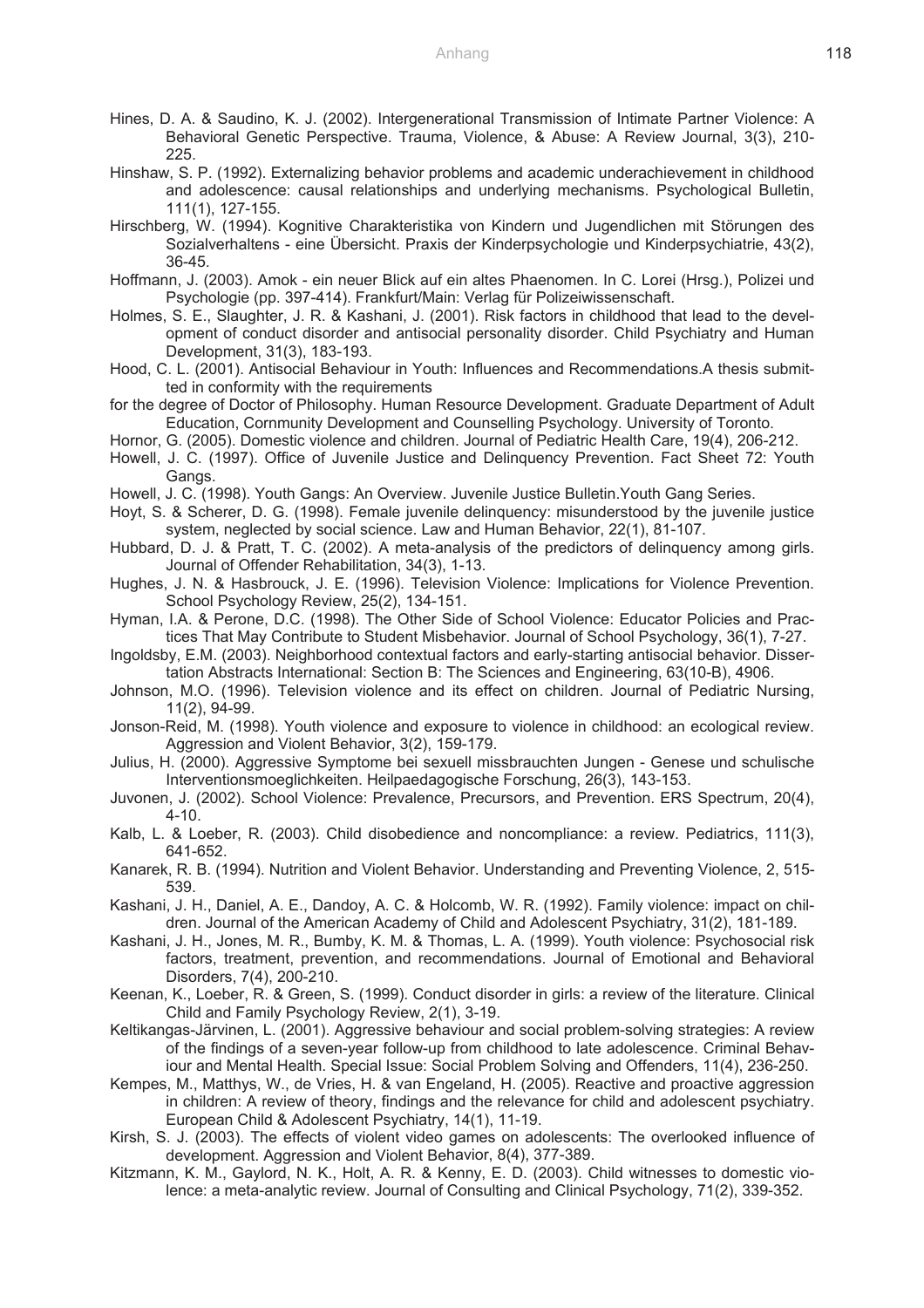- Kleiber, D. & Meixner, S. (2000). Aggression und (Gewalt-)delinquenz bei Kindern und Jugendlichen: Ausmass, Entwicklungszusammenhänge und Prävention. Gesprächspsychotherapie und Personzentrierte Beratung, 31(3), 191-205.
- Kleiter, E. F. (1993). Aggression und Gewalt in Filmen und aggressiv-gewalttätiges Verhalten von Schülern. Problemstand. Empirische Pädagogik, 7(4), 345-389.
- Klosinski, G. (1993). Aggressives Verhalten als Endstrecke eines bio-psycho-sozialen Prozesses. Der Bürger im Staat, 43(2), 96-100.
- Köhler, D. & Kursawe, J. (2003). "Amokläufe" an Schulen. Psychologische und ethnologische Erklärungen für ein extremes Gewaltphänomen. Kriminalistik, 57(10), 591-597.
- Koval, J. E. (1989). Violence in dating relationships. Journal of Pediatric Health Care, 3(6), 298-304.
- Kroneman, L., Loeber, R. & Hipwell, A. E. (2004). Is neighborhood context differently related to externalizing problems and delinquency for girls compared with boys? Clinical Child and Family Psychology Review, 7(2), 109-122.
- Krug, E. G., Mercy, J. A., Dahlberg, L. L. & Zwi, A. B. (2002). The world report on violence and health. The Lancet, 360(9339), 1083-1088.
- Kruttschnitt, C. (1994). Gender and interpersonal violence. In A. Reiss & J. Roth (Eds.), Understanding and preventing violence, Vol.3. Social influences (pp. 293-376). Washington: National Academy of Sciences Press.
- Kubera, T. & Stein, M. (1995). Gewalt in der Schule. Versuch einer Bestandsaufnahme. Kriminalistik, 49(7), 487-494.
- Lahey, B. B., Gordon, R. A., Loeber, R., Stouthamer-Loeber, M. & Farrington, D. P. (1999). Boys who join gangs: a prospective study of predictors of first gang entry. Journal of Abnormal Child Psychology, 27(4), 261-276.
- Lakey, J. F. (1994). The profile and treatment of male adolescent sex offenders. Adolescence, 29(116), 755-761.
- Lane, B. A. (1980). The relationship of learning disabilities to juvenile delinquency: current status. Journal of Learning Disabilities, 13(8), 425-434.
- Lange, T. & Greve, W. (2002). Amoklauf in der Schule. Allgemeine Überlegungen aus speziellem Anlass. Soziale Probleme, 13(1), 80-101.
- Langemann, H. (1994). Gewalt unter Kindern und Jugendlichen und ihre Auswirkungen in der Schule: Überlegungen zu Ursachen und Lösungsansätzen. Der Jugendpsychologe, 20(2), 11-25.
- Larson, K. A. (1988). A Research Review and Alternative Hypothesis Explaining the Link between Learning Disability and Delinquency. Journal of Learning Disabilities, 21(6), 357-363.
- Laub, J. H. & Lauritsen, J. L. (1993). Violent criminal behavior over the life course: a review of the longitudinal and comparative research. Violence and Victims, 8(3), 235-252.
- Laucht, M. (2001). Antisoziales Verhalten im Jugendalter: Entstehungsbedingungen und Verlaufsformen. Zeitschrift für Kinder und Jugendpsychiatrie und Psychotherapie, 29(4), 297-311.
- Lazar, B. A. (1994). Why Social Work Should Care: Television Violence and Children. Child & Adolescent Social Work Journal, 11(1), 3-19.
- Lehmkuhl, G., Plück, J. & Dopfner, M. (1998). Formen jugendlicher Gewalt. Gesundheitswesen, 60(11), 644-648.
- Leitz, M. A. & Theriot, M. T. (2005). Adolescent Stalking: A Review. Journal of Evidence Based Social Work, 2, 3-4.
- Leschied, A. L., Cummings, A., Van Brunschot, M., Cunningham, A. & Saunders, A. (2000). Female Adolescent Aggression: A Review of the Literature and the Correlates of Aggression: Public Works and Government Services Canada.
- Leschied, A. W., Cummings, A. L., Van Brunschot, M., Cunningham, A. & Saunders, A. (2001). Aggression in Adolescent Girls: Implications for Policy, Prevention, and Treatment. Canadian Psychology, 42(3), 200-215.
- Lewis, D. O. (1992). From abuse to violence: psychophysiological consequences of maltreatment. Journal of the American Academy of Child and Adolescent Psychiatry, 31(3), 383-391.
- Lewis, S. F. & Fremouw, W. (2001). Dating violence: A critical review of the literature. Clinical Psychology Review, 21(1), 105-127.
- Lipsey, M. W. & Derzon, J. H. (1998). Predictors of violent or serious delinquency in adolescence and early adulthood: A synthesis of longitudinal research. In R. Loeber & D. P. Farrington (Eds.), Serious & violent juvenile offenders: Risk factors and successful interventions. (pp. 86-105): Sage Publications, Inc, Thousand Oaks, CA, US.
- Lipsey, M. W., Wilson, D. B., Cohen, M. A. & Derzon, J. H. (1997). Is there a Causal Relationship between Alcohol Use and Violence? A Synthesis of Evidence. In M. Galanter (Ed.), Recent Developments in Alcoholism (Vol. 13: Alcoholism and Violence). New York: Plenum Press.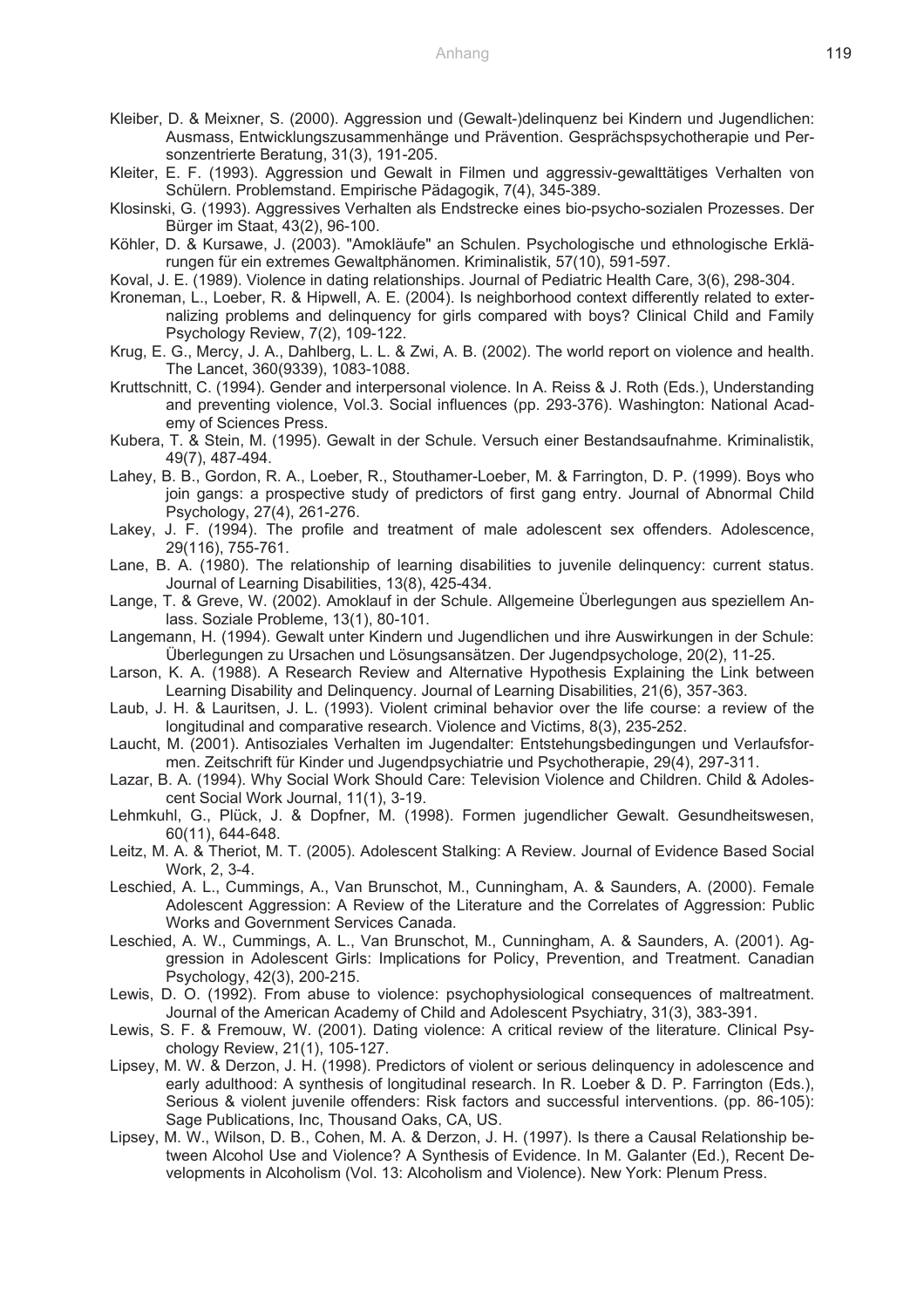- Liu, J. & Wuerker, A. (2005). Biosocial bases of aggressive and violent behavior--implications for nursing studies. International Journal of Nursing Studies, 42(2), 229-241.
- Loeber, R. (1982). The stability of antisocial and delinquent child behavior: a review. Child Development, 53(6), 1431-1446.
- Loeber, R. (1990). Development and risk factors of juvenile antisocial behavior and delinquency. Clinical Psychology Review, 10(1), 1-41.
- Loeber, R., Burke, J. D., Lahey, B. B., Winters, A. & Zera, M. (2000). Oppositional defiant and conduct disorder: a review of the past 10 years, part I. Journal of the American Academy of Child and Adolescent Psychiatry, 39(12), 1468-1484.
- Loeber, R. & Dishion, T. (1983). Early predictors of male delinquency: a review. Psychological Bulletin, 94(1), 68-99.
- Loeber, R. & Hay, D. (1997). Key issues in the development of aggression and violence from childhood to early adulthood. Annual Review of Psychology, 48, 371-410.
- Loeber, R. & Stouthamer-Loeber, M. (1998). Development of juvenile aggression and violence. Some common misconceptions and controversies. American Psychologist, 53(2), 242-259.
- Lorber, M. F. (2004). Psychophysiology of aggression, psychopathy, and conduct problems: a metaanalysis. Psychological Bulletin, 130(4), 531-552.
- Lösel, F. & Bender, D. (1997). Antisoziales Verhalten von Kindern und Jugendlichen. Psycho, 23(5), 321-329.
- Lowenstein, L. F. (1989). The etiology, diagnosis and treatment of the fire-setting behaviour of children. Child Psychiatry and Human Development, 19(3), 186-194.
- Lyons-Ruth, K. (1996). Attachment relationships among children with aggressive behavior problems: the role of disorganized early attachment patterns. Journal of Consulting and Clinical Psychology, 64(1), 64-73.
- Maccoby, E. E. & Jacklin, C. N. (1980). Sex differences in aggression: A rejoinder and reprise. Child Development, 51(4), 964-980.
- Mahoney, A. R. (1980). Gifted delinquents: What do we know about them? Children and Youth Services Review, 2(3), 315-329.
- Malloy, H. L. & McMurray-Schwarz, P. (2004). War play, aggression and peer culture: a review of the research examining the relationship between war play and aggression. Advances in Early Education and Day Care. In S. Reifel & M. H. Brown (Eds.), Social Contexts of Early Education, and Reconceptualizing Play (II) (Volume 13 ed., pp. 235-265). Imprint: JAI.
- Marcus, R. F. (1999). The Early Childhood Roots of Violence and Non-Violence: What We Can Do. Early Child Development and Care, 155, 51-59.
- Marcus, R. F. (2005). Youth violence in everyday life. Journal of Interpersonal Violence, 20(4), 442- 447.
- Margolin, G. (2005). Children's exposure to violence: exploring developmental pathways to diverse outcomes. Journal of Interpersonal Violence, 20(1), 72-81.
- Marohn, R. C. (1990). Violence and unrestrained behavior in adolescents. Adolescent Psychiatry, 17, 419-432.
- Mathews, F. (1996). Violent and aggressive girls. Journal of Child & Youth Care, 11(4), 1-23.
- Miles, D. R. & Carey, G. (1997). Genetic and environmental architecture of human aggression. Journal of Personality and Social Psychology, 72(1), 207-217.
- Milgram, G. G. (1993). Adolescents, alcohol and aggression. Journal of Studies on Alcohol. Supplement, 11, 53-61.
- Miller, C. (2001). Childhood animal cruelty and interpersonal violence. Clinical Psychology Review, 21(5), 735-749.
- Mirsky, A. F. & Siegel, A. (1994). The Neurobiology of Violence and Aggression. Understanding and Preventing Violence, 2, 59-172.
- Mishna, F. (2003). Learning disabilities and bullying: double jeopardy. Journal of Learning Disabilities, 36(4), 336-347.
- Mitsis, E. M., Halperin, J. M. & Newcorn, J. H. (2000). Serotonin and aggression in children. Current Psychiatry Reports, 2(2), 95-101.
- Moffitt, T. E. (1990). The neuropsychology of juvenile delinquency a critical review. Crime and Justice, 12, 99-169.
- Moffitt, T. E. (1993). Adolescence-limited and life-course-persistent antisocial behavior: a developmental taxonomy. Psychological Review, 100(4), 674-701.
- Moffitt, T. E. (2005). The New Look of Behavioral Genetics in Developmental Psychopathology: Gene– Environment Interplay in Antisocial Behaviors. Psychological Bulletin, 131(4), 533-554.
- Moore, T., Crumpton Franey, K. & Geffner, R. A. (2004). Introduction: assessment and treatment of youth who sexually offend: an overview. Journal of Child Sexual Abuse, 13(3-4), 1-13.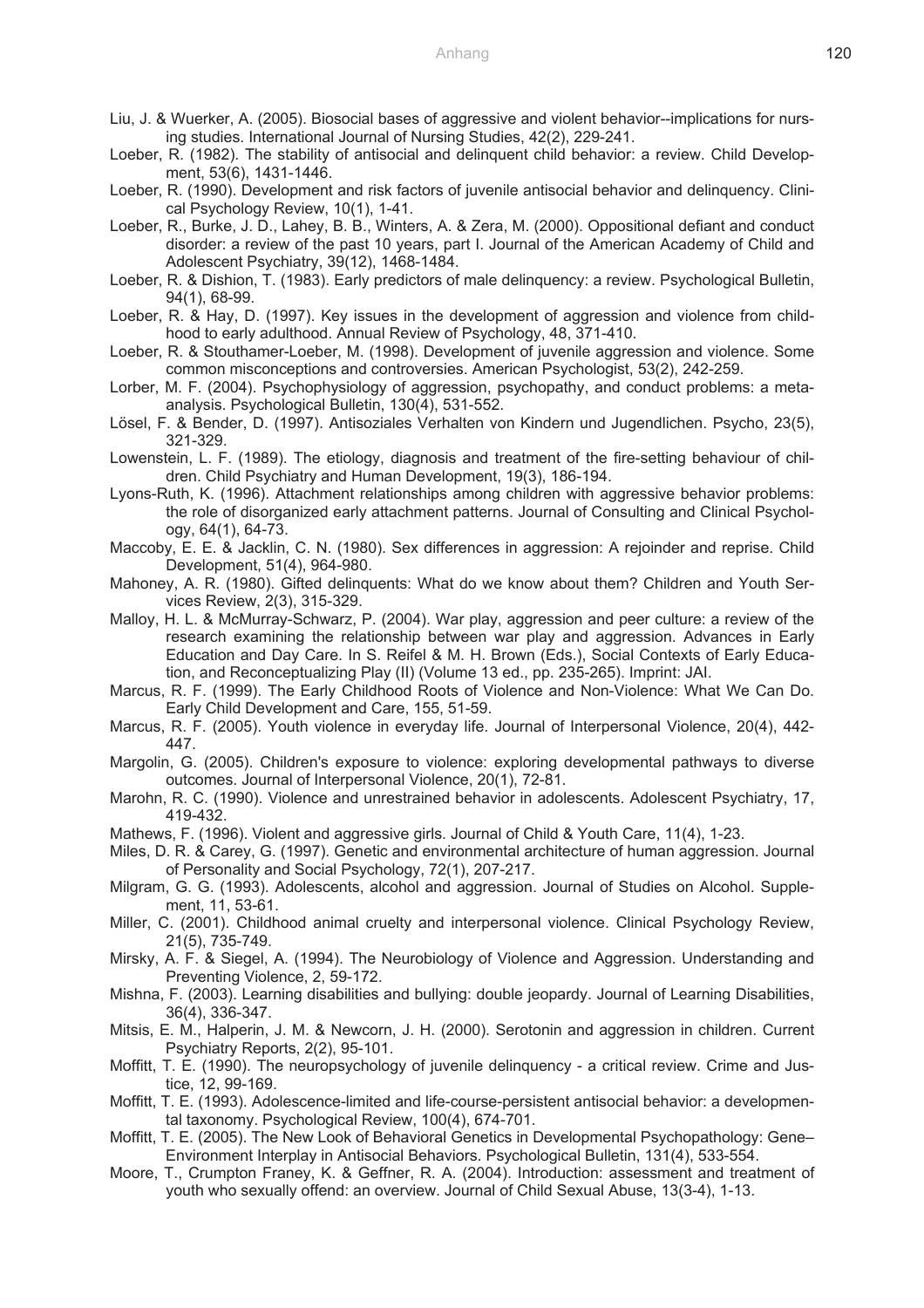- Muscari, M. E. (2002). Sticks and stones: the NP's role with bullies and victims. Journal of Pediatric Health Care, 16(1), 22-28.
- Myers, W. C. (2004). Serial murder by children and adolescents. Behavioral Sciences and The Law, 22(3), 357-374.
- Nagin, D. & Paternoster, R. (2000). Population Heterogeneity and State Dependence: State of the Evidence and Directions for Future Research. Journal of Quantitative Criminology, 16(2), 117- 144.
- Nelson, R. J. & Chiavegatto, S. (2001). Molecular basis of aggression. Trends in Neurosciences, 24(12), 713-719.
- O'Shaughnessy, R. J. (2002). Violent adolescent sexual offenders. Child and Adolescent Psychiatric Clinics of North America, 11(4), 749-765.
- O'Shaughnessy, R. J. (2004). Violent adolescents: psychiatry, philosophy, and politics. The journal of the American Academy of Psychiatry and the Law, 32(1), 12-20.
- Ortiz, J. & Raine, A. (2004). Heart rate level and antisocial behavior in children and adolescents: A meta-analysis. Journal of the American Academy of Child and Adolescent Psychiatry, 43(2), 154-162.
- Osborne, J. W. (2004). Identification With Academics and Violence in Schools. Review of General Psychology, 8(3), 147-162.
- Osofsky, H. J. & Osofsky, J. D. (2001). Violent and Aggressive Behaviors in Youth: A Mental Health and Prevention Perspective. Psychiatry, 64(4), 285-295.
- Osofsky, J. D. (1999). The Impact of Violence on Children. The Future of Children. Critical Health Issues for Children and Youth, 9(3), 33-49.
- Ostbomk Fischer, E. (2000). Gewaltverhalten bei Jugendlichen. Zum Verhältnis von Ursachen, Praevention und Korrektur. Gesprächspsychotherapie und Personzentrierte Beratung, 31(3), 185- 190.
- Pakaslahti, L. (2000). Children's and adolescents' aggressive behavior in context: The development and application of aggressive problem-solving strategies. Aggression and Violent Behavior, 5(5), 467-490.
- Palermo, G.B. (1995). Adolescent Criminal Behavior-Is TV Violence One of the Culprits? International journal of offender therapy and comparative criminology, 39(1), 11-22.
- Palmour, R. M. (1983). Genetic models for the study of aggressive behavior. Progress in Neuro-Psychopharmacology and Biological Psychiatry, 7(4-6), 513-517.
- Patterson, G. R., DeBaryshe, B. D. & Ramsey, E. (1989). A developmental perspective on antisocial behavior. The American Psychologist, 44(2), 329-335.
- Patterson, G. R. & Hautzinger, C. (1983). Aggressives und antisoziales Verhalten bei Kindern. Zeitschrift für personenzentrierte Psychologie und Psychotherapie, 2(2), 187-194.
- Paus, T. (2005). Mapping Brain Development and Aggression. Canadian Child and Adolescent Psychiatry Review, 14(1), 10-15.
- Pearl, D. (1984). Violence and Aggression. Society, 6(152), 17-22.
- Pellegrini, A. D. (1998). Bullies and victims in school: A review and call for research. Journal of Applied Developmental Psychology, 19(2), 165-176.
- Pennell, A. E. & Browne, K. D. (1999). Film violence and young offenders. Aggression and Violent Behavior, 4(1), 13-28.
- Petermann, F. (1994). Aggression und Gewalt bei Kindern. Sind die Medien schuld? Universitas, 49(5), 434-443.
- Peters, K. M. & Blumberg, F. C. (2002). Cartoon violence: Is it as detrimental to preschoolers as we think? Early Childhood Education Journal, 29(3), 143-148.
- Petras, H., Schaeffer, C. M., Ialongo, N., Hubbard, S., Muthén, B., Lambert, S. F., et al. (2004). When the course of aggressive behavior in childhood does not predict antisocial outcomes in adolescence and young adulthood: An examination of potential explanatory variables. Development and Psychopathology. Special Issue: Transition from Adolescence to Adulthood, 16(4), 919-941.
- Pettit, G. S. (1997). The developmental course of violence and aggression Mechanisms of family and peer influence. Psychiatric Clinics of North America, 20(2), 283-299.
- Pettit, G. S. & Dodge, K. A. (2003). Violent Children: Bridging Development, Intervention, and Public Policy. Developmental Psychology, 39(2), 187-188.
- Pihl, R. O. & Peterson, J. (1996). Characteristics and putative mechanisms in boys at risk for drug abuse and aggression. Annals of the New York Academy of Sciences, 794, 238-252.
- Polaschek, D. L. L., Ward, T. & Hudson, S. M. (1997). Rape and Rapists: Theory and Treatment. Clinical Psychology Review, 17(2), 117-144.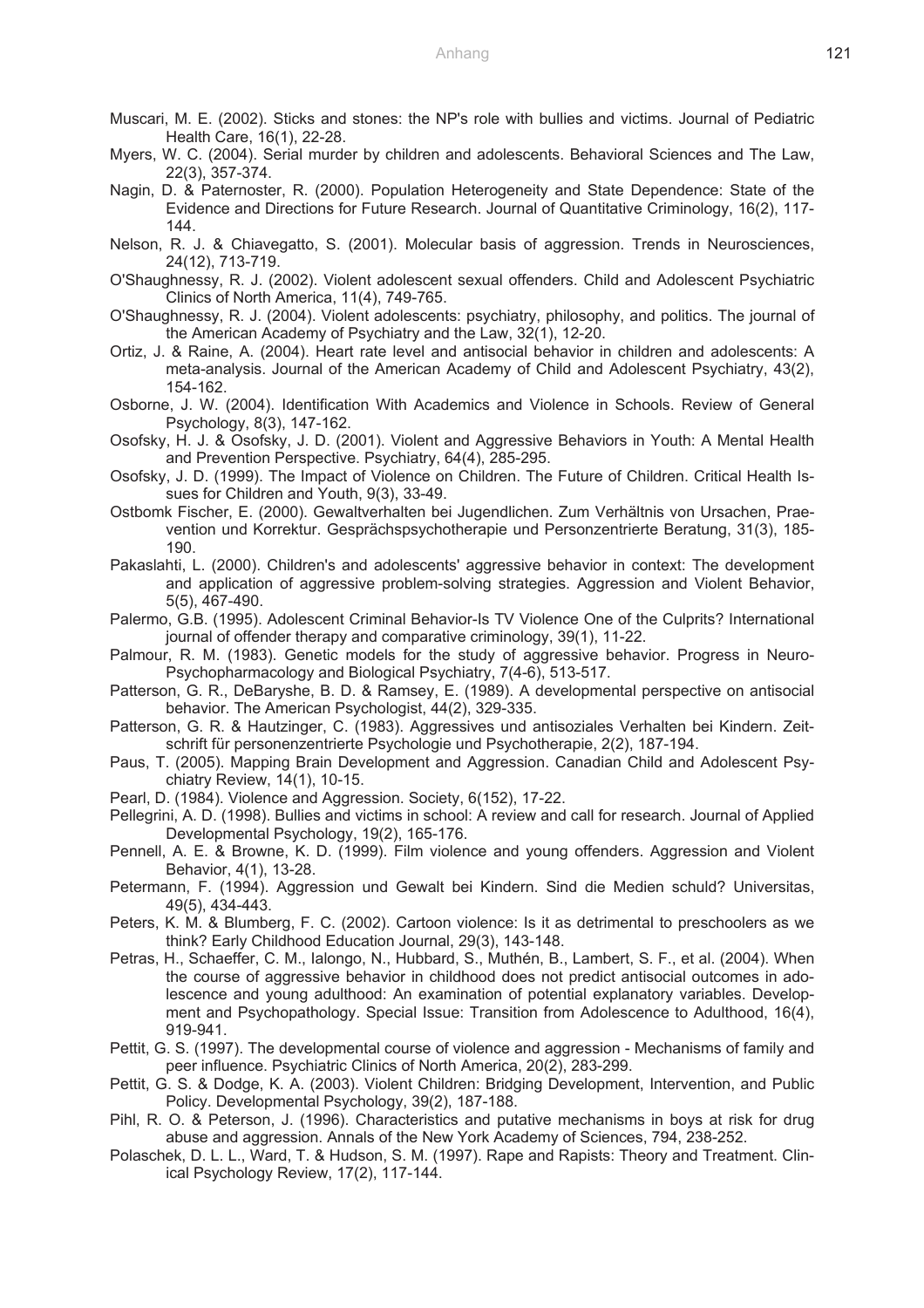- Potegal, M. & Archer, J. (2004). Sex differences in childhood anger and aggression. Child and Adolescent Psychiatric Clinics of North America, 13(3), 513-528, vi-vii.
- Pratt, H. D. (1999). Interpersonal violence, aggression, and antisocial behaviours in the adolescents. Indian Journal of Pediatrics, 66(4), 589-602.
- Pratt, H. D. & Greydanus, D. E. (2000). Adolescent violence: concepts for a new millennium. Adolescent Medicine, 11(1), 103-125.
- Preuss, U. (2004). Geschlechterunterschiede der Dissozialität im Jugendalter. Biologische, psychologische, psychiatrische und soziologische Ansätze zur Erklärung der unterschiedlichen Häufigkeit dissozialen Verhaltens im Jugendalter. Kriminalistik, 58(12), 781-786.
- Primavera, L. H., Herron, W. G. & Jauier, R. A. (1996). The Effect of Viewing Television Violence on Aggression. International Journal of Instructional Media, 23(1), 91-104
- Raine, A. (2002a). Annotation: The role of prefrontal deficits, low autonomic arousal, and early health factors in the development of antisocial and aggressive behavior in children. Journal of Child Psychology and Psychiatry and Allied Disciplines, 43(4), 417-434.
- Raine, A. (2002b). Biosocial studies of antisocial and violent behavior in children and adults: a review. Journal of Abnormal Child Psychology, 30(4), 311-326.
- Raine, A. & Mednick, S. A. (1989). Biosocial longitudinal research into antisocial behavior. Revue d'epidemiologie et de sante publique, 37(5-6), 515-524.
- Ramirez, J. M. (2003). Hormones and aggression in childhood and adolescence. Aggression and Violent Behavior, 8(6), 621-644.
- Rapp, L. A. & Wodarski, J. S. (1997). Juvenile violence: the high risk factors, current interventions, and implications for social work practice. Journal of Applied Social Sciences, 22(1), 3-14.
- Rappaport, N. & Thomas, C. (2004). Recent research findings on aggressive and violent behavior in youth: implications for clinical assessment and intervention. The Journal of Adolescent Health, 35(4), 260-277.
- Ratzke, K., Sanders, M., Diepold, B., Krannich, S. & Cierpka, M. (1997). Über Aggression und Gewalt bei Kindern in unterschiedlichen Kontexten. Praxis der Kinderpsychologie und Kinderpsychiatrie, 46(3), 153-168.
- Reebye, P. (2005). Aggression During Early Years Infancy and Preeschool. The Canadian Child and Adolescent Psychiatry Review, 14(1), 16-20.
- Rhee, S. H. & Waldman, I. D. (2002). Genetic and environmental influences on antisocial behavior: a meta-analysis of twin and adoption studies. Psychological Bulletin, 128(3), 490-529.
- Rickert, V. I., Vaughan, R. D. & Wiemann, C. M. (2002). Adolescent dating violence and date rape. Current opinion in Obstetrics and Gynecology, 14(5), 495-500.
- Righthand, S. & Welch, C. (2001). Juveniles Who Have Sexually Offended. A Review of the Professional Literature: U.S. Department of Justice. Office of Justice Programs. Office of Juvenile Justice and Delinquency Prevention (OJJDP).
- Rivara, F. P. (1995). Crime, violence and injuries in children and adolescents: Common risk factors? Criminal Behaviour and Mental Health, 5(4), 367-385.
- Rohmann, J. A. (2005). Entwicklung antisozialen Verhaltens: ein kritischer Überblick. Praxis der Rechtspsychologie, 15(2), 320-344.
- Roth, M. & Bartsch, B. (2004). Entwicklungstaxonomie von Moffitt im Spiegel neuerer Befunde Einige Bemerkungen zur "jugendgebundenen" Delinquenz. Praxis der Kinderpsychologie und Kinderpsychiatrie, 53(10), 722-737.
- Rudo, Z. H., Powell, D. S. & Dunlap, G. (1998). The Effects of Violence in the Home on Children's Emotional, Behavioral, and Social Functioning: A Review of the Literature. Journal of Emotional and Behavioral Disorders, 6(2), 94-113.
- Rutter, M. (2003). Commentary: Causal Processes Leading to Antisocial Behavior. Developmental Psychology, 39(2), 372-378.
- Sakuta, T. (1996). Social factors leading to juvenile delinquency. The Keio Journal of Medicine, 45(4), 287-295.
- Salmivalli, C. (2001). Feeling good about oneself, being bad to others? Remarks on self-esteem, hostility, and aggressive behavior. Aggression and Violent Behavior, 6(4), 375-393.
- Saltaris, C. (2002). Psychopathy in juvenile offenders. Can temperament and attachment be considered as robust developmental precursors? Clinical Psychology Review, 22(5), 729-752.
- Salzinger, S., Feldman, R. S., Stockhammer, T. & Hood, J. (2002). An ecological framework for understanding risk for exposure to community violence and the effects of exposure on children and adolescents. Aggression and Violent Behavior, 7(5), 423-451.
- Sampson, R. J. & Lauritsen, J. L. (1994). Violent Victimization and Offending: Individual-, Situational-, and Community-Level Risk Factors. Understanding and Preventing Violence, 3, 1-114.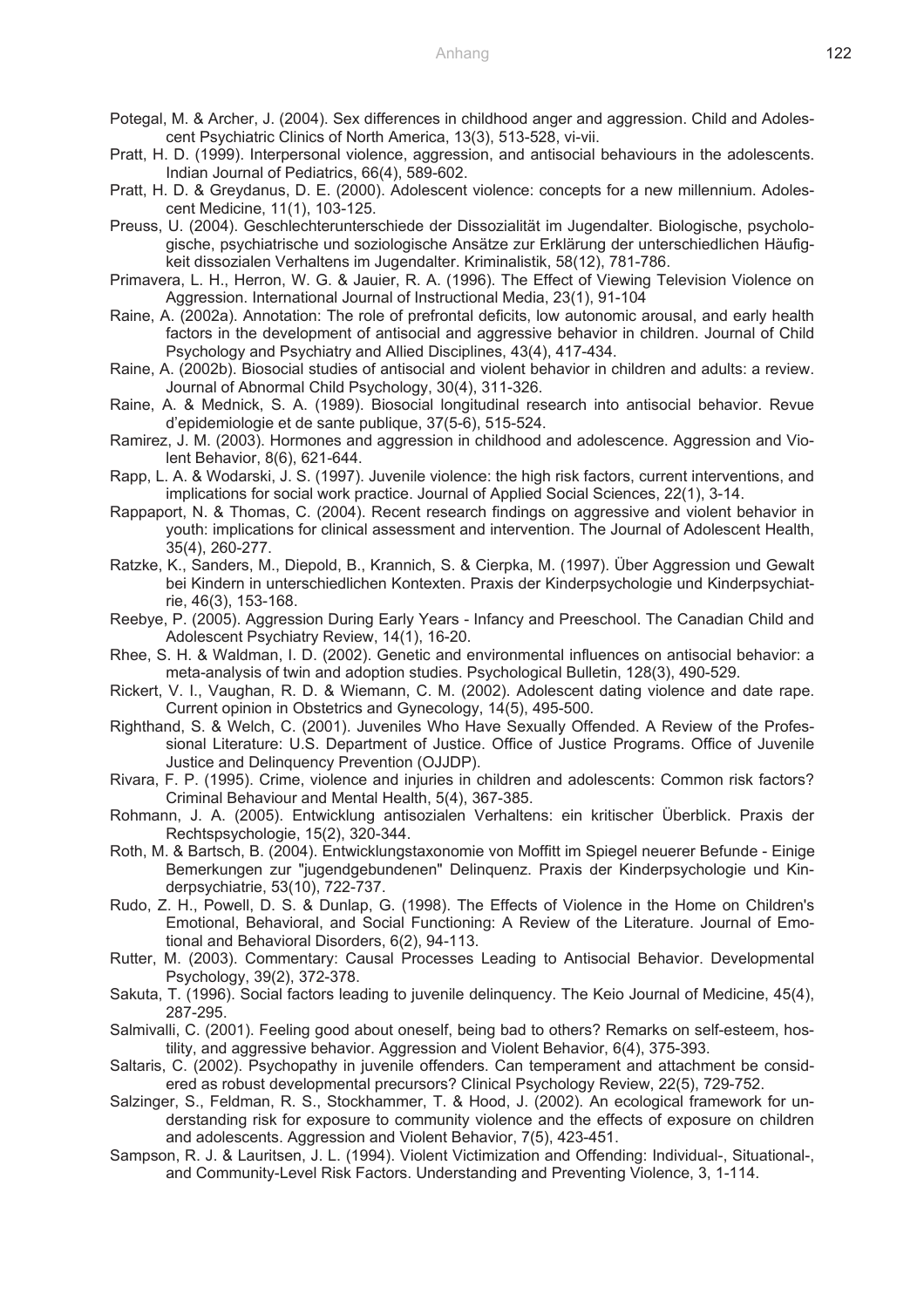Savage, J. (2004). Does viewing violent media really cause criminal violence? A methodological review. Aggression and Violent Behavior, 10(1), 99-128.

Schäfer, M. (1997). Aggressionen unter Schuelern Ausmass, Arten und Prozesse der Stabilisierung - Ein Ueberblick. Politische Studien, 48(Sonderheft 4), 41-54.

Scheithauer, H., Mehren, F. & Petermann, F. (2003). Entwicklungsorientierte Prävention von aggressiv-dissozialem Verhalten und Substanzmissbrauch. Kindheit und Entwicklung, 12(2), 84-99.

- Scheithauer, H. & Petermann, F. (2002). Überblicksarbeit. Prädiktion aggressiv/dissozialen Verhaltens: Entwicklungsmodelle, Risikobedingungen und Multiple-Gating-Screening. Zeitschrift für Gesundheitspsychologie, 10(3), 121-140.
- Schmeck, K. & Poustka, F. (2000). Biologische Grundlagen von impulsiv-aggressivem Verhalten. Kindheit und Entwicklung, 9(1), 3-13.
- Schmidt, M. H. (1998). Dyssocial behavior and aggression: knowledge, management and knowledge gaps. Zeitschrift für Kinder- und Jugendpsychiatrie und Psychotherapie, 26(1), 53-62.
- Schneider, H. J. (1991). Gewalt in der Schule. Universitas, 46(9), 861-871.
- Schneider, H. J. (2000). Gewaltdelinquenz im Kindes- und Jugendalter Häufigkeit, Ursachen, Vorbeugung und Kontrolle in internationaler Perspektive. Kriminalistik, 54(2), 87-98.
- Schneider, H. J. (2002). Kinder und Jugendliche als Mörder. Kriminalpsychologie der tödlichen Schulgewalt. Kriminalistik, 56(10), 609-616.
- Schooler, C. & Flora, J. A. (1996). Pervasive media violence. Annual Review of Public Health, 17, 275- 298.
- Scott, C. L. (1999). Juvenile violence. The Psychiatric Clinics of North America, 22(1), 71-83.

Scott, S. (1998). Aggressive behaviour in childhood. BMJ, 316(7126), 202-206.

- Seagrave, D. & Grisso, T. (2002). Adolescent development and the measurement of juvenile psychopathy. Law and Human Behavior, 26(2), 219-239.
- Segrave, J. O. (1983). Sport and juvenile delinquency. Exercise and Sport Sciences Reviews, 11, 181- 209.
- Seifert, K. (2000). Juvenile Violence: An Overview of Risk Factors and Programs. Reaching Today's Youth: The Community Circle of Caring Journal, 4(2), 60-70.
- Seifert, K. (2006). How Children Become Violent: Keeping Your Kids out of Gangs,Terrorist Organizations, and Cults. Boston, Massachusetts: Acanthus Publishing
- Seimer, B. S. (2004). Intimate violence in adolescent relationships: recognizing and intervening. MCN. The American Journal of Maternal Child Nursing, 29(2), 117-121.
- Selg, H. (1990). Gewaltdarstellungen in Medien und ihre Auswirkungen auf Kinder und Jugendliche. Zeitschrift für Kinder und Jugendpsychiatrie, 18(3), 152-156.
- Selg, H. (1997). Gewalt in Medien Moeglichkeiten von Eltern zur Vermeidung negativer Auswirkungen. Kindheit und Entwicklung, 6(2), 79-83.
- Serbin, L. A. & Karp, J. (2004). The intergenerational transfer of psychosocial risk: Mediators of vulnerability and resilience. Annual Review of Psychology, 55, 333-363.
- Shamsie, J. & Hluchy, C. (1991). Youth with conduct disorder: a challenge to be met. Canadian journal of psychiatry, 36(6), 405-414.
- Shapiro, S. K. & Hynd, G. W. (1993). Psychobiological Basis of Conduct Disorder. School Psychology Review, 22(3), 386-402.
- Sherry, J. L. (2001). The effects of violent video games on aggression: A meta-analysis. Human Communication Research, 27(3), 409-431.
- Shumaker, D. M. & Prinz, R. J. (2000). Children who murder: a review. Clinical Child and Family Psychology Review, 3(2), 97-115.
- Silverthorn, P. & Frick, P. J. (1999). Developmental pathways to antisocial behavior: the delayed-onset pathway in girls. Development and Psychopathology, 11(1), 101-126.
- Simonoff, E. (2001). Gene-environment interplay in oppositional defiant and conduct disorder. Child and Adolescent Psychiatric Clinics of North America, 10(2), 351-374.
- Singer, D.G. (1985). Does violent television produce aggressive children? Pediatric Annals, 14(12), 804, 807-810.
- Smokowski, P. R. & Kopasz, K. H. (2005). Bullying in School: An Overview of Types, Effects, Family Characteristics, and Intervention Strategies. Children and Schools, 27(2), 101-110.
- Snyder, S. (1991). Movies and juvenile delinquency: an overview. Adolescence, 26(101), 121-132.
- Soriano, F. I., Rivera, L. M., Williams, K. J., Daley, S. P. & Reznik, V. M. (2004). Navigating between cultures: the role of culture in youth violence. Journal of Adolescent Health, 34(3), 169-176.
- Spivak, H., Prothrow-Stith, D. & Hausman, A. J. (1988). Dying is no accident. Adolescents, violence, and intentional injury. Pediatric Clinics of North America, 35(6), 1339-1347.
- Stattin, H. & Magnusson, D. (1996). Antisocial development: A holistic approach. Development and Psychopathology, 8(4), 617-645.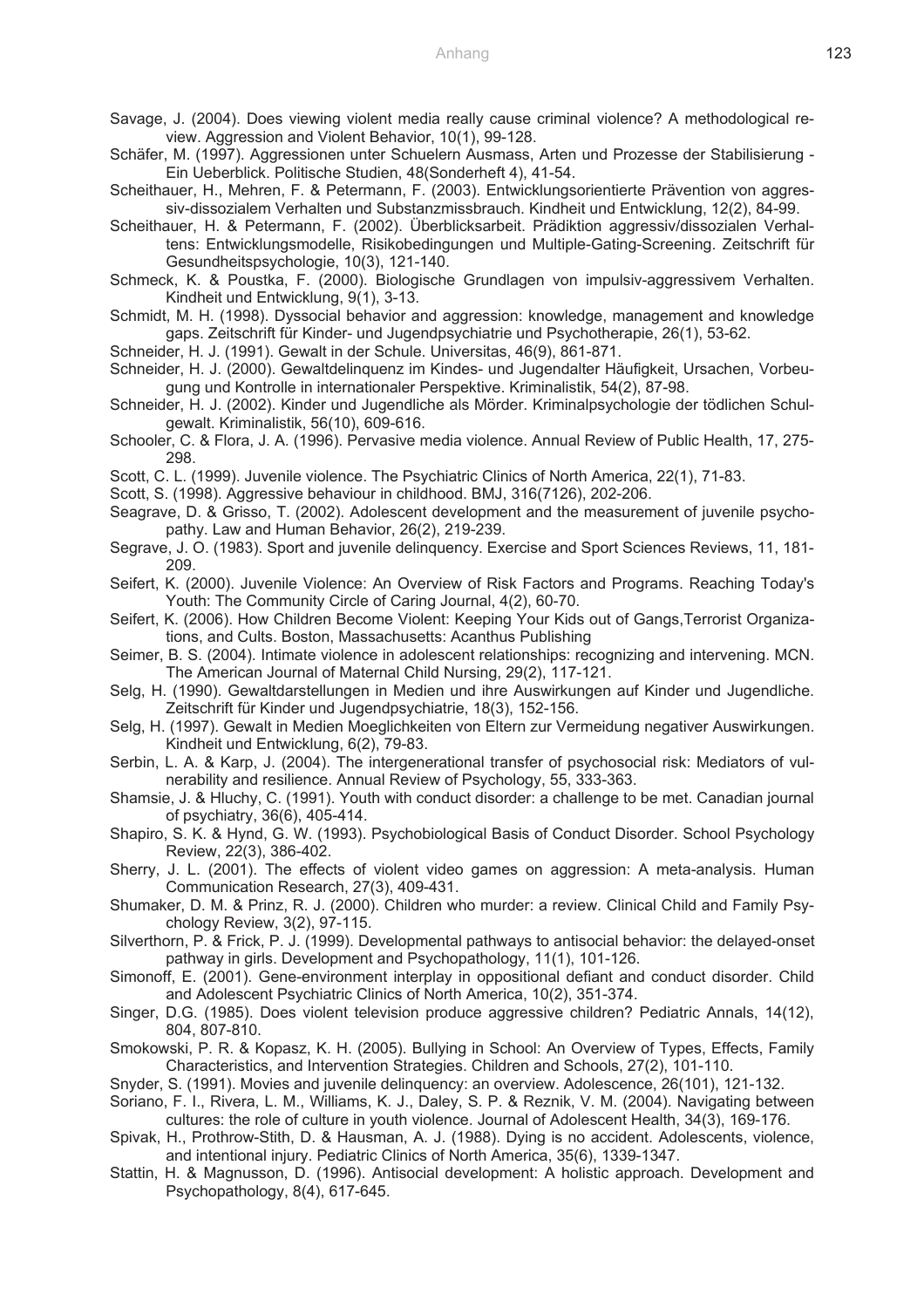- Staub, E. (1996). Cultural-societal roots of violence. The examples of genocidal violence and of contemporary youth violence in the United States. American Psychologist, 51(2), 117-132.
- Steinberg, A., Brooks, J. & Remtulla, T. (2003). Youth hate crimes: identification, prevention, and intervention. The American Journal of Psychiatry, 160(5), 979-989.
- Steinberg, L. (1987). Familial Factors in Delinquency: A Developmental Perspective. Journal of Adolescent Research, 2(3), 255-268.
- Steinberg, L. (2000). Youth Violence: Do Parents and Families Make a Difference? National Institute of Justice Journal, 243, 31-38.
- Sternberg, K. J., Baradaran, L. P., Abbott, C. B., Lamb, M. E. & Guterman, E. (2006). Type of violence, age, and gender differences in the effects of family violence on children´s behavior problems: A mega-analysis. Developmental Review, 26, 89-112.
- Stewart, M. A. (1985). Aggressive conduct disorder: A brief review. Aggressive Behavior, 11(4), 323- 331.
- Stipp, H. & Milavsky, J. R. (1988). U.S. television programming's effects on aggressive behavior of children and adolescents. Current Psychology: Research & Reviews. Special Issue: Violence on television, 7(1), 76-92.
- Stormont, M. (1998). Family factors associated with externalizing disorders in preschoolers. Journal of Early Intervention, 21(3), 232-251.
- Strasburger, V. C. (2004). Children, adolescents, and the media. Current Problems in Pediatric and Adolescent Health Care, 34(2), 54-113.
- Strawhacker, M. T. (2002). School violence: an overview. The Journal of School Nursing, 18(2), 68-72.
- Subrahmanyam, K., Greenfield, P., Kraut, R. & Gross, E. (2001). The impact of computer use on children's and adolescents' development. Journal of Applied Developmental Psychology, 22(1), 7- 30.
- Susman, E. J. (2006). Psychobiology of persistent antisocial behavior: Stress, early vulnerabilities and the attenuation hypothesis. Neuroscience and Biobehavioral Reviews, 30(3), 376-389.
- Szyndrowski, D. (1999). The Impact of Domestic Violence on Adolescent Aggression in the Schools. Preventing School Failure, 44(1), 9-11.
- Talbott, E. (1997). Reflecting on Antisocial Girls and the Study of Their Development: Researchers' Views. Exceptionality, 7(4), 267-272.
- Tarolla, S. M., Wagner, E. F., Rabinowitz, J. & Tubman, J. G. (2002). Understanding and treating juvenile offenders: A review of current knowledge and future directions. Aggression and Violent Behavior, 7(2), 125-143.
- Teichner, G. & Golden, C. J. (2000). The relationship of neuropsychological impairment to conduct disorder in adolescence: A conceptual review. Aggression and Violent Behavior, 5(6), 509- 528.
- Tessier, R. j., Nadeau, L., Boivin, M. & Tremblay, R. E. (1997). The social behaviour of 11- to 12-yearold children born as low birthweight and/or premature infants. International Journal of Behavioral Development. Special Issue: Close Relationships Across the Lifespan, 21(4), 795-811.
- Thomas, S. P. (2003). Identifying and intervening with girls at risk for violence. The Journal of School Nursing, 19(3), 130-139.
- Thompson, S. & Kyle, K. (2005). Understanding Mass School Shootings: Links between Personhood and Power in the Competitive School Environment. The Journal of Primary Prevention, 26(5), 419-438.
- Thornton, T. N., Craft, C. A., Dahlberg, L. L., Lynch, B. S. & Baer, K. (2002). Best Practices of Youth Violence Prevention: A Sourcebook for Community Action. Atlanta, Georgia: National Center for Injury Prevention and Control of the Centers for Disease Control and Prevention.
- Tillmann, K. J. (1995). Gewalt in der Schule Situationsanalyse und Handlungsperspektiven. Neue Sammlung, 35(2), 89-104.
- Tillmann, K. J. (1997). Gewalt an Schulen. Öffentliche Diskussion und erziehungswissenschaftliche Forschung. Die Deutsche Schule, 89(1), 36-49.
- Tonge, B. J. (1990). The impact of television on children and clinical practice. The Australian and New Zealand Journal of Psychiatry, 24(4), 552-560.
- Tremblay, R. E. (2000). The development of aggressive behaviour during childhood: What have we learned in the past century? International Journal of Behavioral Development, 24(2), 129-141.
- Tremblay, R. E. (2000). The Origins of Youth Violence. Isuma, 19-24.
- Twemlow, S. W. (2000). The roots of violence: converging psychoanalytic explanatory models for power struggles and violence in schools. The Psychoanalytic Quarterly, 69(4), 741-785.
- U.S. Department of Health and Human Services, U.S. Public Health Service (2001). Youth Violence: A report of the Surgeon General. Washington, DC. Online: http://www.surgeongeneral.gov/library/youthviolence/ (Zugriff: 1.11.2007)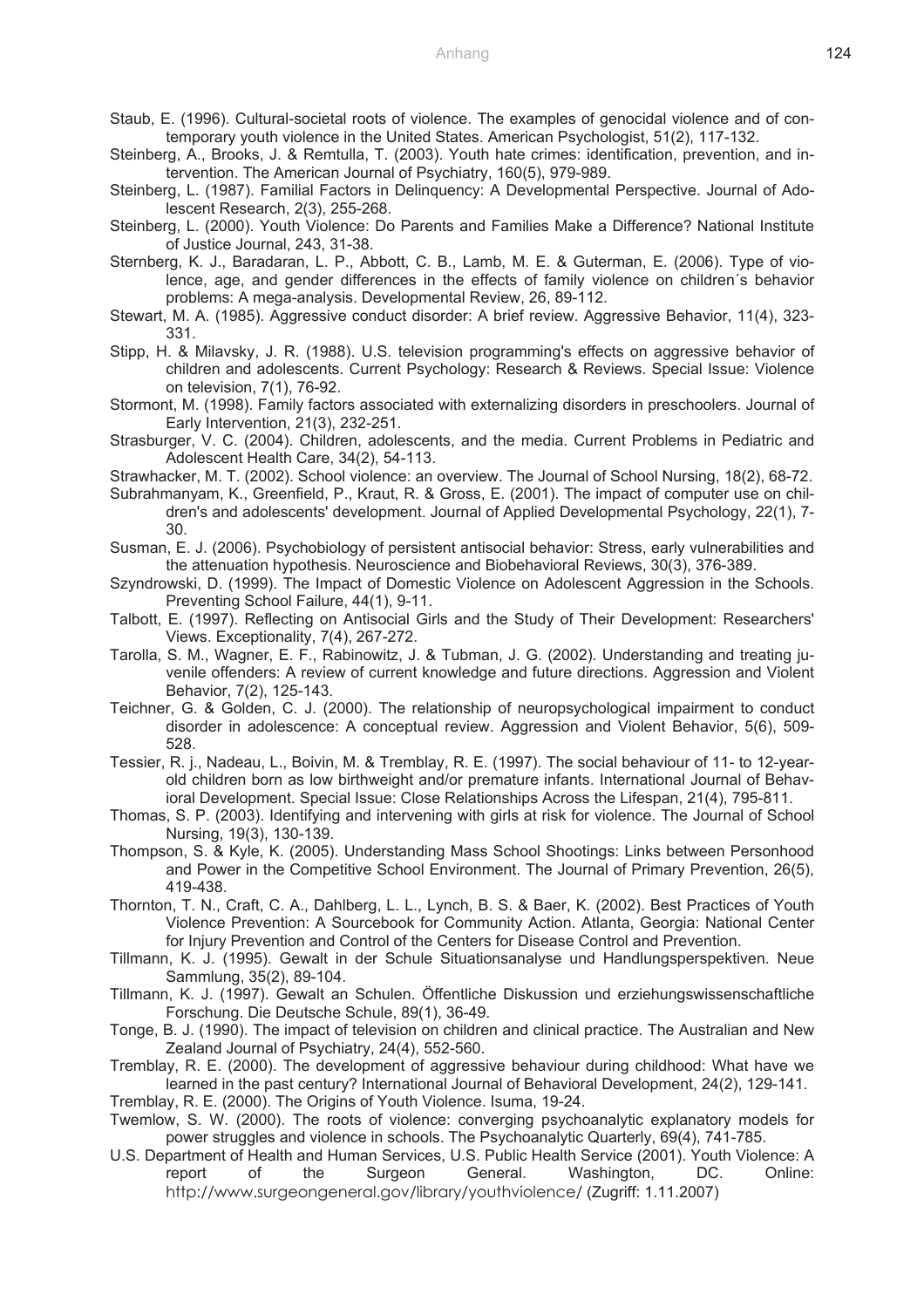- Valois, R. F., MacDonald, J. M., Bretous, L., Fischer, M. A. & Drane, J. W. (2002). Risk factors and behaviors associated with adolescent violence and aggression. American Journal of Health Behavior, 26(6), 454-464.
- Van Acker, R. & Talbott, E. (1999). The School Context and Risk for Aggression: Implications for School-Based Prevention and Intervention Efforts. Preventing School Failure, 44(1), 12-20.
- Van Ijzendoorn, M. H. (1997). Attachment, Emergent Morality, and Aggression: Toward a Developmental Socioemotional Model of Antisocial Behaviour. International Journal of Behavioral Development, 21(4), 703-727.
- Velleman, R. (1992). Intergenerational effects--a review of environmentally oriented studies concerning the relationship between parental alcohol problems and family disharmony in the genesis of alcohol and other problems. II: The intergenerational effects of family disharmony. The International Journal of the Addicitions, 27(4), 367-389.
- Verlinden, S., Hersen, M. & Thomas, J. (2000). Risk factors in school shootings. Clinical Psychology Review, 20(1), 3-56.
- Vermeiren, R. (2003). Psychopathology and delinquency in adolescents: a descriptive and developmental perspective. Clinical Psychology Review, 23(2), 277-318.
- Vigil, J. D. (2003). Urban Violence and Street Gangs. Annual Review of Anthropology, 32, 225-242.
- Villani, S. (2001). Impact of media on children and adolescents: a 10-year review of the research. Journal of the American Academy of Child and Adolescent Psychiatry, 40(4), 392-401.
- Vitiello, B. & Stoff, D. M. (1997). Subtypes of aggression and their relevance to child psychiatry. Journal of the American Academy of Child and Adolescent Psychiatry, 36(3), 307-315.
- Vizard, E., Monck, E. & Misch, P. (1995). Child and adolescent sex abuse perpetrators: a review of the research literature. Journal of Child Psychology and Psychiatry, and Allied Disciplines, 36(5), 731-756.
- Voigtel, -. R. (1992). Jugend, Banden und Gewalt. Suchtreport, 2, 4-11.
- Volavka, J., Martell, D. & Convit, A. (1992). Psychobiology of the violent offender. Journal of Forensic Sciences, 37(1), 237-251.
- Wagner, E. F. (1996). Substance use and violent behavior in adolescence. Aggression and Violent Behavior, 1(4), 375-387.
- Warner, B. S., Weist, M. D. & Krulak, A. (1999). Risk Factors for School Violence. Urban Education, 34(1), 52-68.
- Washington, E. M. (1996). A Survey of the Literature on Theories and Prevention of Black Male Youth Involvement in Violence. Journal of Negro Education, 65(4), 403-407.
- Wasserman, G. A., Keenan, K., Tremblay, R. E., Coie, J. D., Herrenkohl, T. I., Loeber, R., et al. (2003). Risk and Protective Factors of Child Delinquency. Child Delinquency Bulletin Series. Online: ojjdp.ncjrs.org.
- Webster, D. W. & Wilson, M. E. (1994). Gun violence among youth and the pediatrician's role in primary prevention. Pediatrics, 94(4), 617-622.
- Wekerle, C. & Wolfe, D. A. (1999). Dating violence in mid-adolescence: theory, significance, and emerging prevention initiatives. Clinical Psychology Review, 19(4), 435-456.
- Werry, J. S. (1997). Severe conduct disorder--some key issues. Canadian journal of psychiatry, 42(6), 577-583.
- Widom, C. S. (1989). Does violence beget violence? A critical examination of the literature. Psychological Bulletin, 106(1), 3-28.
- Widom, C. S. (1991). A Tail on an Untold Tale: Response to "Biological and Genetic Contributors to Violence-Widom's Untold Tale". Psychological Bulletin, 109(1), 130-132.
- Williams-Evans, S. A. & Myers, J. S. (2004). Adolescent violence. The ABNF Journal: Official Journal of the Association of Black Nursing Faculty in Higher Education, Inc, 15(2), 31-34.
- Wright, K. N. & Wright, K. E. (1994). Family Life, Delinquency, and Crime: A Policymaker's Guide. Research Summary. (pp. 77): Juvenile Justice Clearinghouse, Box 6000, Rockville, MD 20850 (free).
- Wyrick, P. A. & Howell, J. C. (2004). Strategic Risk-Based Response to Youth Gangs. Journal of the Office of Juvenile Justice and Delinquency Prevention (OJJDP), 9(1).
- Yoon, J., Hughes, J., Gaur, A. & Thompson, B. (1999). Social cognition in aggressive children: A metaanalytic review. Cognitive and Behavioral Practice, 6(4), 320-331.
- Zuckerman, D. M. & Zuckerman, B. S. (1985). Television's impact on children. Pediatrics, 75(2), 233- 240.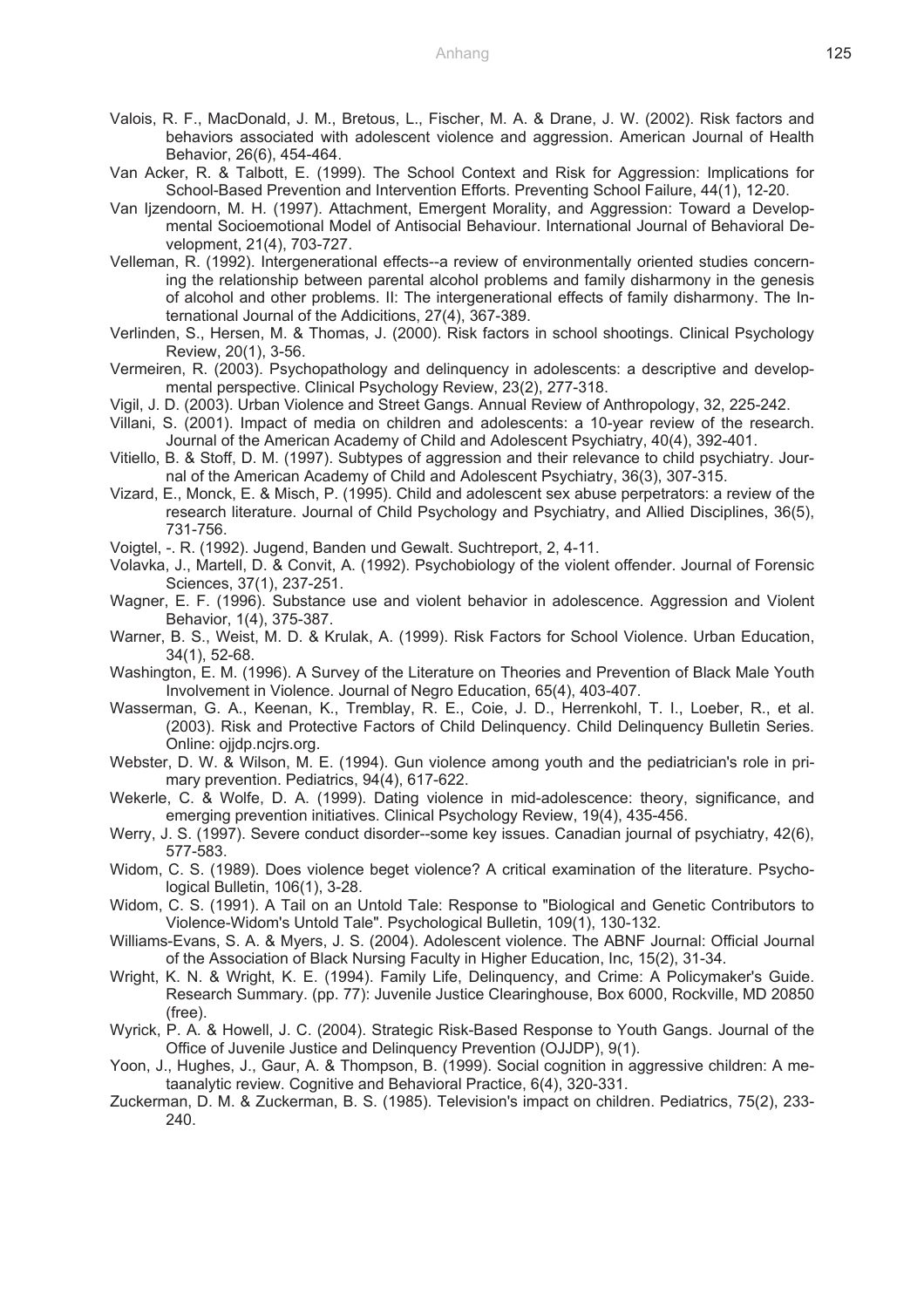#### **Anhang 3: Berücksichtigte Bücher/Buchkapitel**

- Akers, R.L. & Jensen, F. (Eds.). (2003). Social learning theory and the explanation of crime: A guide for the new century. Piscataway: NJ: Transaction.
- American Psychological Association Commission on Violence and Youth. (1993). Violence & Youth: Psychology's Response. Volume I: Summary Report of the (pp. 97). Washington, DC: APA.
- Anderson, D. R., Huston, A. C., Schmitt, K. L., Linebarger, D. L., & Wright, J. C. (2001). Early childhood television viewing and adolescent behavior: The recontact study. Monographs-of-the-Society-for-Research-in-Child-Development. Blackwell Publishing.
- Andresen, S, Bock, K., Brumlik, M., Otto, H.-U., Schmidt, M. & Sturzbecher, D. (Hrsg.). (2003). Vereintes Deutschland – Geteilte Jugend? Ein politisches Handbuch. Opladen: Leske+Budrich.
- Arbinger, R. & Jäger, R.S. (Hrsg.) (1995). Zukunftsperspektiven empirisch-pädagogischer Forschung. Landau: Verlag Empirische Pädagogik.
- Bäuerle, S. (Hrsg.) (1989). Kriminalität bei Schülern Band 1: Ursachen und Umfeld von Schülerkriminalität. Stuttgart: Verlag für Angewandte Psychologie.
- Bernstein. D. (Ed.) (1998). Gender and motivation. Lincoln: University of Nebraska Press.
- Biedermann, T. & Plaum, E. (1999). Aggressive Jugendliche. Fakten, Theorien, Hintergründe und methodische Zugangsweisen. Wiesbaden: DUV.
- Böhnke, K., Fuss, D. & Hagan, J. (Hrsg.) (2005). Jugendgewalt und Rechtsextremismus. Soziologische und psychologische Analysen in internationaler Perspektive. Weinheim: Juventa.
- Borkowski, J.G. & Ramey, S.L. & Bristol-Power, M. (Eds.) (2002), Parenting and the child's world: Influences on academic, intellectual, and social-emotional development. Monographs in parenting. Mahwah, NJ, US: Lawrence Erlbaum Associates, Publishers.
- Brody, G.H. (Ed.) (1996). Sibling relationships: Their causes and consequences. Advances in applied developmental psychology, 10. Westport, CT, US: Ablex Publishing.
- Bull, R. (Ed.) (2001). Children and the law: The essential readings. Essential readings in developmental psychology. Malden, MA, US: Blackwell Publishing.
- Busch, L. (1997). Aggression in der Schule: Präventionsorientierte und differentielle Analyse von Bedingungsfaktoren aggressiven Schülerverhaltens. Wettenberg: Eigenverlag.
- Büttner, C. & Schwichtenberg, E. (Hrsg.) (2000). Brutal und unkontrolliert Schülergewalt und Interventionsmöglichkeiten in der Grundschule. Weinheim: Beltz.
- Cairns, R.B. & Bergman, L.R. & Kagan, J. (Eds.) (1998). Methods and models for studying the individual: Thousand Oaks, CA, US: Sage Publications, Inc.
- Chiland, C. & Young, J.G. & Kaplan, D. (Eds.) (1994). Children and violence. The child in the family: The monograph series of the International Association for Child and Adolescent Psychiatry and Allied Professions, Vol. 11. Lanham, MD, US: Jason Aronson, Inc.
- Cierpka, M. (Hrsg.) (1999). Kinder mit aggressivem Verhalten. Göttingen: Hogrefe.
- Cierpka, M. (Hrsg.) (2005). Möglichkeiten der Gewaltprävention. Göttingen: Vandenhoeck & Ruprecht.
- Connor, D. F. (2002). Aggression & Antisocial Behavior in Children and Adolescents. Research and Treatment. (pp. 480) New York: Guilford Press.
- Corrado, R.R., Roesch, R., Hart, S.D. & Gierowski, J.K. (Eds.) (2002), Multi-problem violent youth: A foundation for comparative research on needs, interventions and outcomes. Series I: Life and behavioural sciences, vol. 324. Amsterdam, Netherlands Antilles: IOS Press.
- Dahle, K. P. & Volbert, R. (Hrsg.) (2005). Entwicklungspsychologische Aspekte der Rechtspsychologie. Göttingen: Hogrefe.
- Dölling, D. (Hrsg.) (1995). Die Täter-Individualprognose. Heidelberg: Kriminalistikverlag.
- Eckert, R. & Edelstein, W. (Hrsg.) (2001). Demokratie lernen und leben Eine Initiative gegen Rechtsextremismus, Rassismus, Antisemitismus, Fremdenfeindlichkeit und Gewalt. Bd. I: Probleme – Voraussetzungen – Möglichkeiten. Weinheim: Freudenberg-Stiftung.
- Egle, U., Hoffmann, S. & Joraschky, P. (Hrsg.) (2000). Sexueller Missbrauch, Misshandlung, Vernachlässigung. Stuttgart: Schattauer.
- Egg, R. (Hrsg.) (2002). Tötungsdelikte mediale Wahrnehmung, kriminologische Erkenntnisse, juristische Aufarbeitung. Wiesbaden: Kriminologische Zentralstelle.
- Fiedler, H. S. (2003). Jugend und Gewalt Sozialanthropologische Genese, personale Intervention, therapeutische Prävention. München: Münchner Beiträge zur Psychologie.
- Finze, F. R. (2001). Aggression und Gewalt im schulischen Kontext I. Forschungsberichte: Institut für Allgemeine Psychologie, Biopsychologie und Methoden der Psychologie.
- Flowers, R. B. (2002). Kids Who Commit Adult Crimes: Serious Criminality by Juvenile Offenders. (pp. 243). New York: Haworth Press.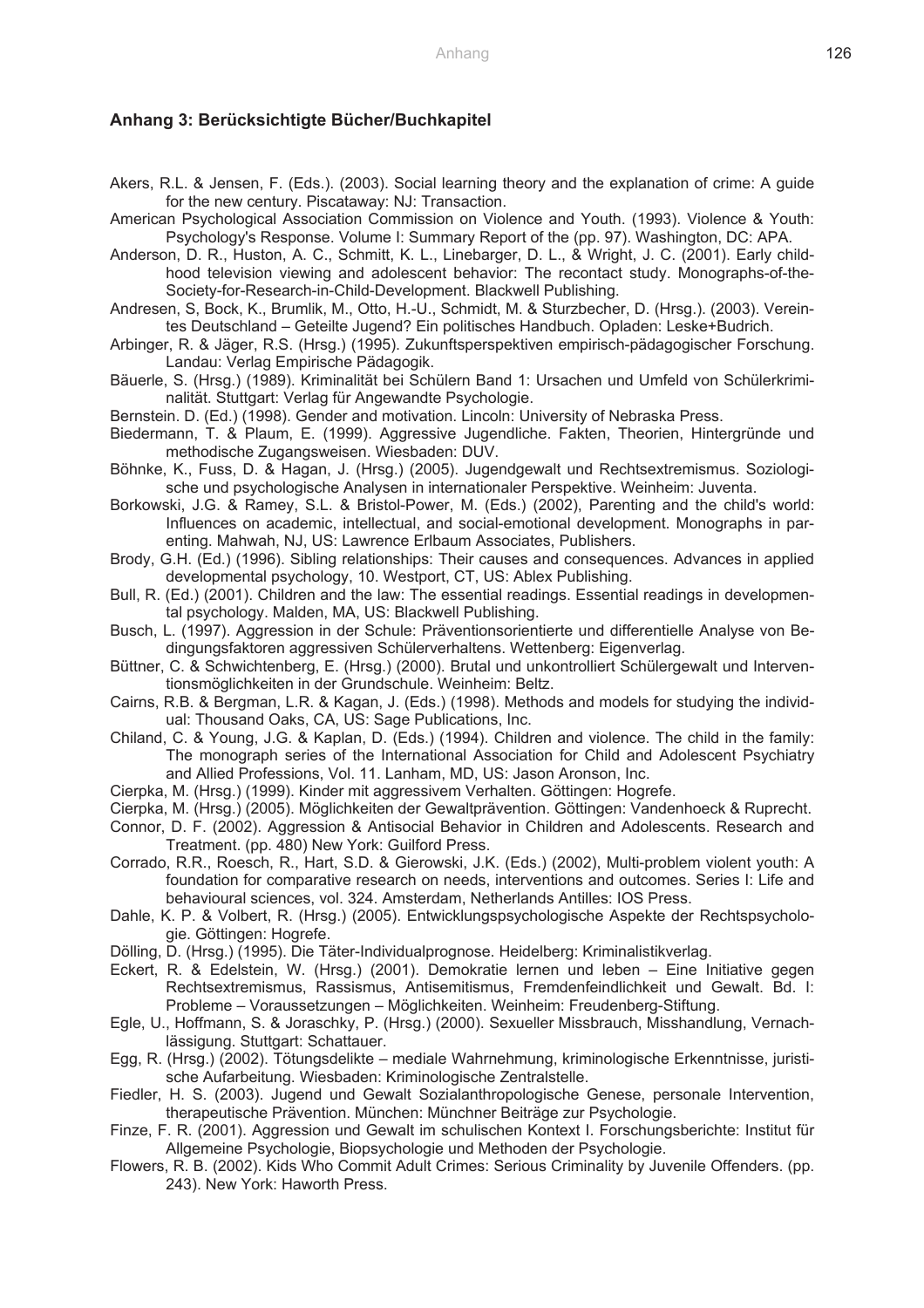Fowles, D., Sutker, P. & Goodman, S. (Eds.) (1994). Psychopathy and antisocial personality: A developmental perspective. New York: Springer.

Fox, G.L. & Benson, M.L. (Eds.) (2000). Families, crime, and criminal justice. Amsterdam: JAI Press.

Galanter, M. (Ed.) (1997). Recent developments in alcoholism, Vol. 13: Alcohol and violence: Epidemiology, neurobiology, psychology, family issues. Recent developments in alcoholism, Vol. 13. New York, NY, US: Plenum Press.

Gebauer, K. & Hüther, G. (Hrsg.) (2001). Kinde brauchen Wurzeln: Neue Perspektiven für eine gelingende Entwicklung. Düsseldorf: Walter.

Gehl, G. (Hrsg.) (2003). Gewalt an Schulen: Prävention und Strategien im europäischen Vergleich. Weimar: Dadder.

Greenberg, D.F. (Ed.) (1996), Criminal careers, Vol. 2. The international library of criminology, criminal justice and penology. Brookfield, VT, US: Dartmouth Publishing Company Limited.

Greenwald, R. (Ed.) (2002). Trauma and juvenile delinquency: Theory, research, and interventions. Binghamton, NY, US: Haworth Maltreatment and Trauma Press/The Haworth Press, Inc.

Groebel, J. & Winterhoff-Spurk, P. (Hrsg.) (1989). Empirische Medienpsychologie. München: PVU.

Hagan, J. (Ed.) (1995). Current Perspectives on Aging and the Life Cycle. Greenwich, CT: JAI Press.

- Hartwich, P. & Haas, S. (Hrsg.) (2001). Aggressive Störungen psychiatrisch Kranker Umgang und Therapie. Sternenfels: Verlag Wissenschaft und Praxis.
- Helsper, W. & Wenzel, H. (Hrsg.) (2005). Pädagogik und Gewalt: Möglichkeiten und Grenzen pädagogischen Handelns. Opladen: Leske+Budrich.
- Hennes, H.A. & Calhoun, A.D. (Eds.) (1998). Violence among children and adolescents. Pediatric-Clinics-of-North-America. Philadelphia: Saunders.
- Hoffman, A. M., & Summers, R. W. (Eds.) (2001). Teen Violence: A Global View. A World View of Social Issues. (pp. 211). Westport: Greenwood Publishing Group.

Holtappels, H.G., Heitmeyer, W., Melzer, W. & Tillmann, K. J. (1997). Forschung über Gewalt an Schulen Erscheinungsformen und Ursachen, Konzepte und Prävention. Weinheim: Juventa.

Hurrelmann, K., Palentien, C. & Wilken, W. (Hrsg.) (1995). Anti-Gewalt-Report: Handeln gegen Aggression in Familie, Schule und Freizeit. Weinheim: Beltz.

Ittel, A. & von Salisch, M. (Hrsg.) (2005). Lügen, Lästern, Leiden lassen: Aggressives Verhalten von Kindern und Jugendlichen. Stuttgart: Kohlhammer.

Jasinski, J.L. (Ed.) (1998). Partner violence: A comprehensive review of 20 years of research. Thousand Oaks: Sage.

Jessor (Ed.) (1998), New perspectives on adolescent risk behavior. New York, NY, US: Cambridge University Press.

Juvonen, J. & Graham, S. (Eds.) (2001). Peer Harassment in School: The Plight of the Vulnerable and Victimized. (pp. 440). New York: Guilford.

Kaplan, H.B. (Ed.) (1995). Drugs, crime, and other deviant adaptations: Longitudinal studies. Longitudinal research in the social and behavioral sciences: An interdisciplinary series. New York, NY, US.: Plenum Press.

Koglin, U. (2003). Soziale und emotionale Entwicklung von Kindern mit biologischen Risikofaktoren. Dissertation: Universität Erlangen/Nürnberg.

Kröber, H. L., & Dahle, K. P. (Hrsg.) (1998). Sexualstraftaten und Gewaltdelinquenz Verlauf, Behandlung, Opferschutz. Heidelberg: Kriminalistikverlag.

Kupersmidt, J.B. & Dodge, K.A. (2004) (Eds.). Children's peer relations: From development to intervention. Decade of behavior. Washington, DC: American Psychological Association.

Lamnek, S. (Hrsg.) (1995). Jugend und Gewalt: Devianz und Kriminalität in Ost und West. Opladen: Leske + Budrich.

Lehmkuhl, U. (Hrsg.) (2003). Aggressives Verhalten bei Kindern und Jugendlichen Ursachen, Praevention, Behandlung. Göttingen: Vandenhoeck & Ruprecht.

Levine, M. (1996). Viewing Violence: How Media Violence Affects Your Child's and Adolescent's Development. New York: Doubleday.

Lewis, M. & Miller, S.M. (Eds.). (1990), Handbook of developmental psychopathology. Perspectives in developmental psychology. New York, NY, US: Plenum Press.

Loeber, R., Farrington, D. P., Stouthamer-Loeber, M. & Van Kammen, W. B. (1998). Antisocial behavior and mental health problems: Explanatory factors in childhood and adolescence. Mahwah, NJ, US: Lawrence Erlbaum Associates, Publishers, 330.

Lohaus, A., Jerusalem, M. & Klein-Heßling, J. (Hrsg.). (2006). Gesundheitsförderung im Kindes- und Jugendalter. Göttingen: Hogrefe.

MacBeth, T. (Ed.) (1996). Tuning in young viewers: Social science perspectives on television. Thousand Oaks: Sage.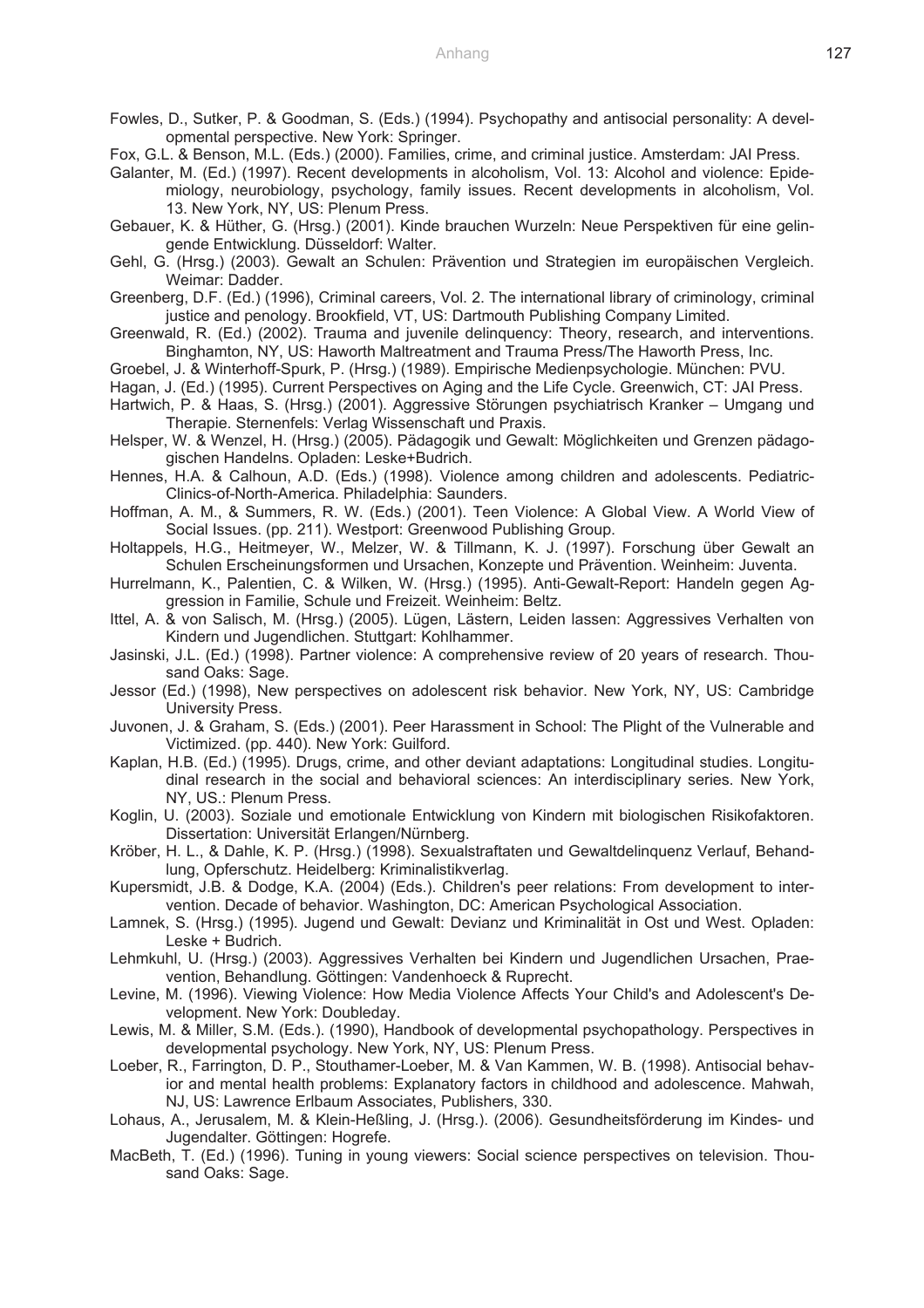- Mansel, J. & Klocke, A. (Hrsg.) (1996). Die Jugend von heute: Selbstanspruch, Stigma und Wirklichkeit. Weinheim: Juventa.
- McCart, L. (1994). Kids and Violence. (pp. 49). Washington, DC: National Governors' Association.
- McCord, J. (Ed.) (1992). Facts, frameworks, and forecasts. Advances in criminological theory, Vol. 3. New Brunswick, NJ, US: Transaction Publishers.
- McCord, J. (Ed.) (1995). Coercion and punishment in long-term perspectives. New York, NY, US: Cambridge University Press.
- Merkens, L. (1989). Aggressivität im Kindes- und Jugendalter Entstehung, Ausdrucksformen, Interventionen. München: Reinhardt.
- Meyenberg, R. & Scholz, W. D. (1995). Schule und Gewalt Erscheinungsformen, Ursachen, Lösungen. Hannover: Hahn.
- Moore, M. H., Petrie, C. V., Braga, A.A. & McLaughlin, B. L. (Eds.) (2002). Deadly Lessons: Understanding Lethal School Violence. (pp. 401). Washington, DC: National Academies Press.
- Nickolai, W. (Hrsg.) (1996). Straffällig: Lebenslagen und Lebenshilfen. Freiburg: Lambertus.
- Osgood, D. W. (Ed.) (1997). Motivation and Delinquency. Lincoln: University of Nebraska Press.
- Ostendorf, H., Köhnken, G. & Schütze, G. (Hrsg.) (2002). Aggression und Gewalt. Frankfurt: Lang.
- Overton, W. (2004). Trajectories of physical aggression from toddlerhood to middle childhood: predictors, correlates, and outcomes: NICHD Early Child Care Research Network. Monographs of the Society for Research in Child Development. Blackwell Publishing.
- Papousek, M., Schieche, M. & Wurmser, H. (Hrsg.) (2004). Regulationsstörungen der frühen Kindheit: Frühe Risiken und Hilfen im Entwicklungskontext der Eltern-Kind-Beziehung. Bern: Huber.
- Pepler, D.J., Madsen, K.C., Webster, C. & Levene, K.S. (Eds.) (2005). The development and treatment of girlhood aggression. Mahwah, NJ, US: Lawrence Erlbaum Associates, Publishers.
- Pepler, D. J. & Rubin, K. H. (Eds.) (1991). The development and treatment of childhood aggression. Lawrence Erlbaum Associates, Inc, Hillsdale, NJ, England.
- Petermann, F., Kusch, M. & Niebank, K. (1998). Entwicklungspsychopathologie. Ein Lehrbuch. Weinheim: PVU.
- Petermann, F., Niebank, K. & Scheithauer, H. (2004). Entwicklungswissenschaft Entwicklungspsychologie, Genetik, Neuropsychologie. Heidelberg: Springer.
- Petermann, F. & Petermann, U. (Hrsg.) (1993). Angst und Aggression bei Kindern und Jugendlichen: Ursachen, Förderung und Therapie. München: Quintessenz.
- Pinard, G.-F. & Pagani, L. (Eds.) (2001). Clinical assessment of dangerousness: Empirical contributions. New York, NY, US: Cambridge University Press.
- Putallaz, M. & Bierman, K.L. (Eds.) (2004). Aggression, antisocial behavior, and violence among girls: A developmental perspective. Duke series in child development and public policy. New York, NY, US: Guilford Publications, Inc.
- Raine, A., Brennan, P.A., Farrington, D.P. & Mednick, S.A. (Eds.) (1997), Biosocial bases of violence. NATO ASI series: Series A: Life sciences, Vol. 292: New York, NY, US: Plenum Press.
- Raitel, J. (Hrsg.) (2001). Risikoverhaltensweisen Jugendlicher: Formen, Erklärungen und Prävention. Opladen: Leske+Budrich.
- Raitel, J. & Mansel, J. (Hrsg.) (2003). Kriminalität und Gewalt im Jugendalter: Hell- und Dunkelfeldbefunde im Vergleich. Weinheim: Juventa.
- Reid, J.B., Patterson, G.R. & Snyder, J. (2002) (Eds.). Antisocial behavior in children and adolescents: A developmental analysis and model for intervention. Washington, DC: American Psychological Association.
- Reifel, R.S., Brown, M.H. (Eds.) (2004). Social Contexts of Early Education, and Reconceptualizing Play (II). Amsterdam: Erlsevier.
- Remschmidt, H. & Schmidt, M.H. (1992) (Eds.). Developmental psychopathology. Child and youth psychiatry: European perspectives, Vol. 2. Lewiston: Hogrefe & Huber Publishers.
- Rigby, K. (1996). Bullying in Schools: And What To Do about It. Australian Council for Educational Research, Camberwell, Australia.
- Robertz, F. J. (2004). School shootings Ueber die Relevanz der Phantasie für die Begehung von Mehrfachtoetungen durch Jugendliche. Frankfurt/M.: Verlag für Polizeiwissenschaften.
- Scheithauer, H. (2003). Aggressives Verhalten von Jungen und Mädchen. Göttingen: Hogrefe.
- Scheithauer, H., Hayer, T. & Petermann, F. (2003). Bullying unter Schülern Erscheinungsformen, Risikobedingungen und Interventionskonzepte. Göttingen: Hogrefe.
- Schindler, S. (Hrsg.) (1982). Geburt: Eintritt in eine neue Welt. Göttingen: Hogrefe.
- Schubarth, W. & Melzer, W. (1993). Schule, Gewalt und Rechtsextremismus. Analyse und Prävention. Opladen: Leske + Budrich.
- Schubert, V. (Hrsg.) (2001). Gewalt: Kriminalität und Verbrechen in der Gesellschaft. St. Ottilien: EOS-Verlag.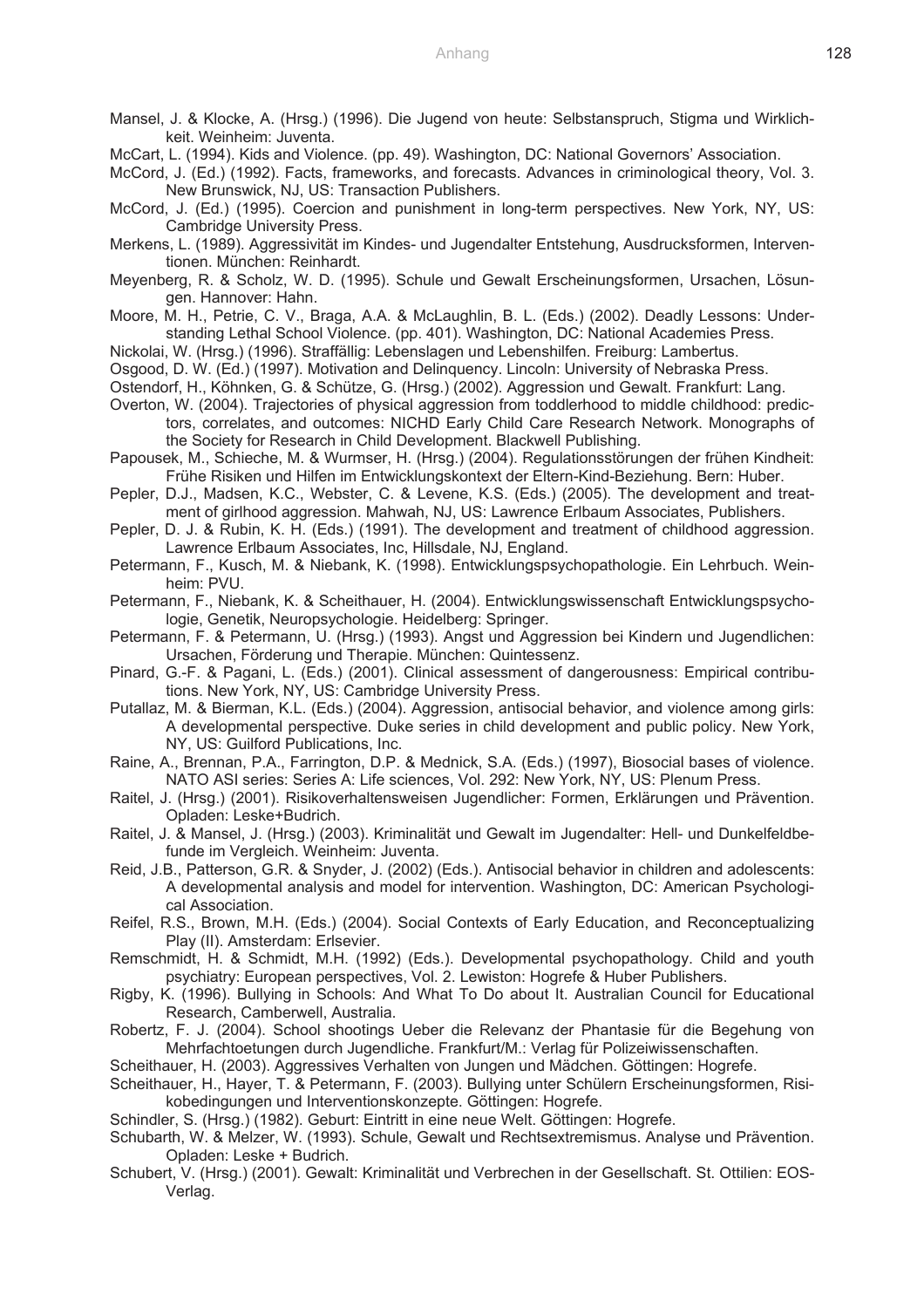- Seiffge-Krenke, I. (Hrsg.) (2005). Aggressionsentwicklung zwischen Normalität und Pathologie. Göttingen: Vandenhoeck & Ruprecht.
- Selg, H., Mees, U. & Berg, D. (1997). Psychologie der Aggressivität. Göttingen: Hogrefe.
- Singer, M.I. & Singer, L.T. & Anglin, T.M. (Eds.) (1993), Handbook for screening adolescents at psychosocial risk. New York, NY, US: Lexington Books/Macmillan, Inc.
- Stoff, D.M., Breiling, J. & Maser, J.D. (Eds.) (1997). Handbook of Antisocial Behavior. New York: Wiley.
- Stoff, D.M. & Cairns, R.B. (Eds.) (1996). Aggression and violence: Genetic, neurobiological, and biosocial perspectives. Mahwah, NJ, US: Lawrence Erlbaum Associates, Publishers.
- Streeck-Fischer, A. (Hrsg.) (2004). Adoleszenz Bindung Destruktivität. Stuttgart: Klett-Cotta.
- Thornberry, T.P. & Krohn, M.D. (2003). Taking stock of delinquency: an overview of findings from contemporary longitudinal studies. New York: Cluwer.
- Timmermann, H. (Hrsg.) (1999). Jugendforschung Deutschland: Eine Zwischenbilanz. Opladen: Leske & Budrich.
- Tracy, P.E., Wolfgang, M.E. & Figlio, R E. (1990). Delinquency Careers in Two Birth Cohorts. New York, NY: Plenum Press.
- Varbelow, D. (2000). Aggressionen im Kindes- und Jugendalter. Marburg: Tectum.
- von Suchodoletz, W. (Hrsg.) (2005). Früherkennung von Entwicklungsstörungen. Göttingen: Hogrefe.
- Wehling, H.G. & Nolting, H.P. (1993). Aggression und Gewalt. Stuttgart: Kohlhammer.
- Weiss, R.H. (2000). Gewalt, Medien und Aggressivität bei Schülern. Göttingen: Hogrefe.
- Wilson, A. N. (1991). Understanding Black Adolescent Male Violence: Its Remediation and Prevention. New York: Afrikan World Info Systems.